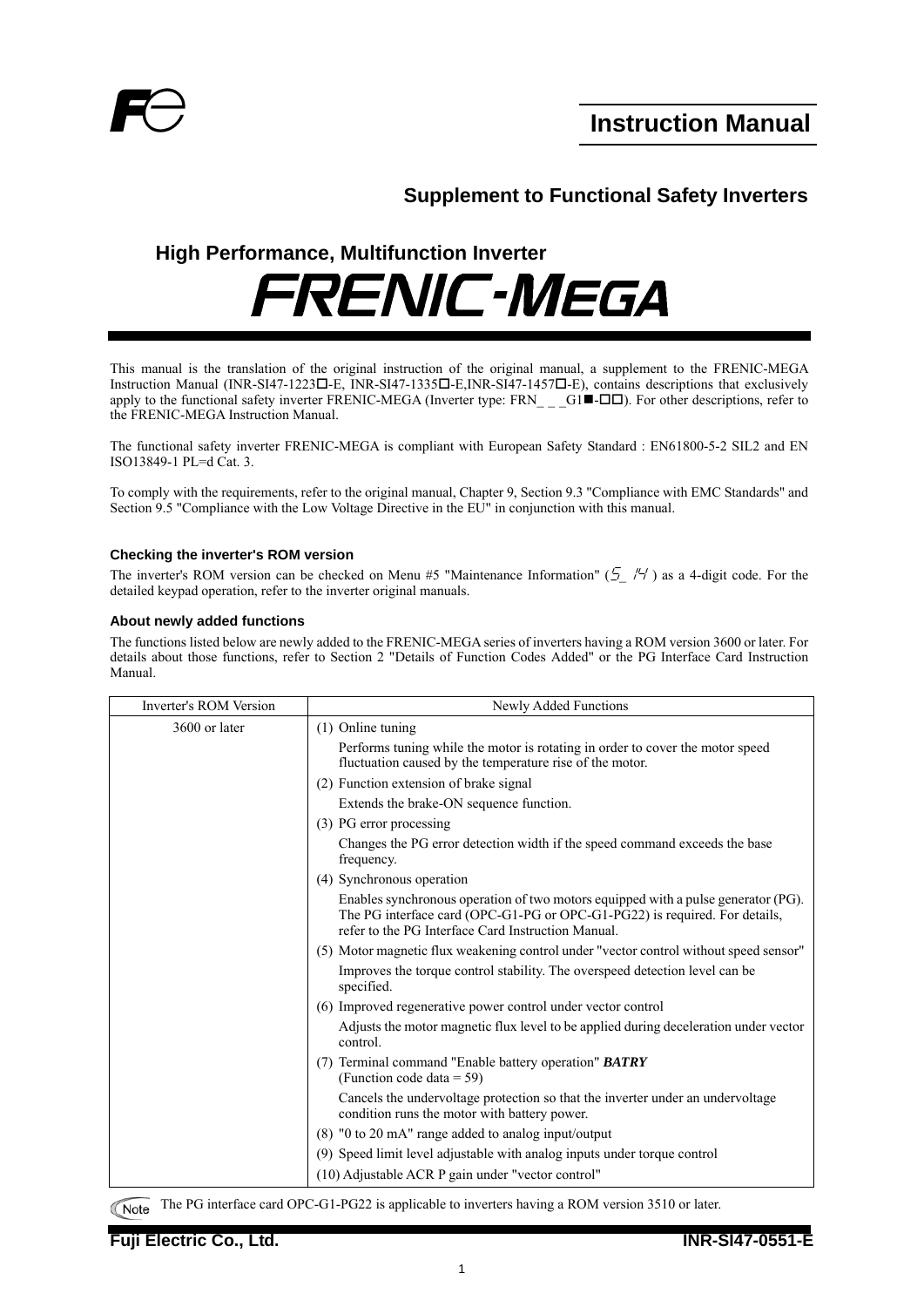Copyright © 2011 Fuji Electric Co., Ltd. All rights reserved.

No part of this publication may be reproduced or copied without prior written permission from Fuji Electric Co., Ltd. All products and company names mentioned in this manual are trademarks or registered trademarks of their respective holders. The information contained herein is subject to change without prior notice for improvement.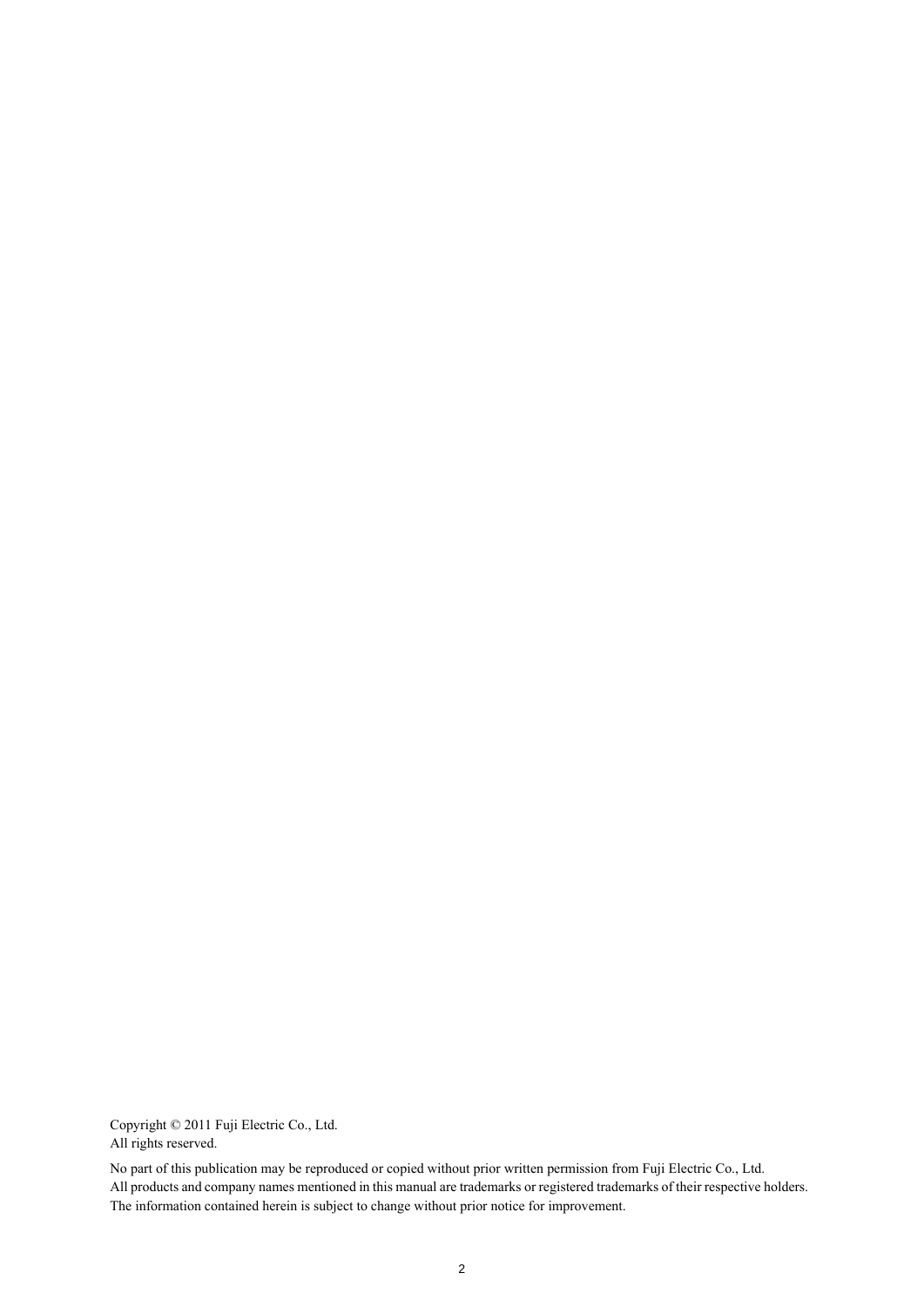# *List of Errata*

The table below provides a list of errata for the FRENIC-MEGA Instruction Manuals (INR-SI47-1183b-E, INR-SI47-1223c -E, INR-SI47-1334-E, INR-SI47-1335a-E and INR-SI47-1457-E).

|                        | Page                     |                         |                 |                |                                                                                                                                                                                                                                                      |                                                                                                                                                                                                                                                                                                                              |
|------------------------|--------------------------|-------------------------|-----------------|----------------|------------------------------------------------------------------------------------------------------------------------------------------------------------------------------------------------------------------------------------------------------|------------------------------------------------------------------------------------------------------------------------------------------------------------------------------------------------------------------------------------------------------------------------------------------------------------------------------|
|                        | 1183b 1223c              |                         | 1334 1335a 1457 |                | Wrong                                                                                                                                                                                                                                                | Correct (underlined)                                                                                                                                                                                                                                                                                                         |
| vii                    |                          | V                       |                 |                | Fuse rating column (IEC number):<br>$(FRN3.7G1 \blacksquare - 2\square / FRN3.7G1 \blacksquare - 4\square$ or<br>lower models)<br>IEC60269-1<br>Current rating in the fuse rating column:<br>$(FRN55G1 \blacksquare - 4\square)$<br>400 (IEC60269-4) | IEC60269-2<br>350 (IEC60269-4)                                                                                                                                                                                                                                                                                               |
|                        |                          |                         |                 |                | Standard in item 9: EN60204 Appendix                                                                                                                                                                                                                 | IEC60364-5-52                                                                                                                                                                                                                                                                                                                |
| ix                     |                          | vi                      |                 |                | C.<br>Note to be added.                                                                                                                                                                                                                              | In a power supply system (I-T NET) where a<br>neutral point is not grounded, the control<br>terminals are provided with basic insulation<br>from the mains. If a person may touch them<br>directly, an external insulation circuit should<br>be added for double insulation.<br>Grounding terminal can accept one wire only. |
|                        |                          |                         |                 |                | I/O Check Item, $4'$ , $4'$ , $4'$ , $4'$                                                                                                                                                                                                            |                                                                                                                                                                                                                                                                                                                              |
| $3 - 15$               |                          | $3 - 12$                |                 |                | Shows the pulse rate $(p/s)$ of the A/B<br>phase signal                                                                                                                                                                                              | Shows the pulse rate of the A/B phase<br>signal<br>(e.g., $1000$ p/s is expressed as $1.00$ .)                                                                                                                                                                                                                               |
| $5 - 7$                | $\overline{\phantom{a}}$ | $5 - 7$                 |                 |                | Drive control of E31, E32<br>Torque control: N                                                                                                                                                                                                       | Torque control: $Y$                                                                                                                                                                                                                                                                                                          |
| $5 - 10$               | ÷,                       | $5-9$                   |                 |                | C32, C37, C42<br>Data setting range: 0.00 to 200.00%                                                                                                                                                                                                 | 0.00 to $400.00\%$                                                                                                                                                                                                                                                                                                           |
|                        |                          | $5 - 10$                |                 |                | P <sub>56</sub><br>Default setting: 85%                                                                                                                                                                                                              | 85% (90% for inverters of 132 kW or above)                                                                                                                                                                                                                                                                                   |
| $5 - 12$               |                          | $5 - 11$                |                 |                | H13<br>Data setting range: 0.1 to 10.0 s<br>Drive control of H15<br>$w/o$ PG: $Y$<br>w/PG: Y                                                                                                                                                         | $0.1$ to $20.0$ s<br>$w/o$ PG: N<br>w/PG: N                                                                                                                                                                                                                                                                                  |
| $5 - 12$               |                          | $5-11$ ,<br>$5 - 100$   |                 |                | H46<br>Data setting range: 0.1 to 10.0 s                                                                                                                                                                                                             | $0.1$ to $20.0$ s                                                                                                                                                                                                                                                                                                            |
| $5 - 14$               | $5 - 14$                 | $5 - 12$ ,<br>$5 - 109$ | $5 - 12$        | $5 - 15$       | <b>H80</b><br>Data setting range: 0.00 to 0.40<br>Drive control: Torque Control: Y                                                                                                                                                                   | $0.00$ to $1.00$<br>Torque Control: $\underline{N}$                                                                                                                                                                                                                                                                          |
| $5 - 14$               | $\overline{a}$           | $5 - 12$                |                 | $\overline{a}$ | Drive control of H92, H93<br>$w/o$ PG: $Y$<br>w/ PG: Y                                                                                                                                                                                               | $w/o$ PG: $N$<br>w/PG: N                                                                                                                                                                                                                                                                                                     |
| $5-16$ ,               |                          | $5-14,$                 |                 |                | A56, b56, r56                                                                                                                                                                                                                                        |                                                                                                                                                                                                                                                                                                                              |
| $5 - 18$ ,<br>$5 - 20$ | $\overline{\phantom{a}}$ | $5 - 16$ ,<br>$5 - 18$  |                 | L,             | Default setting: 85%                                                                                                                                                                                                                                 | 85% (90% for inverters of 132 kW or above)                                                                                                                                                                                                                                                                                   |
| $5 - 22$               | $\overline{a}$           | $5 - 19$                |                 |                | d55<br>Data setting range: 0, 1<br>d55<br>Default setting: 0                                                                                                                                                                                         | $0000$ to $00FF$ (in hex.)<br>0000                                                                                                                                                                                                                                                                                           |
| $5 - 22$               | $5 - 22$                 | $5 - 19$                | $5-19$          |                | d68<br>Default setting: 40                                                                                                                                                                                                                           | 4.0                                                                                                                                                                                                                                                                                                                          |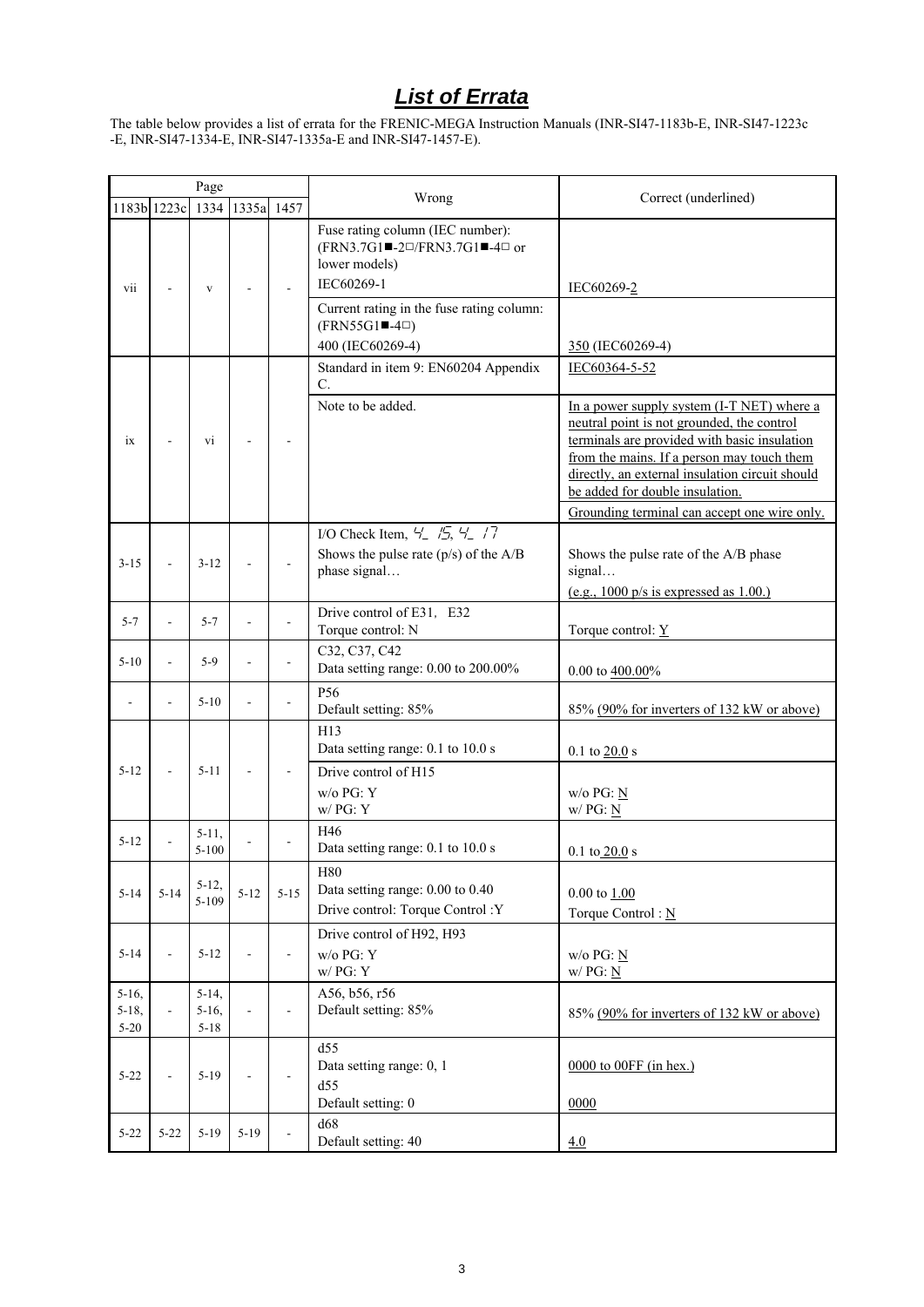| Page               |             |                          |                          |                                                                                                                                         |                                                                                                                                                                                                                                                                                                                   |
|--------------------|-------------|--------------------------|--------------------------|-----------------------------------------------------------------------------------------------------------------------------------------|-------------------------------------------------------------------------------------------------------------------------------------------------------------------------------------------------------------------------------------------------------------------------------------------------------------------|
|                    | 1183b 1223c | 1334                     | 1335a 1457               | Wrong                                                                                                                                   | Correct (underlined)                                                                                                                                                                                                                                                                                              |
| $5 - 85$ ,<br>5-87 |             | $5 - 110$ ,<br>$5 - 111$ |                          | H81, H82: Light Alarm Selection 1 and 2<br>"PID feedback wire break" to be added.                                                       | <b>Addition of Light Alarm Factor</b><br>Code: $\sqrt{C}$<br>Name: PID feedback wire break<br>Description: The PID feedback signal wire(s)<br>is broken.<br>Table 5.2 Light Alarm Selection 2 (H82),<br><b>Bit Assignment of Selectable Factors</b><br>Bit: $3$<br>Code: Cole<br>Content: PID feedback wire break |
| $5 - 92$           |             | $5 - 117$                |                          | Table 5.5 Function Codes to be Switched<br>Last line<br>Reserved: d57 A57, b57, r57                                                     | P57, A57, b57, r57                                                                                                                                                                                                                                                                                                |
|                    |             | $5 - 127$                |                          | J62 PID Control (PID control block<br>selection)<br>Table<br>When $J62 = 0$ , 1: Absolute value (Hz)<br>When $J62 = 2,3$ : Ratio $(\%)$ | When $J62 = 0$ , 1: <u>Ratio (%)</u><br>When $J62 = 2,3$ : Absolute value (Hz)                                                                                                                                                                                                                                    |
|                    |             | $8 - 2$<br>to<br>$8 - 4$ | $8 - 2$<br>to<br>$8 - 4$ | Noncompliance note to be added to<br>"Applicable safety standards C22.2 No.<br>$14.$ "                                                  | The following inverters are not compliant with<br>C <sub>22.2</sub> No. 14.<br>FRN160G1 $\blacksquare$ -4 $\Box$ to FRN220G1 $\blacksquare$ -4 $\Box$<br>$FRN355G1$ -4 $\Box$ , $FRN400G1$ -4 $\Box$                                                                                                              |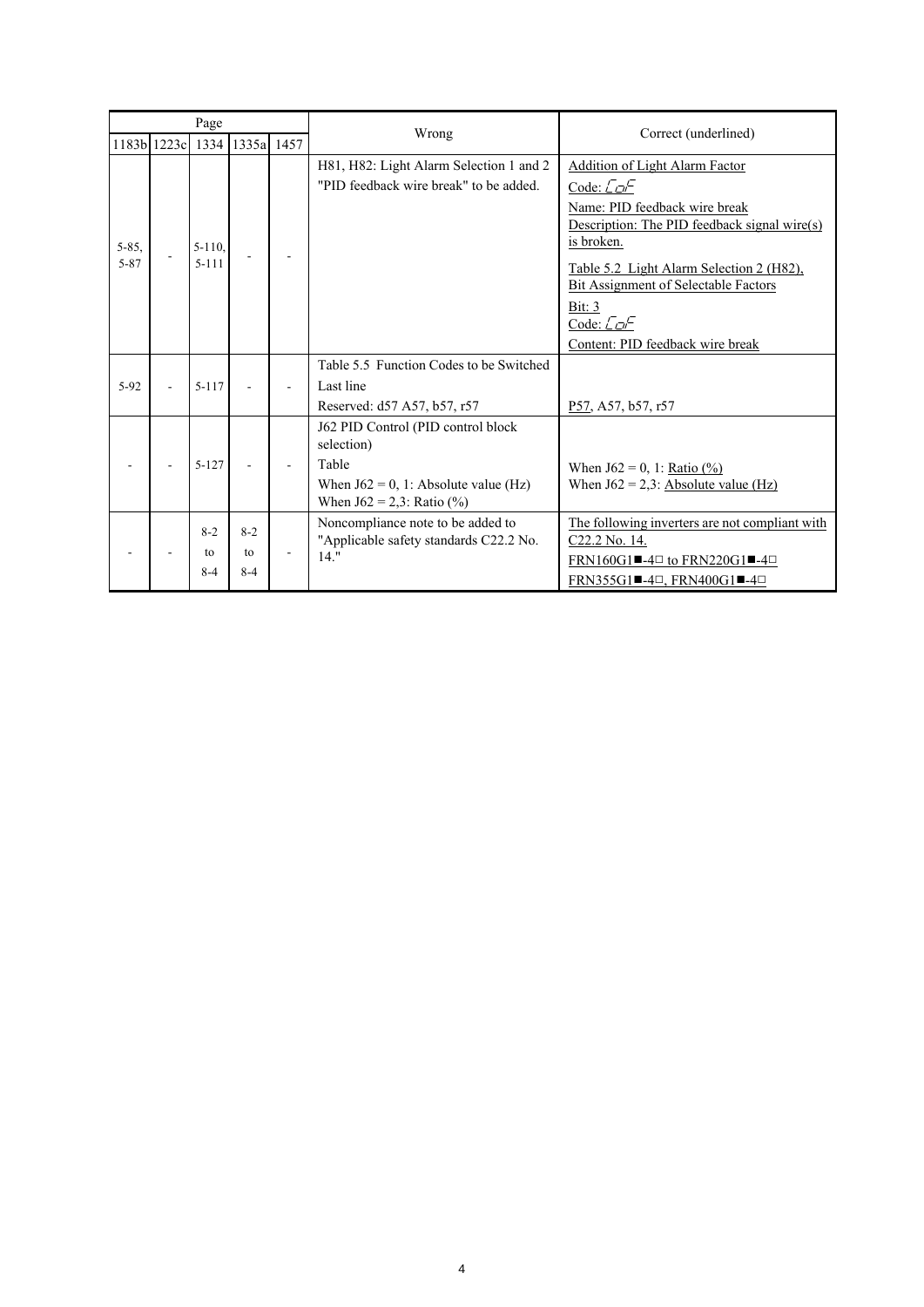## Chapter 2

- **2.3.2 Terminal arrangement diagram and screw specifications**
- **(2) Arrangement of control circuit terminals (common to all inverter types)**



| ferminal type                    | Screw size: $M3$ (0.7 N·m) | Spring (screwless)              |
|----------------------------------|----------------------------|---------------------------------|
| Recommended wiring size $(mm2)*$ |                            | $0.65$ to $0.82$ (AWG 19 or 18) |

\* Using wires exceeding the recommended sizes may lift the front cover depending upon the number of wires used, impeding keypad's normal operation.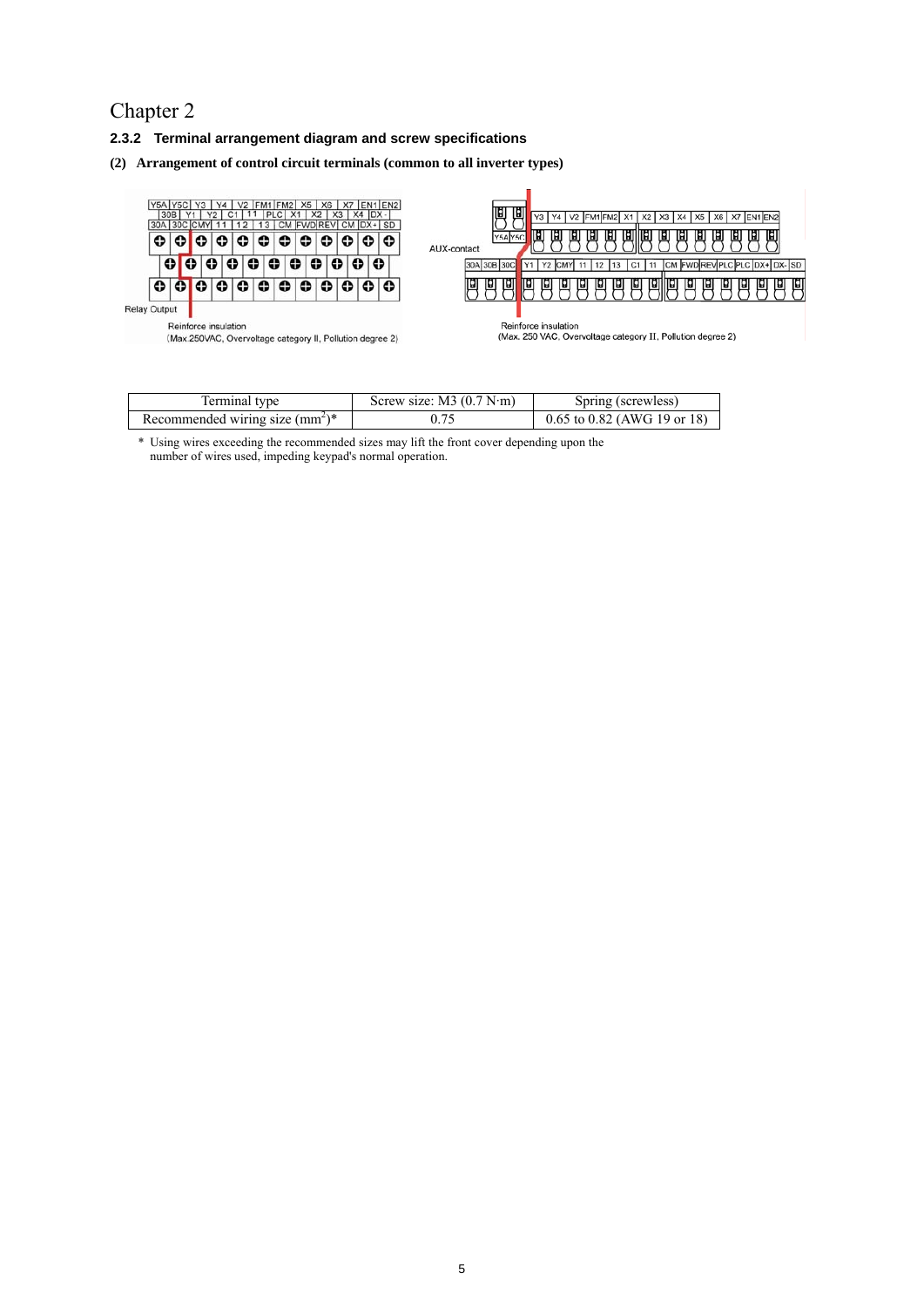## **2.3.5 Wiring of main circuit terminals and grounding terminals**

This section shows connection diagrams with the Enable input function used.

(1) FRN  $G1 \blacksquare - 2A/2U/4A/4U$ , with SINK mode input by factory default

(2)  $FRN$   $-G1$   $H=4E$ , with SOURCE mode input by factory default

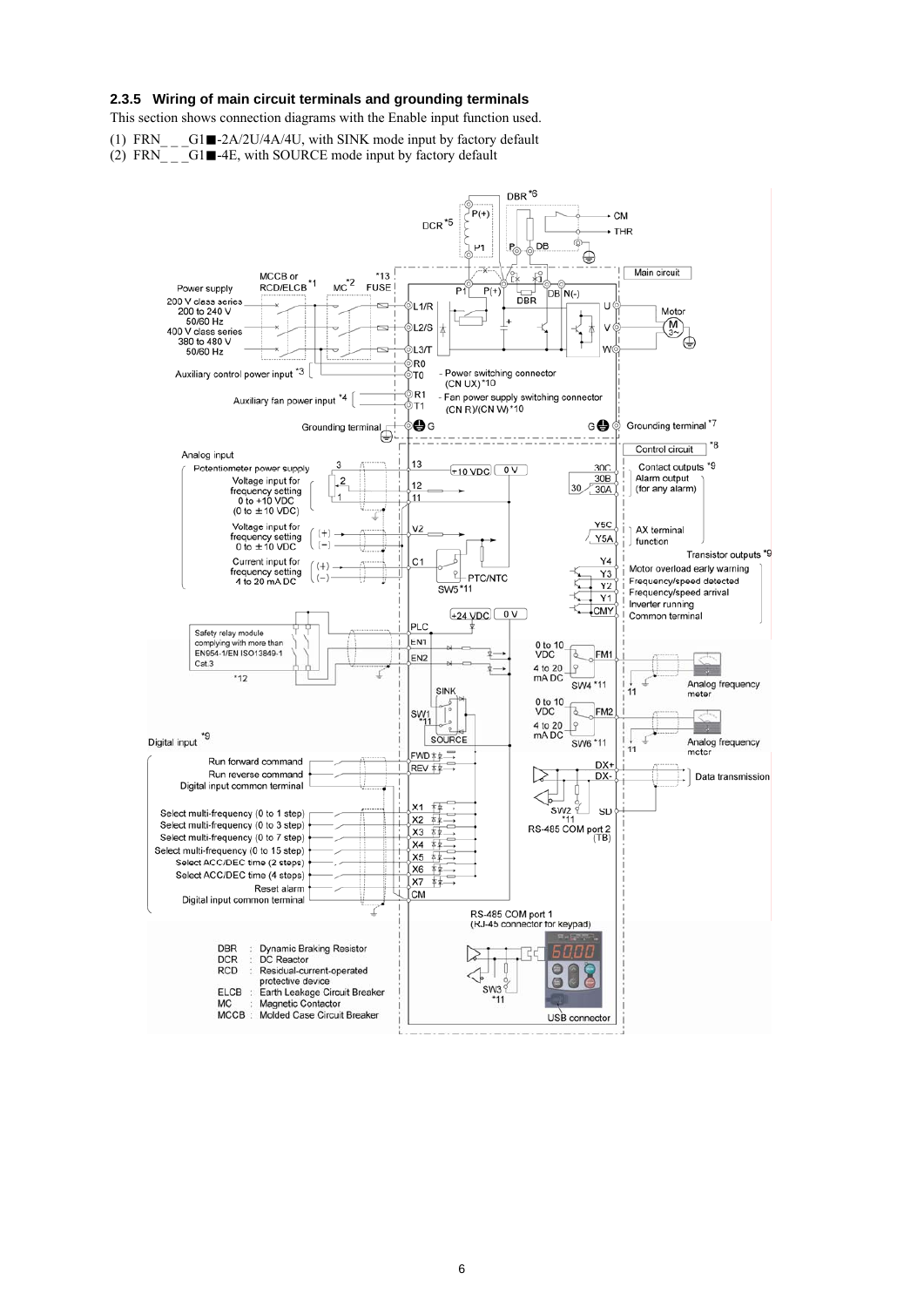- \*1 Install a recommended molded case circuit breaker (MCCB) or residual-current-operated protective device (RCD)/earth leakage circuit breaker (ELCB) (with overcurrent protection function) in the primary circuit of the inverter to protect wiring. Ensure that the circuit breaker capacity is equivalent to or lower than the recommended capacity.
- \*2 Install a magnetic contactor (MC) for each inverter to separate the inverter from the power supply, apart from the MCCB or RCD/ELCB, when necessary.
	- Connect a surge absorber in parallel when installing a coil such as the MC or solenoid near the inverter.
- \*3 The R0 and T0 terminals are provided for inverters with a capacity of 1.5 kW/2 HP or above. To retain an alarm output signal *ALM* issued on inverter's programmable output terminals by the protective function or to keep the keypad alive even if the main power has shut down, connect these terminals to the power supply lines. Without power supply to these terminals, the inverter can run.
- \*4 Normally no need to be connected. Use these terminals when the inverter is equipped with a high power-factor, regenerative PWM converter (RHC series).
- \*5 When connecting an optional DC reactor (DCR), remove the jumper bar from the terminals P1 and P(+). Inverters with a capacity of 55 kW/100 HP in LD mode and inverters with 75 kW/125 HP or above require a DCR to be connected. Be sure to connect it to those inverters. Use a DCR when the capacity of the power supply transformer exceeds 500 kVA and is 10 times or more the inverter rated capacity, or when there are thyristor-driven loads in the same power supply line.
- \*6 Inverters with a capacity of 7.5 kW/15 HP or below have a built-in braking resistor (DBR) between the terminals P(+) and DB.
- When connecting an external braking resistor (DBR), be sure to disconnect the built-in one.
- \*7 A grounding terminal for a motor. Use this terminal if needed.
- \*8 For control signal wires, use twisted or shielded-twisted wires. When using shielded-twisted wires, connect the shield of them to the common terminals of the control circuit. To prevent malfunction due to noise, keep the control circuit wiring away from the main circuit wiring as far as possible (recommended: 10 cm/3.9 inches or more). Never install them in the same wire duct. When crossing the control circuit wiring with the main circuit wiring, set them at right angles.
- \*9 The connection diagram shows factory default functions assigned to digital input terminals [X1] to [X7], [FWD] and [REV], transistor output terminals [Y1] to [Y4], and relay contact output terminals [Y5A/C] and [30A/B/C].
- \*10 Switching connectors in the main circuits. For details, refer to "Instruction manual for FRENIC-MEGA Section 2.3.4 ® Switching connectors" later in this section.
- \*11 Slide switches on the control printed circuit board (control PCB). Use these switches to customize the inverter operations. For details, refer to Instruction manual for FRENIC-MEGA Section 2.3.6 "Setting up the slide switches."
- \*12 When the Enable input function is not to be used, keep terminals [EN1]-[PLC] and terminals [EN2]-[PLC] short-circuited using jumper wires. For opening and closing the hardware circuit between terminals [EN1] and [PLC] and between [EN2] and [PLC], use safety components such as safety relays and safety switches that comply with EN954-1 or EN ISO13849-1 Category 3 or higher.
- \*13 To bring the inverter into compliance with the European Standard, Low Voltage Directive EN61800-5-1, be sure to insert the specified fuse (see Instruction manual for FRENIC-MEGA page v) in the primary circuit of the inverter.

## **2.3.6 Wiring for control circuit terminals**

# WARNING

In general, the covers of the control signal wires are not specifically designed to withstand a high voltage (i.e., reinforced insulation is not applied). Therefore, if a control signal wire comes into direct contact with a live conductor of the main circuit, the insulation of the cover might break down, which would expose the signal wire to a high voltage of the main circuit. Make sure that the control signal wires will not come into contact with live conductors of the main circuit.

**Failure to observe these precautions could cause electric shock or an accident.** 

Noise may be emitted from the inverter, motor and wires. Take appropriate measures to prevent the nearby sensors and devices from malfunctioning due to such noise.

## **An accident could occur.**

- Connecting/disconnecting wires to/from a control circuit terminal of spring(screwless) type
- $\Omega$  Strip the wire end by 8 to 10 mm/0.31 to 0.39 inch as shown below.

| Strip length of wire end        | 8 to 10 mm<br>777777<br>$0.31$ to $0.39$ inch                     |
|---------------------------------|-------------------------------------------------------------------|
| Type of screwdriver (tip shape) | Flat $(0.6 \times 3.5 \text{ mm}/0.024 \times 0.14 \text{ inch})$ |

For strand wires, the strip length specified above should apply after twisting of them. Note

If the strip length is out of the specified range, the wire may not be firmly clamped or may be short-circuited with other wires.

- Twist the end of the stripped wires for easy insertion and insert it firmly into the wire inlet on the control circuit terminal. If the insertion is difficult, hold down the clamp release button on the terminal with a flat screwdriver.
- When disconnecting the wires from the terminal, hold down the clamp release button on the terminal with a flat screwdriver and pull out the wires.



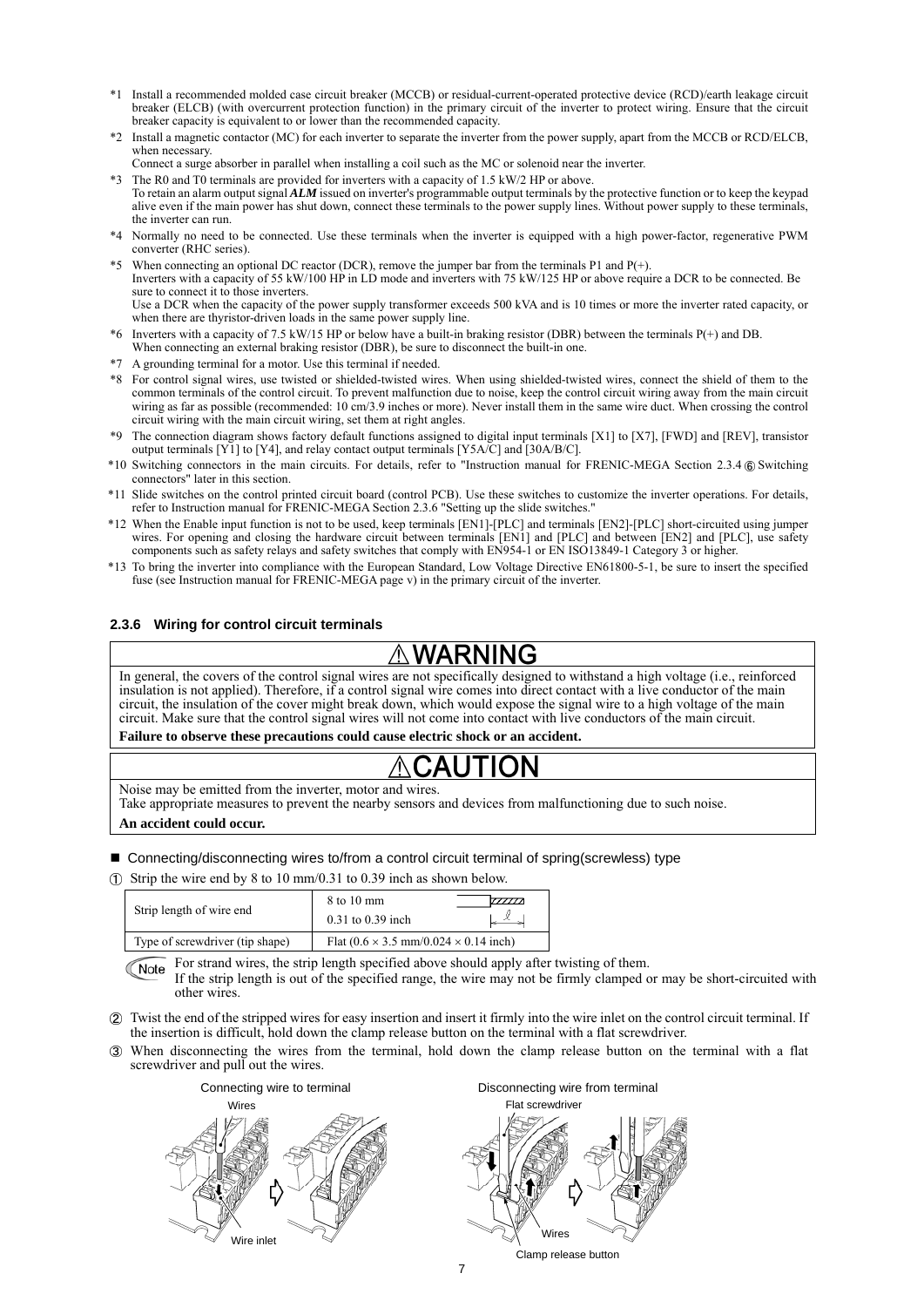Table 2.7 lists the symbols, names and functions of the control circuit terminals. The wiring to the control circuit terminals differs depending upon the setting of the function codes, which reflects the use of the inverter. Route wires properly to reduce the influence of noise.

| Table 2.7 Symbols, Names and Functions of the Control Circuit Terminals |
|-------------------------------------------------------------------------|
|-------------------------------------------------------------------------|

| Classifi-<br>cation | Symbol             | Name                            | Functions                                                                                                                                                                                                                                                                                                                                                                                                                                                                                                                                                                                                                                                                                                         |                                                               |                                                                                                              |                                                                                                                              |                                                       |  |  |  |
|---------------------|--------------------|---------------------------------|-------------------------------------------------------------------------------------------------------------------------------------------------------------------------------------------------------------------------------------------------------------------------------------------------------------------------------------------------------------------------------------------------------------------------------------------------------------------------------------------------------------------------------------------------------------------------------------------------------------------------------------------------------------------------------------------------------------------|---------------------------------------------------------------|--------------------------------------------------------------------------------------------------------------|------------------------------------------------------------------------------------------------------------------------------|-------------------------------------------------------|--|--|--|
|                     | $\lceil C1 \rceil$ | Analog setting<br>current input | (1) The frequency is commanded according to the external current input.<br>• 4 to 20 mA DC/0 to 100% (Normal operation)<br>• 20 to 4 mA DC/0 to 100 % (Inverse operation)<br>(2) In addition to frequency setting, PID command, PID feedback signal, auxiliary<br>frequency command setting, ratio setting, torque limiter level setting, or analog input<br>monitor can be assigned to this terminal.<br>(3) Hardware specifications<br>• Input impedance: $250\Omega$<br>• The maximum input is $+30$ mA DC, however, the current larger than $+20$ mA DC is<br>handled as $+20$ mA DC.                                                                                                                         |                                                               |                                                                                                              |                                                                                                                              |                                                       |  |  |  |
| Analog input        |                    | PTC/NTC<br>thermistor<br>input  | (1) Connects PTC (Positive Temperature<br>Coefficient)/NTC (Negative Temperature<br>Coefficient) thermistor for motor protection.<br>Ensure that the slide switch SW5 on the control<br>PCB is turned to the PTC/NTC position (see<br>Instruction manual for FRENIC-MEGA Section<br>2.3.6 "Setting up the slide switches").<br>The figure shown at the right illustrates the<br>internal circuit diagram where SW5 (switching<br>the input of terminal [C1] between C1 and<br>PTC/NTC) is turned to the PTC/NTC position.<br>For details on SW5, refer to Instruction manual<br>for FRENIC-MEGA Section 2.3.6 "Setting up<br>the slide switches." In this case, you must<br>change data of the function code H26. | <b>PTC/NTC</b><br>thermistor                                  | $[13]$<br>Resistor<br>$27k\Omega$<br>H <sub>27</sub><br>[C1]<br>[11]<br>Figure 2.10 Internal Circuit Diagram | DC +10 V<br>(Operation level)<br>Comparator<br>H <sub>26</sub><br>$\overline{\phantom{0}}$ 0 V<br>(SW5 Selecting<br>PTC/NTC) | <control circuit=""><br/>External<br/>alarm</control> |  |  |  |
|                     | [X1]               | Digital input 1                 | (1) Various signals such as "Coast to a stop," "Enable external alarm trip," and "Select                                                                                                                                                                                                                                                                                                                                                                                                                                                                                                                                                                                                                          |                                                               |                                                                                                              |                                                                                                                              |                                                       |  |  |  |
|                     | [X2]               | Digital input 2                 | multi-frequency" can be assigned to terminals [X1] to [X7], [FWD] and [REV] by                                                                                                                                                                                                                                                                                                                                                                                                                                                                                                                                                                                                                                    |                                                               |                                                                                                              |                                                                                                                              |                                                       |  |  |  |
|                     | [X3]               | Digital input 3                 | setting function codes E01 to E07, E98, and E99. For details, refer to Chapter 5,<br>Section 5.2 "Details of Function Codes."                                                                                                                                                                                                                                                                                                                                                                                                                                                                                                                                                                                     |                                                               |                                                                                                              |                                                                                                                              |                                                       |  |  |  |
|                     | [X4]               | Digital input 4                 | (2) Input mode, i.e. SINK/SOURCE, is changeable by using the slide switch SW1. (Refer<br>to Instruction manual for FRENIC-MEGA Section 2.3.6 "Setting up the slide                                                                                                                                                                                                                                                                                                                                                                                                                                                                                                                                                |                                                               |                                                                                                              |                                                                                                                              |                                                       |  |  |  |
|                     | [X5]               | Digital input 5                 | switches.")                                                                                                                                                                                                                                                                                                                                                                                                                                                                                                                                                                                                                                                                                                       |                                                               |                                                                                                              |                                                                                                                              |                                                       |  |  |  |
|                     | [X6]               | Digital input 6                 | (3) Switches the logic value (1/0) for ON/OFF of the terminals [X1] to [X7], [FWD], or                                                                                                                                                                                                                                                                                                                                                                                                                                                                                                                                                                                                                            |                                                               |                                                                                                              |                                                                                                                              |                                                       |  |  |  |
|                     | [X7]               | Digital input 7                 | [REV]. If the logic value for ON of the terminal [X1] is 1 in the normal logic system,<br>for example, OFF is 1 in the negative logic system and vice versa.                                                                                                                                                                                                                                                                                                                                                                                                                                                                                                                                                      |                                                               |                                                                                                              |                                                                                                                              |                                                       |  |  |  |
|                     | [FWD]              | Run forward<br>command          | $(4)$ Digital input terminal [X7] can be defined as a pulse train input terminal with the<br>function codes.                                                                                                                                                                                                                                                                                                                                                                                                                                                                                                                                                                                                      |                                                               |                                                                                                              |                                                                                                                              |                                                       |  |  |  |
|                     | [REV]              | Run reverse<br>command          | Maximum wiring length 20 m/66 ft<br>Maximum input pulse 30 kHz:<br>When connected to a pulse generator with open collector<br>transistor output<br>(Needs a pull-up or pull-down resistor. See notes on<br>page 2-22.)<br>100 kHz: When connected to a pulse generator with                                                                                                                                                                                                                                                                                                                                                                                                                                       |                                                               |                                                                                                              |                                                                                                                              |                                                       |  |  |  |
| Digital input       |                    |                                 | For the settings of the function codes, refer to FRENIC-MEGA User's Manual, Chapter<br><b>5 "FUNCTION CODES."</b>                                                                                                                                                                                                                                                                                                                                                                                                                                                                                                                                                                                                 | complementary transistor output                               |                                                                                                              |                                                                                                                              |                                                       |  |  |  |
|                     |                    |                                 | (Digital input circuit specifications)                                                                                                                                                                                                                                                                                                                                                                                                                                                                                                                                                                                                                                                                            |                                                               |                                                                                                              |                                                                                                                              |                                                       |  |  |  |
|                     |                    |                                 | < Control circuit >                                                                                                                                                                                                                                                                                                                                                                                                                                                                                                                                                                                                                                                                                               |                                                               |                                                                                                              |                                                                                                                              |                                                       |  |  |  |
|                     |                    |                                 | +24 VDC<br>[PLC]                                                                                                                                                                                                                                                                                                                                                                                                                                                                                                                                                                                                                                                                                                  | Item                                                          |                                                                                                              | Min.                                                                                                                         | Max.                                                  |  |  |  |
|                     |                    |                                 | <b>SINK</b>                                                                                                                                                                                                                                                                                                                                                                                                                                                                                                                                                                                                                                                                                                       | Operating voltage                                             | ON level                                                                                                     | 0V                                                                                                                           | 2 V                                                   |  |  |  |
|                     |                    |                                 | Photocoupler<br>$\circ$                                                                                                                                                                                                                                                                                                                                                                                                                                                                                                                                                                                                                                                                                           | (SINK)                                                        | OFF level                                                                                                    | 22 V                                                                                                                         | 27 V                                                  |  |  |  |
|                     |                    |                                 | SW1<br>O                                                                                                                                                                                                                                                                                                                                                                                                                                                                                                                                                                                                                                                                                                          | Operating voltage                                             | ON level                                                                                                     | 22 V                                                                                                                         | 27 V                                                  |  |  |  |
|                     |                    |                                 | $\circ$<br>K<br>SOURCE                                                                                                                                                                                                                                                                                                                                                                                                                                                                                                                                                                                                                                                                                            | (SOURCE)<br>OFF level<br>Operating current at ON              |                                                                                                              | 0V<br>$2.5 \text{ mA}$                                                                                                       | 2 V<br>5 mA                                           |  |  |  |
|                     |                    |                                 | [ $X1$ ] to $[X7]$ ,<br>$5.4k\Omega$                                                                                                                                                                                                                                                                                                                                                                                                                                                                                                                                                                                                                                                                              | (Input voltage is at 0 V)<br>(For [X7])<br>$(9.7 \text{ mA})$ |                                                                                                              |                                                                                                                              | (16mA)                                                |  |  |  |
|                     |                    |                                 | [FWD], [REV]<br>$(1.6k\Omega$ for [X7])<br>[CM]                                                                                                                                                                                                                                                                                                                                                                                                                                                                                                                                                                                                                                                                   | Allowable leakage current at<br><b>OFF</b>                    |                                                                                                              |                                                                                                                              | 0.5 <sub>mA</sub>                                     |  |  |  |
|                     |                    |                                 | Figure 2.13 Digital Input Circuit                                                                                                                                                                                                                                                                                                                                                                                                                                                                                                                                                                                                                                                                                 |                                                               |                                                                                                              |                                                                                                                              |                                                       |  |  |  |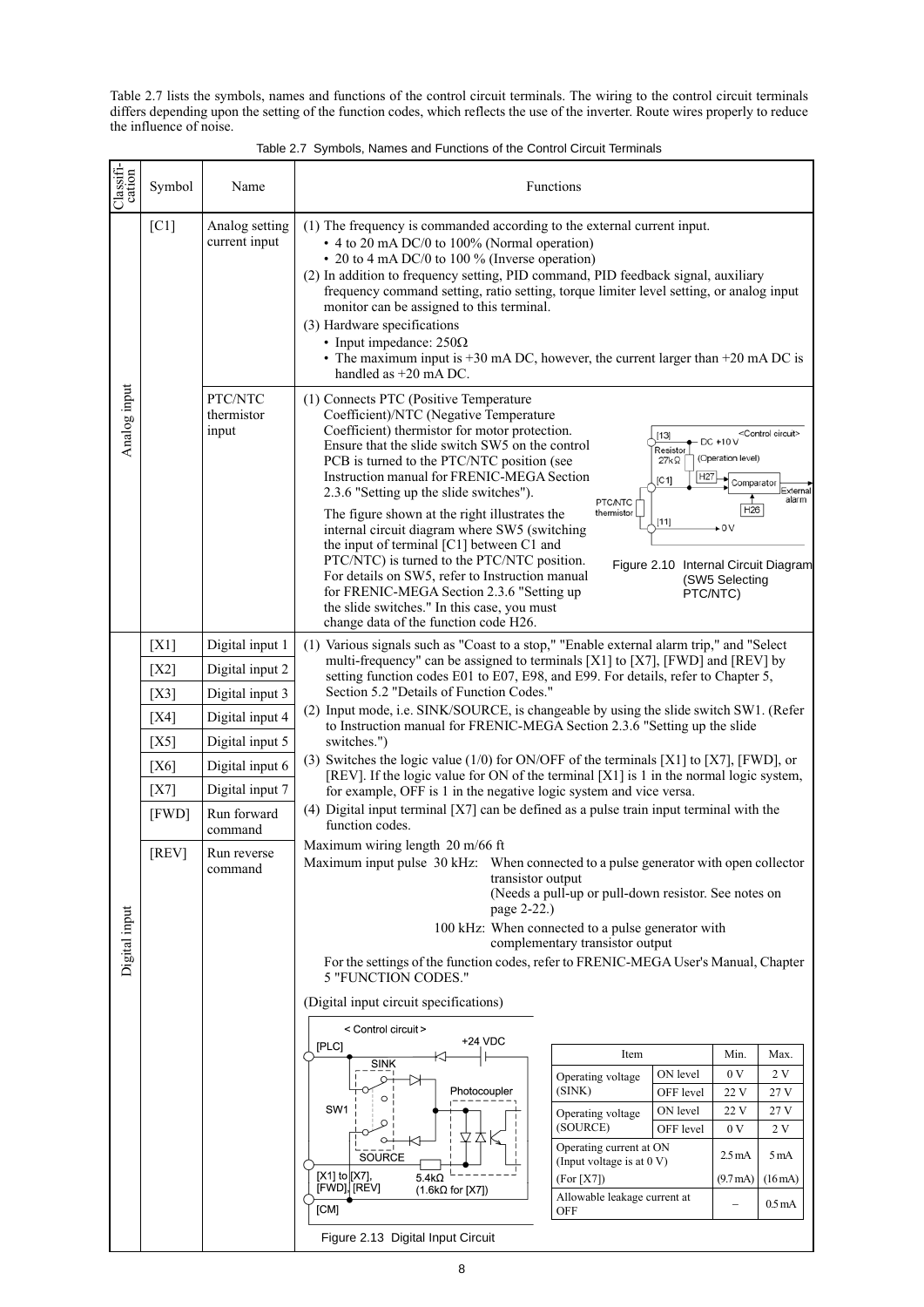|  | Table 2.7 Symbols, Names and Functions of the Control Circuit Terminals (Continued) |  |  |  |  |
|--|-------------------------------------------------------------------------------------|--|--|--|--|
|  |                                                                                     |  |  |  |  |

| Classifi-<br>cation | Symbol                                                                                          | Name                                                                                                                                                                                                                                                                                                                                                                                                                                                                                                                                                                                                                                                                                                                                                                                                                                                                                                                                                                                                                                                                                                                                                                                                                                                                                                                                                                                                                                                                                                                                                                                                                                                                                                                                                                                                                                                                                                                                     | Functions                                                                                                                                                                                                                                                                                                                                                                                                                                                                                                                                                                                                                                                                                                                                                                                                                                                                                                                                                                                                                                                                        |  |  |  |  |  |
|---------------------|-------------------------------------------------------------------------------------------------|------------------------------------------------------------------------------------------------------------------------------------------------------------------------------------------------------------------------------------------------------------------------------------------------------------------------------------------------------------------------------------------------------------------------------------------------------------------------------------------------------------------------------------------------------------------------------------------------------------------------------------------------------------------------------------------------------------------------------------------------------------------------------------------------------------------------------------------------------------------------------------------------------------------------------------------------------------------------------------------------------------------------------------------------------------------------------------------------------------------------------------------------------------------------------------------------------------------------------------------------------------------------------------------------------------------------------------------------------------------------------------------------------------------------------------------------------------------------------------------------------------------------------------------------------------------------------------------------------------------------------------------------------------------------------------------------------------------------------------------------------------------------------------------------------------------------------------------------------------------------------------------------------------------------------------------|----------------------------------------------------------------------------------------------------------------------------------------------------------------------------------------------------------------------------------------------------------------------------------------------------------------------------------------------------------------------------------------------------------------------------------------------------------------------------------------------------------------------------------------------------------------------------------------------------------------------------------------------------------------------------------------------------------------------------------------------------------------------------------------------------------------------------------------------------------------------------------------------------------------------------------------------------------------------------------------------------------------------------------------------------------------------------------|--|--|--|--|--|
|                     | [EN1]<br>[EN2]                                                                                  | Enable input                                                                                                                                                                                                                                                                                                                                                                                                                                                                                                                                                                                                                                                                                                                                                                                                                                                                                                                                                                                                                                                                                                                                                                                                                                                                                                                                                                                                                                                                                                                                                                                                                                                                                                                                                                                                                                                                                                                             | (1) Turning off the circuit between terminals [EN1] and [PLC] or terminals [EN2] and<br>[PLC] stops the inverter's output transistor. (Safe Torque Off: STO)<br>(2) These terminals are exclusively used for the source mode input and cannot be<br>switched to the sink mode.<br>(3) If either one of these input terminals is kept OFF for 50 ms or more, the inverter<br>interprets it as a discrepancy, causing an alarm $ETF$ . This alarm state can be cleared<br>only by turning the inverter power off and on.<br><digital circuit="" input="" specifications=""><br/><control circuit=""><br/>+24 VDC<br/>[PLC]<br/>Min.<br/>Item<br/>Max.<br/>Photocoupler<br/>[EN1]<br/>ON level<br/>22 V<br/>27 V<br/>Operating voltage<br/><math>6.3 \text{ k}\Omega</math><br/>OFF level<br/>0V<br/>2V<br/>Operating current at ON<br/><math>2.5 \text{ mA}</math><br/>5<sub>m</sub>A<br/>(Input voltage is at 27 V)<br/>[EN2]<br/>Allowable leakage current at OFF<br/>0.5<sub>mA</sub><br/><math>\equiv</math><br/><math>6.3 \text{ k}\Omega</math><br/>[CM]</control></digital> |  |  |  |  |  |
|                     | [PLC]                                                                                           | PLC signal<br>power                                                                                                                                                                                                                                                                                                                                                                                                                                                                                                                                                                                                                                                                                                                                                                                                                                                                                                                                                                                                                                                                                                                                                                                                                                                                                                                                                                                                                                                                                                                                                                                                                                                                                                                                                                                                                                                                                                                      | (1) Connects to the power supply of PLC output signals.<br>Rated voltage: +24 VDC (Allowable range: +22 to +27 VDC), Maximum 100 mA DC<br>(2) This terminal also supplies power to the load connected to the transistor output                                                                                                                                                                                                                                                                                                                                                                                                                                                                                                                                                                                                                                                                                                                                                                                                                                                   |  |  |  |  |  |
|                     | [CM]                                                                                            | terminals. Refer to "Transistor output" described later in this table for more.<br>Digital input<br>Common terminal for digital input signals<br>common                                                                                                                                                                                                                                                                                                                                                                                                                                                                                                                                                                                                                                                                                                                                                                                                                                                                                                                                                                                                                                                                                                                                                                                                                                                                                                                                                                                                                                                                                                                                                                                                                                                                                                                                                                                  |                                                                                                                                                                                                                                                                                                                                                                                                                                                                                                                                                                                                                                                                                                                                                                                                                                                                                                                                                                                                                                                                                  |  |  |  |  |  |
| Digital input       | Tip<br>Tip<br>- Do not connect terminal [CM] of the inverter to the common terminal of the PLC. | This terminal is electrically isolated from the terminals [11]s and [CMY].<br>■ Using a relay contact to turn [X1] to [X7], [FWD], or [REV] ON or OFF<br>Figure 2.14 shows two examples of a circuit that uses a relay contact to turn control signal input $[X1]$ to<br>[X7], [FWD], or [REV] ON or OFF. In circuit (a), the slide switch SW1 is turned to SINK, whereas in circuit<br>(b) it is turned to SOURCE.<br>Note: To configure this kind of circuit, use a highly reliable relay.<br>(Recommended product: Fuji control relay Model HH54PW.)<br><control circuit=""><br/><control circuit=""><br/>[PLC]<br/>[PLC]<br/><b>SINK</b><br/><b>SINK</b><br/><b>Jay</b><br/><b>Ja</b><br/><math>\circ</math><br/><math>+24</math><br/><math>+24</math><br/>SOURCE<br/>SOURCE<br/>[X1] to [X7],<br/>[X1] to [X7],<br/>Photocoupler<br/>Photocoupler<br/>[FWD], [REV]<br/>[FWD], [REV]<br/>[CM]<br/>[CM]<br/>(a) With the switch turned to SINK<br/>(b) With the switch turned to SOURCE<br/>Figure 2.14 Circuit Configuration Using a Relay Contact<br/>■ Using a programmable logic controller (PLC) to turn [X1] to [X7], [FWD], or [REV] ON or OFF<br/>Figure 2.15 shows two examples of a circuit that uses a programmable logic controller (PLC) to turn control<br/>signal input <math>[X1]</math> to <math>[X7]</math>, <math>[FWD]</math>, or <math>[REV]</math> ON or OFF. In circuit (a), the slide switch SW1 is turned to<br/>SINK, whereas in circuit (b) it is turned to SOURCE.<br/>In circuit (a) below, short-circuiting or opening the transistor's open collector circuit in the PLC using an<br/>external power supply turns ON or OFF control signal [X1] to [X7], [FWD], or [REV]. When using this type<br/>of circuit, observe the following:<br/>- Connect the + node of the external power supply (which should be isolated from the PLC's power) to<br/>terminal [PLC] of the inverter.</control></control> |                                                                                                                                                                                                                                                                                                                                                                                                                                                                                                                                                                                                                                                                                                                                                                                                                                                                                                                                                                                                                                                                                  |  |  |  |  |  |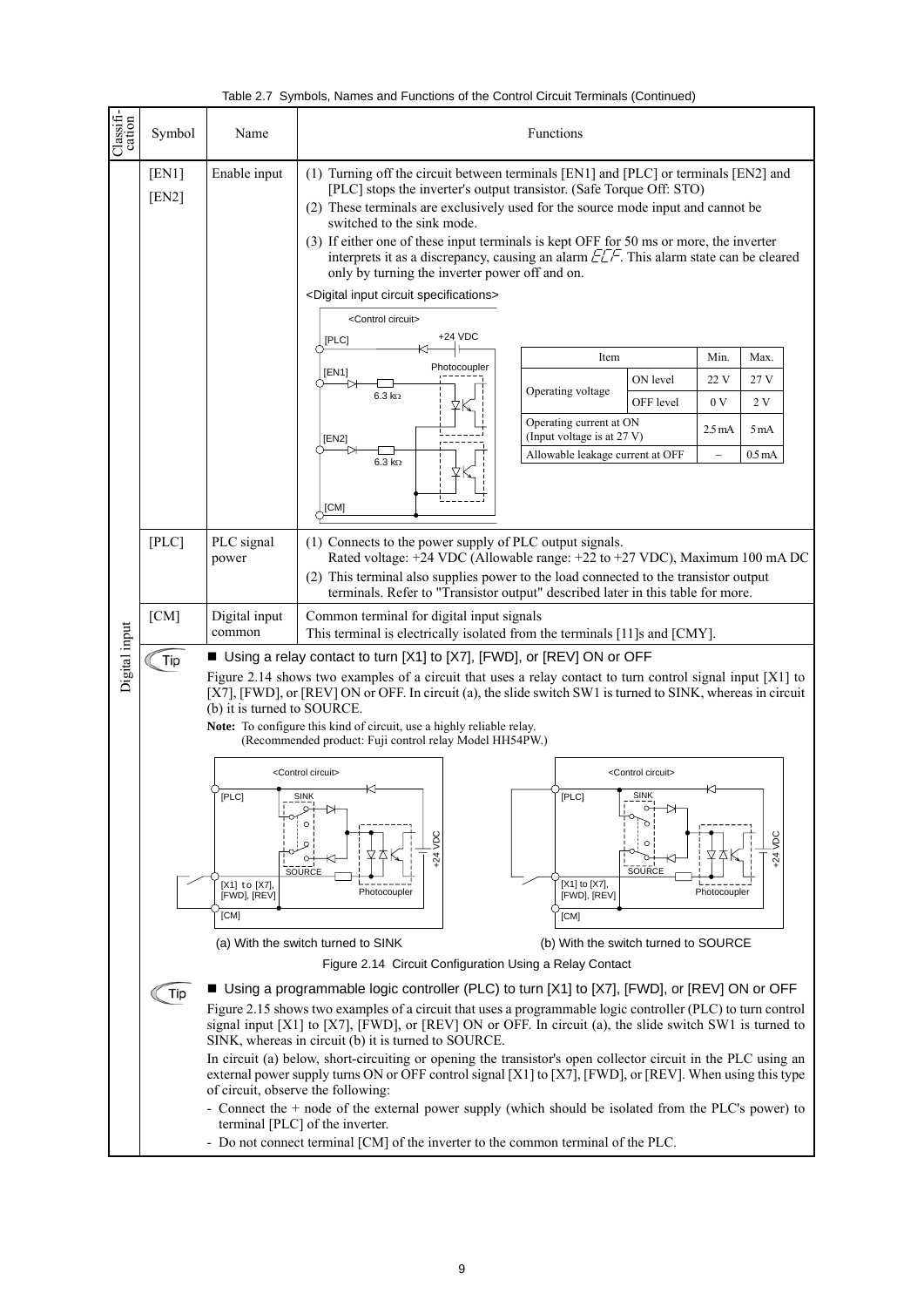| Classifi-<br>cation | Symbol                         | Name                                                                                                                                                                                                                                                                                                                                                                                                                                                                                                                                                                                                                                                                                                                                                                                                                                                                                                                                                                                                                                                                                                                                                                                                                                                                                                                                                                                                                                                                                                                                                                                                                                                                                                                                  |                                                                                                                  | $\alpha$ and $\alpha$ . $\beta$ of the control of the control of the control chemical contribution (Control of $\alpha$                                                                                                                                                                                                                                                                                                                                                                                                                                                                                                                                                                                                                                                                            | Functions                                                                                                                                                                             |                                                                                                                                       |                                                                             |
|---------------------|--------------------------------|---------------------------------------------------------------------------------------------------------------------------------------------------------------------------------------------------------------------------------------------------------------------------------------------------------------------------------------------------------------------------------------------------------------------------------------------------------------------------------------------------------------------------------------------------------------------------------------------------------------------------------------------------------------------------------------------------------------------------------------------------------------------------------------------------------------------------------------------------------------------------------------------------------------------------------------------------------------------------------------------------------------------------------------------------------------------------------------------------------------------------------------------------------------------------------------------------------------------------------------------------------------------------------------------------------------------------------------------------------------------------------------------------------------------------------------------------------------------------------------------------------------------------------------------------------------------------------------------------------------------------------------------------------------------------------------------------------------------------------------|------------------------------------------------------------------------------------------------------------------|----------------------------------------------------------------------------------------------------------------------------------------------------------------------------------------------------------------------------------------------------------------------------------------------------------------------------------------------------------------------------------------------------------------------------------------------------------------------------------------------------------------------------------------------------------------------------------------------------------------------------------------------------------------------------------------------------------------------------------------------------------------------------------------------------|---------------------------------------------------------------------------------------------------------------------------------------------------------------------------------------|---------------------------------------------------------------------------------------------------------------------------------------|-----------------------------------------------------------------------------|
| Digital input       | Programmable<br>Δ<br>Ш<br>Note | 'Programmable\<br><control circuit=""><br/><control circuit=""><br/>logic controller/<br/>logic controller/<br/><b>[PLC]</b><br/><b>SINK</b><br/>[PLC]<br/><b>SINK</b><br/>O<br/>VDC<br/><b>DC</b><br/><math>+24</math><br/>.24<br/>SOURCE<br/>SOURCE<br/><math>[X1]</math> to <math>[X7]</math>,<br/>[X1] to [X7],<br/>Photocoupler<br/>Photocoupler<br/>[FWD], [REV]<br/>[FWD], [REV]<br/>[CM]<br/>[CM]<br/>(a) With the switch turned to SINK<br/>(b) With the switch turned to SOURCE<br/>Figure 2.15 Circuit Configuration Using a PLC<br/>For details about the slide switch setting, refer to Instruction manual for FRENIC-MEGA Section 2.3.6 "Setting up<br/>the slide switches."<br/>■ For inputting a pulse train through the digital input terminal [X7]<br/>• Inputting from a pulse generator with an open collector transistor output<br/>Stray capacity on the wiring between the pulse generator and the inverter may disable transmission of the<br/>pulse train. As a countermeasure against this problem, insert a pull-up resistor between the open collector<br/>output signal (terminal [X7]) and the power source terminal (terminal [PLC]) if the switch selects the<br/>SINK mode input; insert a pull-down resistor between the output signal and the digital common terminal<br/>(terminal [CM]) if the switch selects the SOURCE mode input.<br/>A recommended pull-up/down resistor is <math>1k\Omega 2</math> W. Check if the pulse train is correctly transmitted because<br/>stray capacity is significantly affected by the wire types and wiring conditions.<br/>Both terminals output monitor signals for analog DC voltage (<math>0</math> to +10 V) or analog DC<br/>Analog</control></control> |                                                                                                                  |                                                                                                                                                                                                                                                                                                                                                                                                                                                                                                                                                                                                                                                                                                                                                                                                    |                                                                                                                                                                                       |                                                                                                                                       |                                                                             |
| Analog output       | [FM1]<br>[FM2]                 | monitor                                                                                                                                                                                                                                                                                                                                                                                                                                                                                                                                                                                                                                                                                                                                                                                                                                                                                                                                                                                                                                                                                                                                                                                                                                                                                                                                                                                                                                                                                                                                                                                                                                                                                                                               | below.<br>Terminal<br>[FM1]<br>[FM2]<br>• Output frequency<br>• Output torque<br>• Universal AO<br>• PID command | current ( $+4$ to $+20$ mA). The output form (VO/IO) for each of [FM1] and [FM2] can be<br>switched with the slide switches on the control PCB and the function codes, as listed<br>Terminal function is<br>specified by:<br>Slide switch SW4<br>Function code F29<br>Slide switch SW6<br>Function code F32<br>The signal content can be selected from the following with function codes F31 and F35.<br>• PID feedback amount<br>* Input impedance of the external device: Min. $5k\Omega$ (at 0 to 10 VDC output)<br>(While the terminal is outputting 0 to 10 VDC, it is capable of driving up to two analog<br>voltmeters with 10 k $\Omega$ impedance.)<br>* Input impedance of the external device: Max. 500 $\Omega$ (at 4 to 20 mA DC output)<br>* Adjustable range of the gain: 0 to 300% | Analog DC voltage Analog DC current<br>VO1<br>$\overline{0}$<br>VO2<br>$\theta$<br>• Output current<br>• Load factor<br>• Speed (PG feedback value)<br>• Motor output<br>• PID output | Output form<br>IO <sub>1</sub><br>1<br>IO <sub>2</sub><br>• Output voltage<br>· Input power<br>• DC link bus voltage<br>• Calibration | Content is<br>specified by:<br>Function code<br>F31<br>Function code<br>F35 |
|                     | $[11]$                         | Analog<br>common                                                                                                                                                                                                                                                                                                                                                                                                                                                                                                                                                                                                                                                                                                                                                                                                                                                                                                                                                                                                                                                                                                                                                                                                                                                                                                                                                                                                                                                                                                                                                                                                                                                                                                                      |                                                                                                                  | Two common terminals for analog input and output signals.<br>These terminals are electrically isolated from terminals [CM] and [CMY].                                                                                                                                                                                                                                                                                                                                                                                                                                                                                                                                                                                                                                                              |                                                                                                                                                                                       |                                                                                                                                       |                                                                             |

Table 2.7 Symbols, Names and Functions of the Control Circuit Terminals (Continued)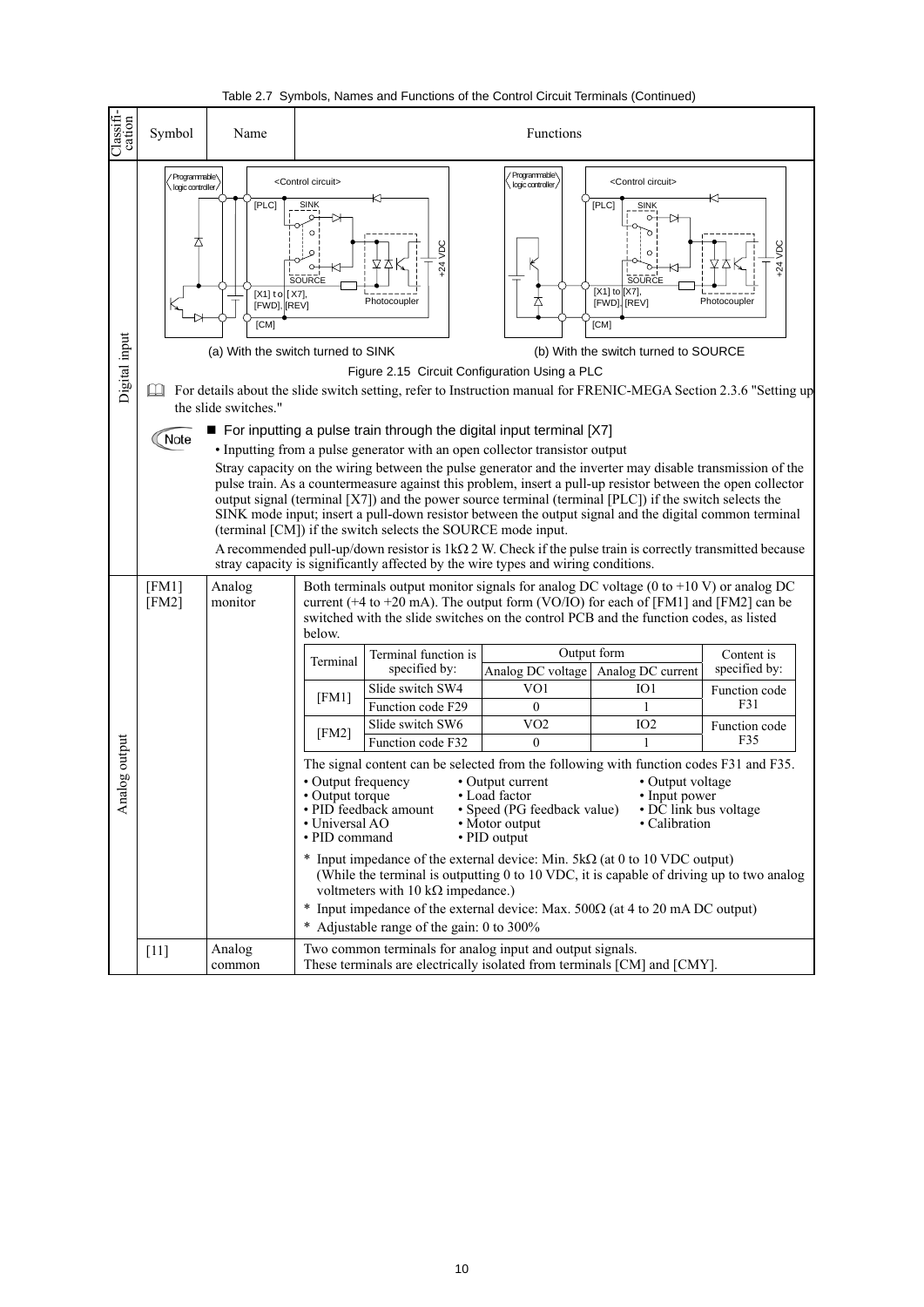## **Chapter 3 Monitoring the running status -- Menu #3 "Drive Monitoring" --**

Listed below are monitoring items added or modified in the FRENIC-MEGA series of inverters having a ROM version 3000 or later.

| <b>LED</b><br>monitor<br>shows: | Item                                                                     | Unit   | Description                                                                                                                                                                                                                                                                                                                                  |
|---------------------------------|--------------------------------------------------------------------------|--------|----------------------------------------------------------------------------------------------------------------------------------------------------------------------------------------------------------------------------------------------------------------------------------------------------------------------------------------------|
| 3/7                             | Target position pulse<br>Pulse<br>(synchronous operation)                |        | Shows the target position pulse for synchronous operation.                                                                                                                                                                                                                                                                                   |
| 3. IB                           | Current position pulse<br>Pulse<br>(synchronous operation)<br>operation. |        | Shows the current position pulse for synchronous                                                                                                                                                                                                                                                                                             |
| 3. 19                           | Current deviation pulse<br>(synchronous operation)                       | Pulse  | Shows the current deviation pulse for synchronous<br>operation.                                                                                                                                                                                                                                                                              |
| 3. 20                           | Control status monitor<br>(synchronous operation)                        |        | Shows the current control status.<br>Synchronous operation disabled<br>0:<br>20: Synchronous operation canceled<br>21: Synchronous operation stopped<br>22: Waiting for detection of Z phase<br>23: Z phase of reference PG detected<br>24: Z phase of slave PG detected<br>25: Synchronization in progress<br>26: Synchronization completed |
| 7 PR                            | Positioning deviation<br>(synchronous operation)                         | degree | Shows the positioning deviation (in degree) for<br>synchronous operation.                                                                                                                                                                                                                                                                    |

## **Note**

## **Difference of notation between standard keypad and remote keypad**

Descriptions in this manual are based on the standard keypad having a *four*-digit, 7-segment LED monitor (shown in the original FRENIC-MEGA Instruction Manuals, Chapter 3). The FRENIC-MEGA also provides a multi-function keypad as an option, which has an LCD monitor and a *five*-digit, 7-segment LED, but has no USB port.

If the standard keypad is replaced with an optional multi-function keypad, the display notation differs as shown below.

| Function<br>code | Name                                                                  | Standard keypad                                                                          | Multi-function keypad (TP-G1-J1) |
|------------------|-----------------------------------------------------------------------|------------------------------------------------------------------------------------------|----------------------------------|
| H42              | Capacitance of DC Link Bus Capacitor                                  |                                                                                          |                                  |
| H44              | Startup Counter for Motor 1                                           |                                                                                          |                                  |
| H47              | Initial Capacitance of DC Link Bus Capacitor                          |                                                                                          |                                  |
| H79              | Preset Startup Count for Maintenance (M1)                             |                                                                                          |                                  |
| A52              | Startup Counter for Motor 2                                           | Hexadecimal notation                                                                     | Decimal notation                 |
| b52              | Startup Counter for Motor 3                                           |                                                                                          |                                  |
| r52              | Startup Counter for Motor 4                                           |                                                                                          |                                  |
| d15              | Feedback Input (Encoder pulse resolution)                             |                                                                                          |                                  |
| d60              | Command (Pulse Rate Input) (Encoder pulse resolution)                 |                                                                                          |                                  |
| H43              | Cumulative Run Time of Cooling Fan                                    |                                                                                          |                                  |
| H48              | Cumulative Run Time of Capacitors on Printed Circuit<br><b>Boards</b> |                                                                                          |                                  |
| H77              | Service Life of DC Link Bus Capacitor (Remaining time)                |                                                                                          |                                  |
| H78              | Maintenance Interval (M1)                                             | Display in units of 10<br>hours                                                          | Display by hours                 |
| H94              | Cumulative Motor Run Time 1                                           |                                                                                          |                                  |
| A51              | Cumulative Motor Run Time 2                                           |                                                                                          |                                  |
| b51              | Cumulative Motor Run Time 3                                           |                                                                                          |                                  |
| r51              | Cumulative Motor Run Time 4                                           |                                                                                          |                                  |
| d78              | Synchronous Operation (Excessive deviation detection<br>range)        | Display in units of 10<br>pulses.                                                        | Display in units of 10 pulses    |
|                  |                                                                       | (For 10000 pulses or<br>more: Display in units<br>of 100 pulses, with the<br>x10 LED ON) |                                  |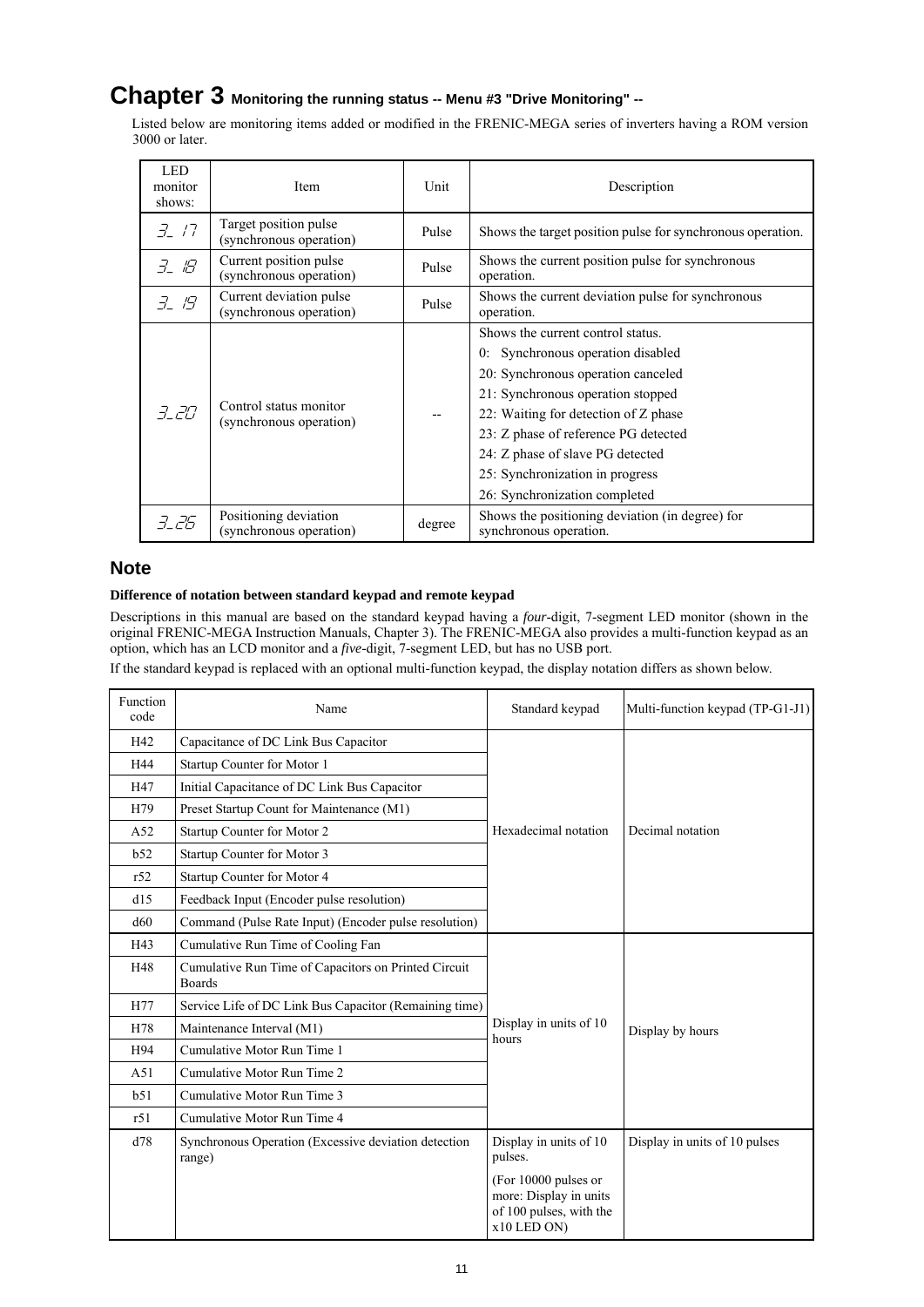# **Chapter 5**

# **Chapter 5-1 Function Code Tables**

Listed below are function codes added or modified in the FRENIC-MEGA series of inverters having a ROM version 3600 or later.

|                 |                                                    |                                                                                      | Change when<br>running |                 | Default        |     |           | Refer     |          |                   |             |
|-----------------|----------------------------------------------------|--------------------------------------------------------------------------------------|------------------------|-----------------|----------------|-----|-----------|-----------|----------|-------------------|-------------|
| Code            | Name                                               | Data setting range                                                                   |                        | Data<br>copying | setting        | V/f | PG<br>V/f | w/o<br>PG | w/<br>PG | Torque<br>control | to<br>page: |
| F <sub>29</sub> | Analog<br>[FMA]/[FM1]<br>Output                    | Output in voltage (0 to 10 VDC)<br>0:                                                | Y                      | Y               | 0              | Υ   | Y         | Y         | Y        | Y                 | 5           |
| *1              | (Mode selection)                                   | 1:<br>Output in current (4 to 20 mA DC)                                              |                        |                 |                |     |           |           |          |                   |             |
|                 |                                                    | Output in current (0 to 20 mA DC)<br>2:                                              |                        |                 |                |     |           |           |          |                   |             |
| F31<br>*1       | Analog Output [FMA]/[FM1]<br>(Function)            | 17: Positional deviation in synchronous operation                                    | Y                      | Y               | 0              | N   | Υ         | N         | Y        | N                 | 5           |
| F32             | Output<br>[FM2]<br>Analog                          | Output in voltage (0 to 10 VDC)<br>0:                                                | Y                      | Υ               | 0              | Υ   | Υ         | Υ         | Υ        | Υ                 | 5           |
|                 | (Mode selection)                                   | Output in current (4 to 20 mA DC)<br>1:                                              |                        |                 |                |     |           |           |          |                   |             |
|                 |                                                    | Output in current (0 to 20 mA DC)<br>2:                                              |                        |                 |                |     |           |           |          |                   |             |
| F35             | Pulse<br>[FMP]<br>Output                           |                                                                                      | Y                      | Y               | $\mathbf 0$    | N   | Y         | N         | Y        | N                 | 5           |
| $*1$            | Analog Output [FM2]<br>(Function)                  |                                                                                      |                        |                 |                |     |           |           |          |                   |             |
| E01             | Terminal [X1] Function                             | (BATRY)<br>59 (1059): Enable battery operation                                       | N                      | Υ               | 0              | Υ   | Y         | Υ         | Y        | Y                 | 5           |
| E02             | Terminal [X2] Function                             |                                                                                      | N                      | Y               | 1              |     |           |           |          |                   | 5           |
| E03             | Terminal [X3] Function                             |                                                                                      | N                      | Y               | $\overline{2}$ |     |           |           |          |                   | 5           |
| E04             | Terminal [X4] Function                             |                                                                                      | N                      | Υ               | 3              |     |           |           |          |                   | 5           |
| E05             | Terminal [X5] Function                             |                                                                                      | N                      | Υ               | 4              |     |           |           |          |                   | 5           |
| E06             | Terminal [X6] Function                             |                                                                                      | N                      | Y               | 5<br>*3        |     |           |           |          |                   | 5           |
| E07             | Terminal [X7] Function                             |                                                                                      | N                      | Υ               |                |     |           |           |          |                   | 5           |
| E08<br>*2       | Terminal [X8] Function                             |                                                                                      | N                      | Y               | 7              |     |           |           |          |                   |             |
| E09<br>*2       | Terminal [X9] Function                             |                                                                                      | N                      | Υ               | 8              |     |           |           |          |                   |             |
| E20             | Terminal [Y1] Function                             | 29 (1029): Synchronization completed<br>(SY)                                         | N                      | Y               | 0              | N   | Y         | N         | Y        | N                 | 8           |
| E21             | Terminal [Y2] Function                             |                                                                                      | N                      | Y               | $\mathbf{1}$   |     |           |           |          |                   | 8           |
| E22             | Terminal [Y3] Function                             |                                                                                      | N                      | Υ               | $\overline{2}$ |     |           |           |          |                   | 8           |
| E23             | Terminal [Y4] Function                             |                                                                                      | N                      | Υ               | $\overline{7}$ |     |           |           |          |                   | 8           |
| E24             | Terminal [Y5A/C] Function                          |                                                                                      | N                      | Y               | 15             |     |           |           |          |                   | 8           |
| E27             | Terminal [30A/B/C] Function                        |                                                                                      | N                      | Υ               | 99             |     |           |           |          |                   | 8           |
| E61             | Terminal [12] Extended Function                    | 17: Speed limit FWD                                                                  | N                      | Y               | 0              | Υ   | Y         | Υ         | Υ        | Υ                 | 8           |
| E62             | Terminal [C1] Extended Function                    | 18: Speed limit REV                                                                  | N                      | Υ               | 0              | Υ   | Υ         | Υ         | Υ        | Y                 | 8           |
| E63             | Terminal [V2] Extended Function                    |                                                                                      | N                      | Υ               | 0              | Υ   | Y         | Υ         | Υ        | Υ                 | 8           |
| E98             | Terminal [FWD] Function                            | 59 (1059): Enable battery operation<br>(BATRY)                                       | N                      | Υ               | 98             | Υ   | Υ         | Υ         | Υ        | Y                 | 5           |
| E99             | Terminal [REV] Function                            |                                                                                      | N                      | Y               | 99             | Υ   | Y         | Υ         | Y        | Y                 | 5           |
| C40             | Terminal [C1] Range Selection                      | 0: 4 to 20 mA                                                                        | N                      | Y               | 0              | Υ   | Υ         | Υ         | Y        | Y                 | 8           |
|                 |                                                    | 1: 0 to 20 mA                                                                        |                        |                 |                |     |           |           |          |                   |             |
| P05             | Motor 1<br>(Online tuning)                         | 0: Disable 1: Enable                                                                 | Y                      | Y               | 0              | Υ   | N         | N         | N        | N                 | 8           |
| H81             | Light Alarm Selection 1                            | 0000 to FFFF (hex.)                                                                  | Y                      |                 | 0              | Y   | Y         |           |          |                   | 9           |
|                 | H82 Light Alarm Selection 2                        | 0000 to FFFF (hex.)                                                                  | Y                      | Y               | 0              | Υ   | Y         | Υ         | Y        | Υ                 | 9           |
| A19             | Motor 2<br>(Online tuning)                         | 0: Disable 1: Enable                                                                 | Y                      | Y               | 0              | Υ   | N         | N         | N        | N                 | 8           |
| b19             | Motor 3<br>(Online tuning)                         | 0: Disable 1: Enable                                                                 | Y                      | Υ               | 0              | Y   | N         | N         | N        | N                 | 8           |
| r19             | Motor 4<br>(Online tuning)                         | 0: Disable 1: Enable                                                                 | Y                      | Y               | $\mathbf 0$    | Υ   | N         | N         | N        | N                 | 8           |
| A46             | Speed Control 2<br>I (Integral time)               | 999: Disable integral action                                                         | Y                      | Y               | 0.100          | N   | Y         | Υ         | Y        | N                 | 9           |
| b46             | Speed Control 3<br>I (Integral time)               | 999: Disable integral action                                                         | Y                      | Υ               | 0.100          | N   | Y         | Υ         | Y        | Ν                 | 9           |
| r46             | Speed Control 4<br>I (Integral time)               | 999: Disable integral action                                                         | Y                      | Y               | 0.100          | N   | Y         | Υ         | Y        | N                 | 9           |
| J96             | <b>Brake Signal</b><br>(Speed condition selection) | 0 to 31                                                                              | N                      | Y               | $\mathbf 0$    |     |           |           |          |                   | 9           |
|                 |                                                    | Bit 0: Criterion speed for brake-ON<br>(0: Detected speed, 1: Reference speed)       |                        |                 |                | N   | N         | Υ         | Y        | N                 |             |
|                 |                                                    | Bit 1: Reserved.                                                                     |                        |                 |                | N   | N         | N         | Ν        | N                 |             |
|                 |                                                    | Bit 2: Response for brake-OFF current<br>(0: Slow response, 1: Quick response)       |                        |                 |                | Υ   | Υ         | Υ         | Y        | N                 |             |
|                 |                                                    | Bit 3: Criterion frequency for brake-ON                                              |                        |                 |                | N   | N         | Υ         | Υ        | N                 |             |
|                 |                                                    | (0: Stop frequency (F25),<br>1: Brake-ON frequency (J71))                            |                        |                 |                |     |           |           |          |                   |             |
|                 |                                                    | Bit 4: Output condition of brake signal<br>(0: Independent of a run command ON/OFF   |                        |                 |                | N   | N         | Υ         | Υ        | N                 |             |
|                 | d04 Speed Control 1                                | 1: Only when a run command is OFF)<br>I (Integral time) 999: Disable integral action | Υ                      | Υ               | 0.100          | N   | Y         |           |          | N                 | 9           |
|                 |                                                    |                                                                                      |                        |                 |                |     |           |           |          |                   |             |

\*1 [FM1] and [FM2] for Asia (FRN\_ \_ \_G1 $\blacksquare$ - $\Box$ A), EU (FRN\_ \_ \_G1 $\blacksquare$ - $\Box$ E) and USA (FRN\_ \_ \_G1 $\blacksquare$ - $\Box$ U) versions

\*2 Terminals [X8] and [X9] not provided on Asia (FRN\_ \_ \_G1■-ロA), EU (FRN\_ \_ \_G1■-ロE) or USA (FRN\_ \_ \_G1■-ロU) version

\*3 "8" for Asia (FRN\_ \_ \_G1<sup>II</sup> -  $\Box$ A), EU (FRN\_ \_ \_G1<sup>II</sup> -  $\Box$ E) and USA (FRN\_ \_ \_G1<sup>II</sup> -  $\Box$ U) versions; "6" for other versions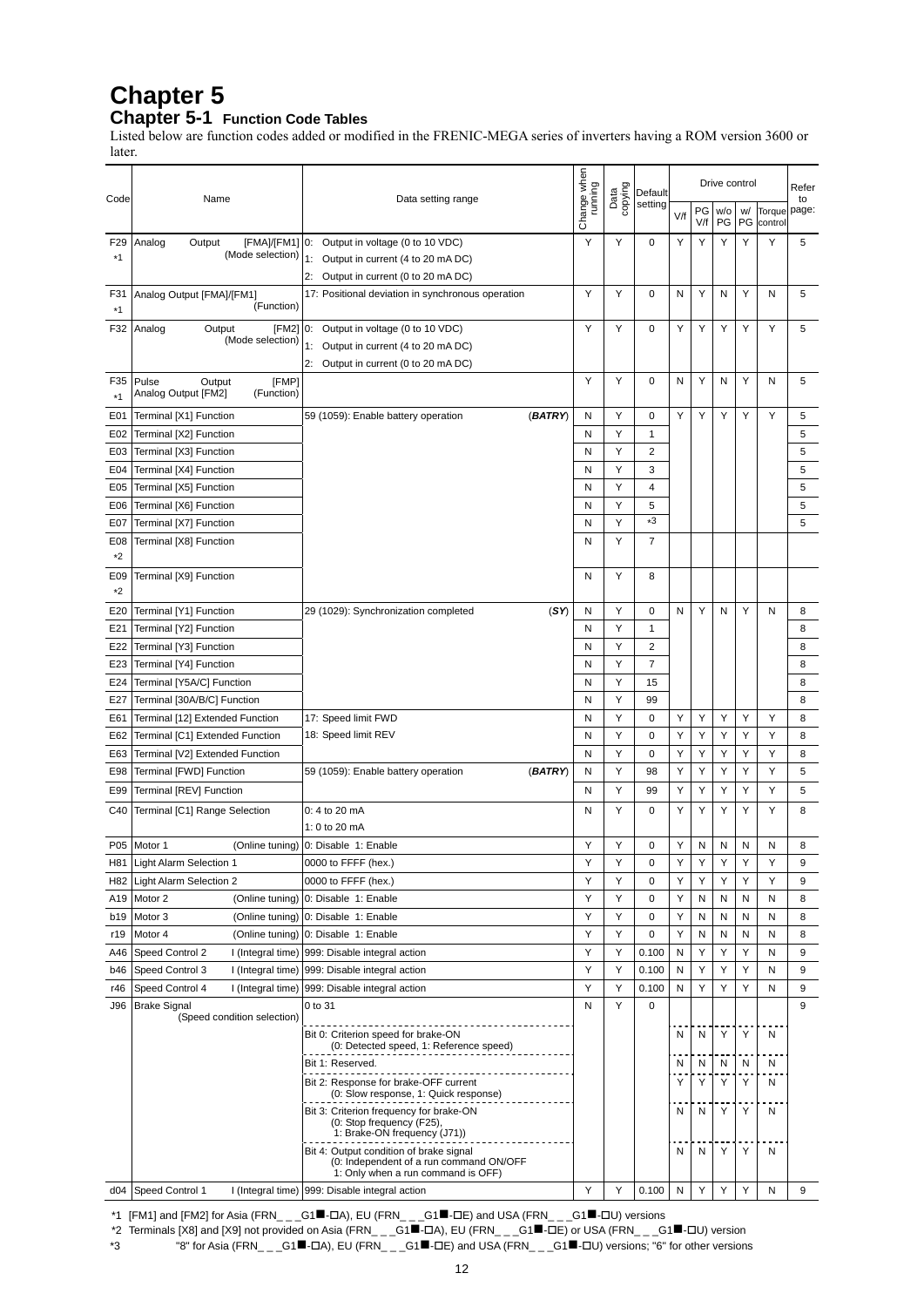|            |                                                                                 |                                                                                                                                                              |                        |                 |                | Drive control<br>Default |                          |                          |                          |                          | Refer          |
|------------|---------------------------------------------------------------------------------|--------------------------------------------------------------------------------------------------------------------------------------------------------------|------------------------|-----------------|----------------|--------------------------|--------------------------|--------------------------|--------------------------|--------------------------|----------------|
| Code       | Name                                                                            | Data setting range                                                                                                                                           | Change when<br>running | Data<br>copying | setting        | V/f                      | PG<br>V/f                | w/o<br>PG                | w/<br>PG                 | Torque<br>control        | to<br>page:    |
| d12        | Speed Control (Jogging)<br>I (Integral time)                                    | 999: Disable integral action                                                                                                                                 | Y                      | Υ               | 0.100          | N                        | Υ                        | Υ                        | Υ                        | Ν                        | 9              |
| d23        | <b>PG Error Processing</b>                                                      | 0: Continue to run 1                                                                                                                                         | N                      | Y               | 2              | N                        | Υ                        | Υ                        | Y                        | N                        | 11             |
|            |                                                                                 | 1: Stop running with alarm 1                                                                                                                                 |                        |                 |                |                          |                          |                          |                          |                          |                |
|            |                                                                                 | 2: Stop running with alarm 2                                                                                                                                 |                        |                 |                |                          |                          |                          |                          |                          |                |
|            |                                                                                 | 3: Continue to run 2                                                                                                                                         |                        |                 |                |                          |                          |                          |                          |                          |                |
|            |                                                                                 | 4: Stop running with alarm 3                                                                                                                                 |                        |                 |                |                          |                          |                          |                          |                          |                |
|            |                                                                                 | 5: Stop running with alarm 4                                                                                                                                 |                        |                 |                |                          |                          |                          |                          |                          |                |
| d35        | Overspeed Detection Level                                                       | 120%<br>0<br>to<br>999: Depends on setting of d32 or d33                                                                                                     | Y                      | Y               | 999            | N                        | Y                        | Y                        | Y                        | Y                        | 12             |
| d41        | Application-defined Control                                                     | 0: Disable (Ordinary control)                                                                                                                                | N                      | Y               | 0              | Υ                        | Υ                        | Y                        | Υ                        | Υ                        | 13             |
|            |                                                                                 | 1: Enable (Constant peripheral speed control)                                                                                                                |                        |                 |                | N                        | Υ                        | N                        | Ν                        | N                        |                |
|            |                                                                                 | 2: Enable (Simultaneous synchronization, without Z phase)                                                                                                    |                        |                 |                | N                        | Υ                        | N                        | Υ                        | N                        |                |
|            |                                                                                 | 3: Enable (Standby synchronization)                                                                                                                          |                        |                 |                | N                        | Υ                        | N                        | Υ                        | N                        |                |
|            |                                                                                 | 4: Enable (Simultaneous synchronization, with Z phase)                                                                                                       |                        |                 |                | N                        | Υ                        | N                        | Υ                        | N                        |                |
| d60        | Command<br>(Encoder pulse resolution)                                           | 0014<br>0E10<br>to<br>(hex.)<br>(20 to 3600 pulses)                                                                                                          | N                      | Y               | 0400<br>(1024) | N                        | Υ                        | N                        | Υ                        | Ν                        | 13             |
| d71        | Synchronous<br>Operation                                                        | 0.00 to 1.50 times                                                                                                                                           | Y                      | Υ               | 1.00           | N                        | Υ                        | N                        | Y                        | N                        | 13             |
| d72        | (Main speed regulator gain)                                                     | (APR P gain) 0.00 to 200.00 times                                                                                                                            | Y                      | Υ               | 15.00          | N                        | Υ                        | N                        | Υ                        | N                        | 13             |
| d73        | (APR positive output limiter)                                                   | 20 to 200%, 999: No limiter                                                                                                                                  | Υ                      | Υ               | 999            | N                        | Υ                        | N                        | Υ                        | N                        | 13             |
| d74        | (APR negative output limiter)                                                   | 20 to 200%, 999: No limiter                                                                                                                                  | Y                      | Y               | 999            | N                        | Υ                        | N                        | Υ                        | N                        | 13             |
| d75        | (Z phase alignment gain) 0.00 to 10.00 times                                    |                                                                                                                                                              | Y                      | Y               | 1.00           | N                        | Y                        | N                        | Y                        | N                        | 13             |
| d76        | (Synchronous offset angle) 0 to 359 degrees                                     |                                                                                                                                                              | Y                      | Y               | 0              | N                        | Υ                        | N                        | Υ                        | Ν                        | 13             |
| d77        | (Synchronization completion 0 to 100 degrees                                    |                                                                                                                                                              | Y                      | Y               | 15             | N                        | Υ                        | N                        | Υ                        | N                        | 13             |
|            | detection angle)                                                                |                                                                                                                                                              | Y                      | Y               |                |                          | Υ                        |                          | Y                        |                          |                |
| d78        | range)                                                                          | (Excessive deviation detection 0 to 65535 (Display in units of 10 pulses)<br>(For 10000 or more: Display of the upper four digits in units<br>of 100 pulses) |                        |                 | 65535          | N                        |                          | N                        |                          | N                        | 13             |
| d81        | Reserved                                                                        | 0 or 1                                                                                                                                                       | Y                      | Υ               | 1              | $\overline{\phantom{a}}$ | $\overline{\phantom{a}}$ | $\overline{\phantom{a}}$ | $\overline{\phantom{a}}$ | $\overline{a}$           | ÷,             |
| d82        | Magnetic Flux Weakening Control<br>(Vector control without speed sensor)        | 0: Disable                                                                                                                                                   | Y                      | Υ               | 1              | N                        | N                        | N                        | N                        | Υ                        | 13             |
|            |                                                                                 | 1: Enable                                                                                                                                                    |                        |                 |                |                          |                          |                          |                          |                          |                |
| d83        | Magnetic Flux Weakening Low<br>Limiter (Vector control without speed<br>sensor) | 10 to 70%                                                                                                                                                    | Y                      | Y               | 40%            | N                        | N                        | N                        | N                        | Y                        | 13             |
| d84        | Reserved                                                                        | 0 to 20 dB                                                                                                                                                   | Y                      | Y               | 5 dB           | $\overline{\phantom{a}}$ | $\ddot{\phantom{a}}$     | $\overline{a}$           | $\overline{a}$           | $\overline{a}$           |                |
| d85        | Reserved                                                                        | 0 to 200%                                                                                                                                                    | Υ                      | Υ               | 95%            | $\overline{\phantom{a}}$ | $\overline{\phantom{a}}$ | $\blacksquare$           | ٠                        | Ĭ.                       |                |
| d90        | Magnetic Flux Level during<br>Deceleration (Vector control)                     | 100 to 300%                                                                                                                                                  | Υ                      | Υ               | 150%           | N                        | Ν                        | Υ                        | Υ                        | N                        | 14             |
| d91        | ACR P gain (Vector control)                                                     | 0.00 to 2.00, 999                                                                                                                                            | Υ                      | Υ               | 999            | N                        | N                        | Υ                        | Υ                        | Υ                        | 14             |
| d92        | Reserved                                                                        | 0.00 to 3.00                                                                                                                                                 | Y                      | Υ               | 0.00           | $\overline{a}$           |                          |                          |                          |                          | ÷,             |
| d98        | Reserved                                                                        | 0000 to FFFF (hex.)                                                                                                                                          | Y                      | Y               | 0000           | Υ                        | Υ                        | N                        | N                        | Ν                        | $\blacksquare$ |
| d99        | Function Extension 1                                                            | 0 to 31                                                                                                                                                      | Y                      | Y               | 0              |                          |                          |                          |                          |                          | 14             |
|            |                                                                                 | Bit 0: Reserved                                                                                                                                              |                        |                 |                | $\overline{\phantom{a}}$ | $\overline{\phantom{a}}$ | $\overline{\phantom{a}}$ | $\overline{\phantom{a}}$ | $\overline{\phantom{a}}$ |                |
|            |                                                                                 | Bit 1: Reserved                                                                                                                                              |                        |                 |                | $\overline{\phantom{a}}$ | $\overline{\phantom{a}}$ | $\overline{\phantom{a}}$ | $\overline{\phantom{a}}$ | $\overline{\phantom{a}}$ |                |
|            |                                                                                 | Bit 2: Reserved                                                                                                                                              |                        |                 |                | $\blacksquare$           | ÷,                       | $\overline{\phantom{a}}$ | $\sim$                   | $\overline{\phantom{a}}$ |                |
|            |                                                                                 | Bit 3: JOG (Ready for jogging) via the communications link<br>(0: Disable, 1: Enable)                                                                        |                        |                 |                | Y                        | Υ                        | Υ                        | Υ                        | N                        |                |
|            |                                                                                 | Bit 4: Reserved                                                                                                                                              |                        |                 |                |                          | $\overline{\phantom{a}}$ | $\ddot{\phantom{a}}$     | $\sim$                   | $\sim$                   |                |
| U01        | Customizable Logic:<br>(Input 1)                                                | 29 (1029): Synchronization completed<br>(SY)                                                                                                                 | N                      | Υ               | 0              | N                        | Υ                        | N                        | Y                        | N                        | 8              |
| U02        | Step 1<br>(Input 2)                                                             |                                                                                                                                                              | N                      | Υ               | 0              |                          |                          |                          |                          |                          | 8              |
| U06        | Customizable Logic:<br>(Input 1)                                                |                                                                                                                                                              | N                      | Υ               | 0              |                          |                          |                          |                          |                          | 8              |
| U07        | Step 2<br>(Input 2)                                                             |                                                                                                                                                              | N                      | Υ               | 0              |                          |                          |                          |                          |                          | 8              |
| U11        | Customizable Logic:<br>(Input 1)                                                |                                                                                                                                                              | N                      | Υ               | 0              |                          |                          |                          |                          |                          | 8              |
| U12        | Step 3<br>(Input 2)                                                             |                                                                                                                                                              | N                      | Υ               | 0              |                          |                          |                          |                          |                          | 8              |
| U16        | Customizable Logic:<br>(Input 1)                                                |                                                                                                                                                              | N                      | Υ               | 0              |                          |                          |                          |                          |                          | 8              |
| U17        | Step 4<br>(Input 2)                                                             |                                                                                                                                                              | N                      | Υ               | 0              |                          |                          |                          |                          |                          | 8              |
| U21        | Customizable Logic:<br>(Input 1)                                                |                                                                                                                                                              | N                      | Υ               | 0              |                          |                          |                          |                          |                          | 8              |
| U22        | Step 5<br>(Input 2)                                                             |                                                                                                                                                              | N                      | Υ               | 0              |                          |                          |                          |                          |                          | 8              |
| U26        | Customizable Logic:<br>(Input 1)                                                |                                                                                                                                                              | N                      | Υ               | 0              |                          |                          |                          |                          |                          | 8              |
| U27<br>U31 | (Input 2)<br>Step 6<br>Customizable Logic:<br>(Input 1)                         |                                                                                                                                                              | N<br>N                 | Υ<br>Υ          | 0<br>0         |                          |                          |                          |                          |                          | 8<br>8         |
| U32        | (Input 2)<br>Step 7                                                             |                                                                                                                                                              | N                      | Υ               | 0              |                          |                          |                          |                          |                          | 8              |
|            |                                                                                 |                                                                                                                                                              |                        |                 |                |                          |                          |                          |                          |                          |                |

\*4 The standard keypad displays 6553 on the LED monitor and lights the x10 LED.

(For USA (FRN\_ \_ \_G1-U) version, the standard keypad is Multi-function keypad (TP-G1W-J1).)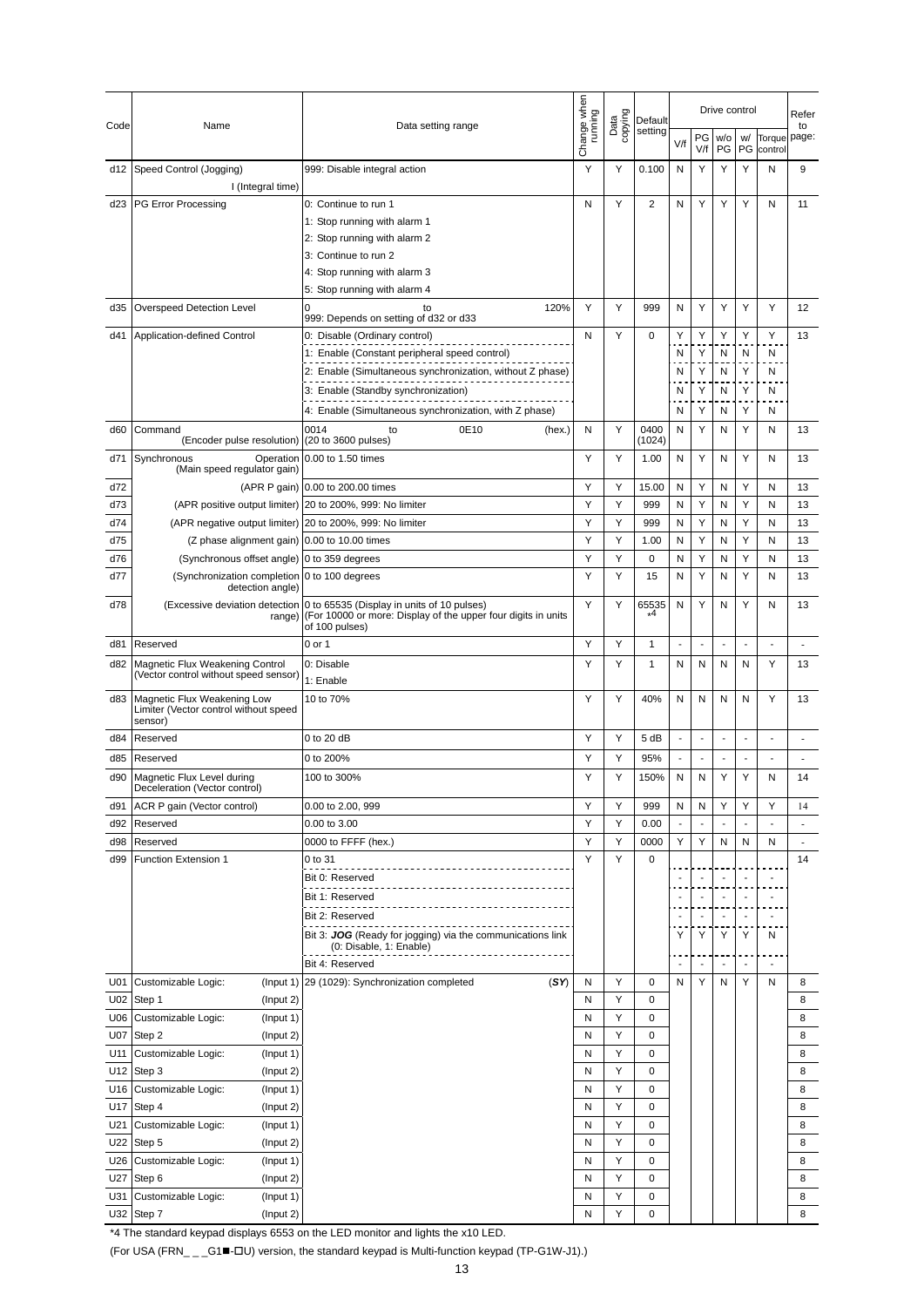| Code | Name                                                       | Data setting range                             | Change when | copying<br>Data | <b>Default</b> |     |     | Drive control |    | Refer<br>to                   |   |
|------|------------------------------------------------------------|------------------------------------------------|-------------|-----------------|----------------|-----|-----|---------------|----|-------------------------------|---|
|      |                                                            |                                                |             |                 | setting        | V/f | V/f | PG w/o        | w/ | Torque page:<br>PG PG control |   |
|      | U36 Customizable Logic:<br>(Input 1)                       |                                                | N           | Υ               | $\mathbf 0$    |     |     |               |    |                               | 8 |
| U37  | Step 8<br>(Input 2)                                        |                                                | N           | Υ               | $\mathbf 0$    |     |     |               |    |                               | 8 |
| U41  | Customizable Logic:<br>(Input 1)                           |                                                | N           | Υ               | $\mathbf 0$    |     |     |               |    |                               | 8 |
|      | U42 Step 9<br>(Input 2)                                    |                                                | N           | Y               | $\mathbf 0$    |     |     |               |    |                               | 8 |
|      | U46 Customizable Logic:<br>(Input 1)                       |                                                | N           | Υ               | 0              |     |     |               |    |                               | 8 |
|      | U47 Step 10<br>(Input 2)                                   |                                                | N           | Υ               | $\Omega$       |     |     |               |    |                               | 8 |
| U81  | Customizable Logic Output Signal 1<br>(Function selection) | 59 (1059): Enable battery operation<br>(BATRY) | N           | Y               | 100            | Y   | Υ   | Υ             | Υ  | Υ                             | 5 |
|      | U82 Customizable Logic Output Signal 2                     |                                                | N           | Υ               | 100            | Υ   | Υ   | Υ             | Υ  | Υ                             | 5 |
|      | U83 Customizable Logic Output Signal 3                     |                                                | N           | Y               | 100            | Y   | Υ   | Y             | Υ  | Y                             | 5 |
|      | U84 Customizable Logic Output Signal 4                     |                                                | N           | Υ               | 100            | Υ   | Υ   | Υ             | Υ  | Υ                             | 5 |
|      | U85 Customizable Logic Output Signal 5                     |                                                | N           | Y               | 100            | Υ   | Υ   | Υ             | Υ  | Υ                             | 5 |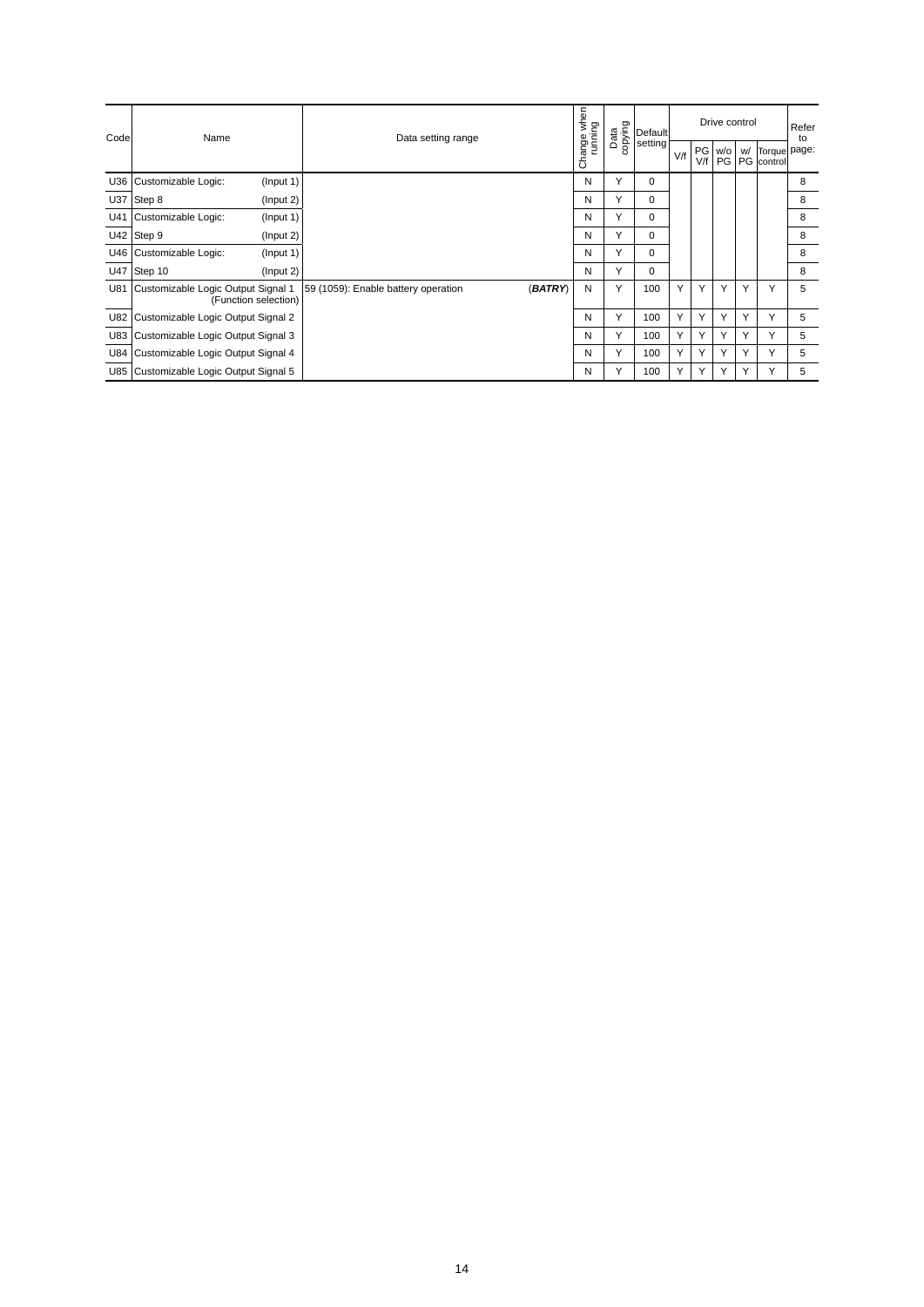## **Chapter 5-2 Details of Function Codes Added**

## **F29 Analog output [FMA]/[FM1] (Mode selection) \***

## **F32 Analog output [FM2] (Mode selection) \***

\* [FM1] and [FM2] are for Asia (FRN\_ \_ \_G1<sup>II</sup>-OA), EU (FRN\_ \_ \_G1<sup>II</sup>-OE) and USA (FRN\_ \_ \_G1<sup>II</sup>-OU) versions.

## **Versions except Asia (FRN\_ \_ \_G1-A), EU (FRN\_ \_ \_G1-E) and USA (FRN\_ \_ \_G1-U) versions**

## ■ Mode selection (F29)

F29 specifies the property of the output to terminal [FMA]. You need to set switch SW4 on the control printed circuit board (control PCB).

| Data for F29 | [FMA] output form          | Position of slide switch SW4<br>mounted on the control PCB |  |  |  |  |
|--------------|----------------------------|------------------------------------------------------------|--|--|--|--|
|              | Current (0 to $+20$ mA DC) |                                                            |  |  |  |  |

## **Asia (FRN\_ \_ \_G1-A), EU (FRN\_ \_ \_G1-E) and USA (FRN\_ \_ \_G1-U) versions**

## Mode selection (F29 and F32)

F29 and F32 specify the property of the output to terminals [FM1] and [FM2], respectively. You need to set the slide switches on the control printed circuit board (control PCB).

|                            |              | Terminal [FM1]                                                        | Terminal [FM2] |                                                       |  |  |
|----------------------------|--------------|-----------------------------------------------------------------------|----------------|-------------------------------------------------------|--|--|
| Output form                | Data for F29 | Position of slide switch<br>SW4 on the control<br>Data for F32<br>PCB |                | Position of slide switch<br>SW6 on the control<br>PCB |  |  |
| Current (0 to $+20$ mA DC) |              | O                                                                     |                | 102                                                   |  |  |

## **F31 Analog Output [FMA]/[FM1] (Function) \* F35 Pulse Output [FMP] (Function) Analog Output [FM2] (Function) \***

\* [FM1] and [FM2] are for Asia (FRN\_ \_ \_G1■-□A), EU (FRN\_ \_ \_G1■-□E) and USA (FRN\_ \_ \_G1■-□U) versions.

These function codes enable monitoring of deviation in angle in synchronous operation. For details about synchronous operation, refer to the PG Interface Card Instruction Manual.

| Data for<br>F31 | $[FMA]/[FM1]$ output                             | <b>Function</b><br>(Monitor the | Meter scale<br>(Full scale at $100\%$ )                                                                |  |  |  |
|-----------------|--------------------------------------------------|---------------------------------|--------------------------------------------------------------------------------------------------------|--|--|--|
| Data for<br>F35 | $[FMP]/[FM2]$ output                             | following)                      |                                                                                                        |  |  |  |
| 17              | Positional deviation in<br>synchronous operation | Deviation in angle              | $0\%$ to 50% to 100%.<br>representing -180 $\degree$ to 0 $\degree$ to +180 $\degree$ of the deviation |  |  |  |

| <b>E01</b><br>E01 to E07 | to E09 Terminal | <b>IX11</b><br>Terminal [X1] to [X7] Function * | to | <b>TX91</b> | <b>Function</b> |
|--------------------------|-----------------|-------------------------------------------------|----|-------------|-----------------|
|                          |                 |                                                 |    |             |                 |

| E98<br>E99 | Terminal<br><b>Terminal [REV] Function</b> | [FWD] | Function |
|------------|--------------------------------------------|-------|----------|
|            |                                            |       |          |

## **U81 to U85 Customizable Logic Output Signal 1 to 5 (Function selection)**

\* Terminals [X8] and [X9] are not provided on Asia (FRN\_ \_ \_G1■-**LA), EU (FRN\_ \_ \_G1■-LE)** or USA (FRN\_ \_ \_G1■-**LIU)** version.

| Function code data  |               |                            |              | Drive control |                   |                          |             |                                                      |                              |
|---------------------|---------------|----------------------------|--------------|---------------|-------------------|--------------------------|-------------|------------------------------------------------------|------------------------------|
| Active<br><b>ON</b> | Active<br>OFF | Terminal commands assigned | Symbol       | œ             | D<br>G<br>V<br>'f | w<br>$\alpha$<br>D<br>J. | W<br>D<br>G | To<br>rqu<br>e<br>$_{\rm co}$<br>ntr<br><sub>0</sub> | Related<br>function<br>codes |
| 59                  | 1059          | Enable battery operation   | <b>BATRY</b> |               | ٦T                |                          |             | $\mathbf{v}$                                         |                              |

■ Enable battery operation -- **BATRY** (Function code data = 59)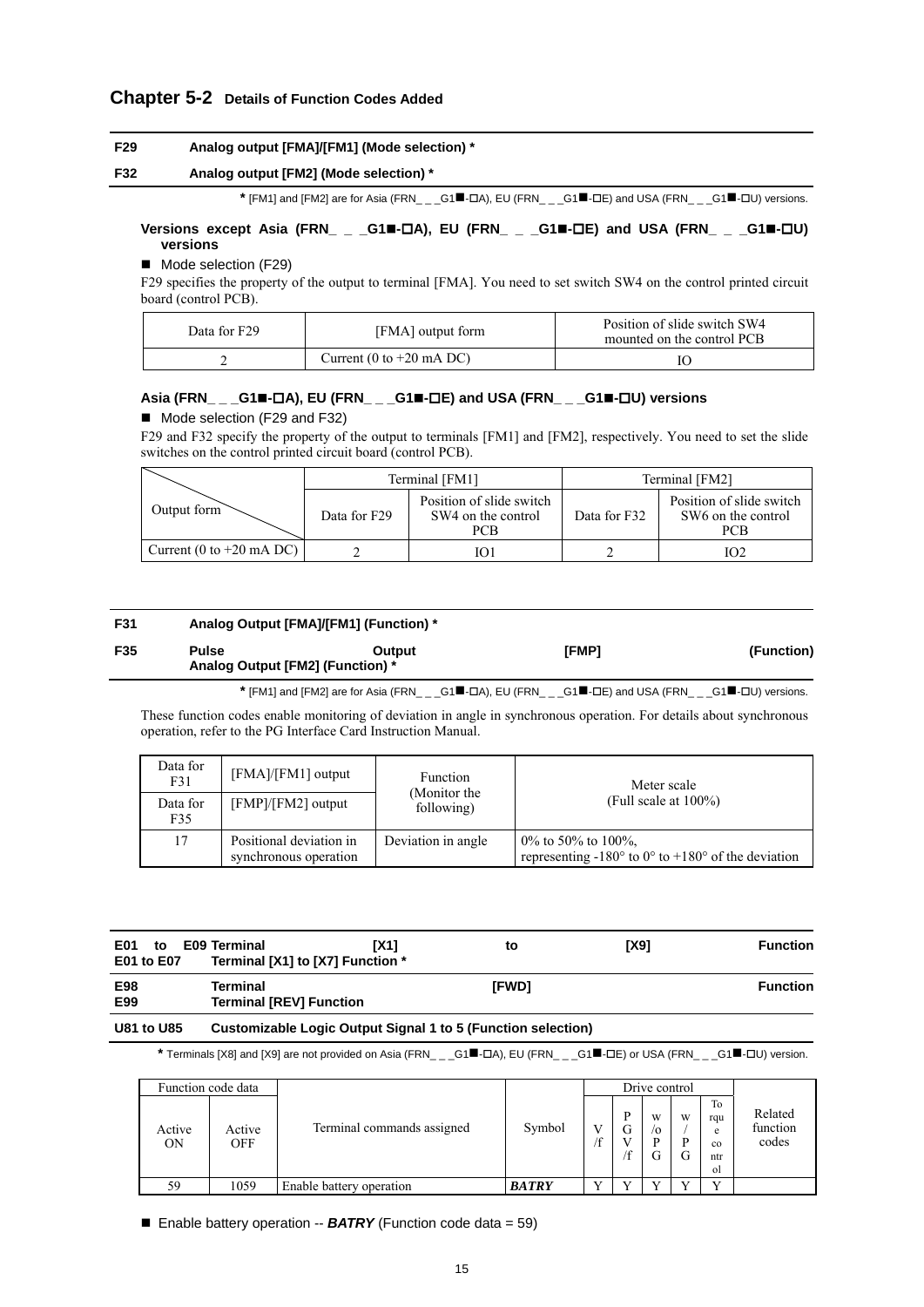Turning this terminal command ON cancels the undervoltage protection so that the inverter runs the motor with battery power under an undervoltage condition.

When **BATRY** is assigned to any digital input terminal, the inverter trips after recovery from power failure just as  $F14 =$ 1 regardless of F14 setting. When *BATRY* is ON, the main power down detection is disabled regardless of H72 setting.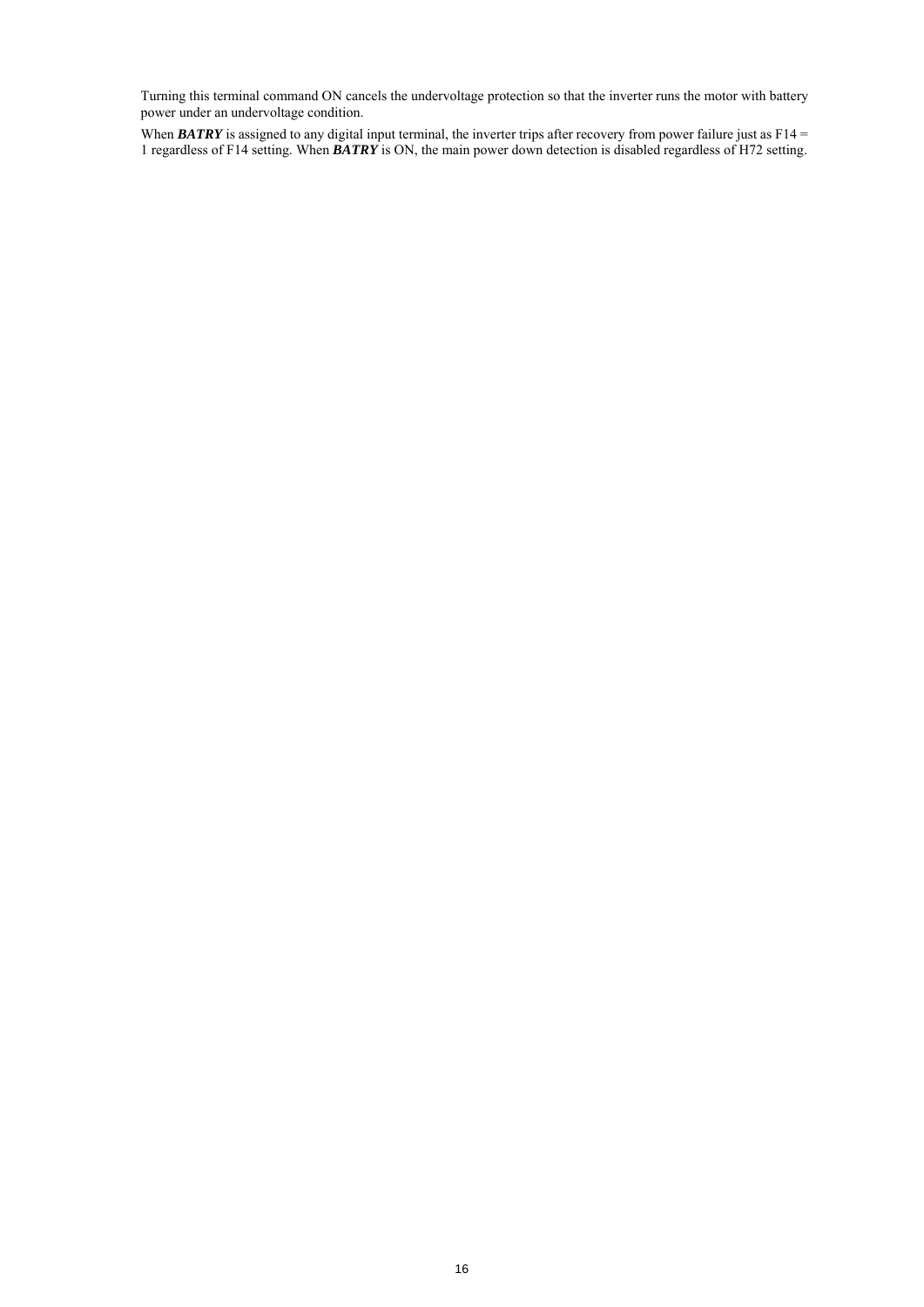#### **Prerequisites for battery operation Note**

- (1) The terminal command *BATRY* (data = 59) must be assigned to any digital input terminal.
- (2) A DC link bus voltage must be supplied from the battery to the main circuit  $(L1/R-L3/T)$  or L2/S-L3/T) as shown in Figures A and B given below.
- (3) A regulated voltage (sine-wave or DC voltage) must be supplied to the auxiliary power supply (R0-T0).
- (4) For 200 V class series / 230V class series for USA of 37 kW / 60 HP or above and 400 V ones / 460V ones for USA of 75 kW / 125 HP or above, a regulated voltage (sine-wave) must be supplied to the auxiliary fan power supply (R1-T1) as shown in Figure B. The fan power supply connector must be configured for battery operation as shown in Figure C.
- (5) The *BATRY*-assigned terminal (data = 59) must be turned ON at the same moment as closing of MC2.

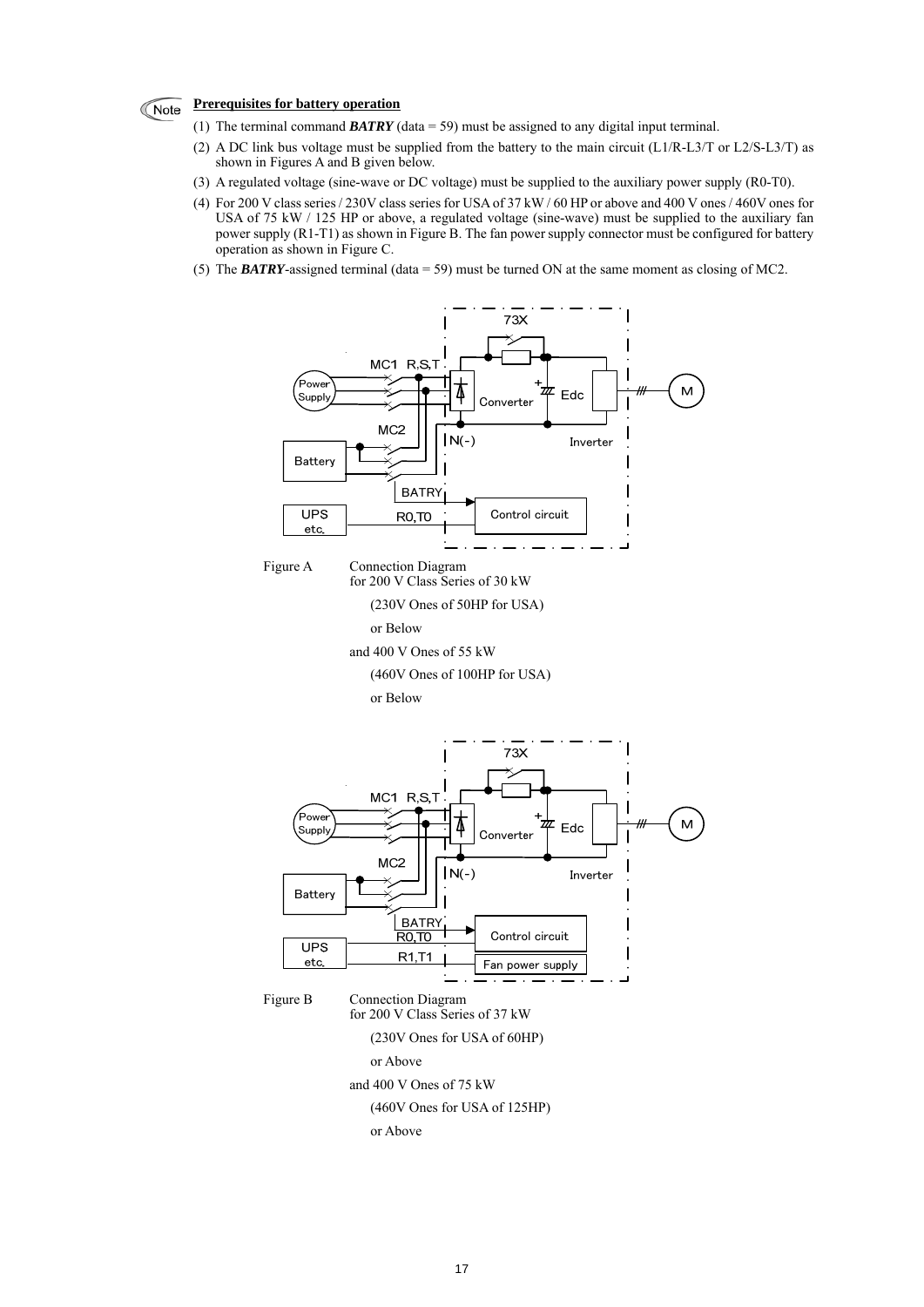

Figure C Fan Power Supply Switching Connector

#### **About battery operation (when** *BATRY* **is ON)** Note

- (1) The undervoltage protective function  $(\angle L')$  is deactivated.
- (2) The inverter can run the motor even under an undervoltage condition.
- (3) The *RDY* ("Inverter ready to run") output signal is forcedly turned OFF.
- (4) The bypass circuit of the charging resistor comes to be closed (73X ON) after a delay of time T1 from when the *BATRY* is turned ON. Further, after a delay of time T2 (a maximum of 0.1 second), the battery operation starts. For the specifications of T1, see the table below.



Battery Operation Timing Diagram

T1 from *BATRY* ON to 73X ON

| Power condition                                                                                | $30 \text{ kW} / 50$<br>HP or below | $37$ kW / 60<br>HP or above |
|------------------------------------------------------------------------------------------------|-------------------------------------|-----------------------------|
| After the control power supply goes OFF, the battery<br>power and control power are turned ON. | $100 \text{ ms}$                    | $500 \text{ ms}$            |
| The control power remains ON or after a momentary<br>power failure happens.                    | $205 \text{ ms}$                    |                             |

- (5) The S-curve acceleration/deceleration is disabled.
- (6) The battery operation speed can be calculated by the following formula.

Reference speed (pre - ramp) during battery operation  $\leq \frac{\text{Battery voltage - 5}[V]}{\sqrt{2}} \times \text{Rated speed} \times k$  $\sqrt{2}$  × Rated voltage Where, Battery voltage: 24 VDC or higher for 200 V class series / 230 V class series for USA 48 VDC or higher for 400 V class series / 460 V class series for USA. Rated speed : F04 Rated voltage : F05 (Motor rated voltage (V)) k: Safety coefficient (Less than 1, about 0.8)

## **Precautions**

- (1) The battery power supply must be connected before or at the same moment as turning ON of *BATRY*.
- (2) As shown in the timing diagram above, battery operation is possible within the battery operation-enabled zone. There is a delay of "T1 + T2" after the *BATRY*, MC2, and battery power supply are turned ON.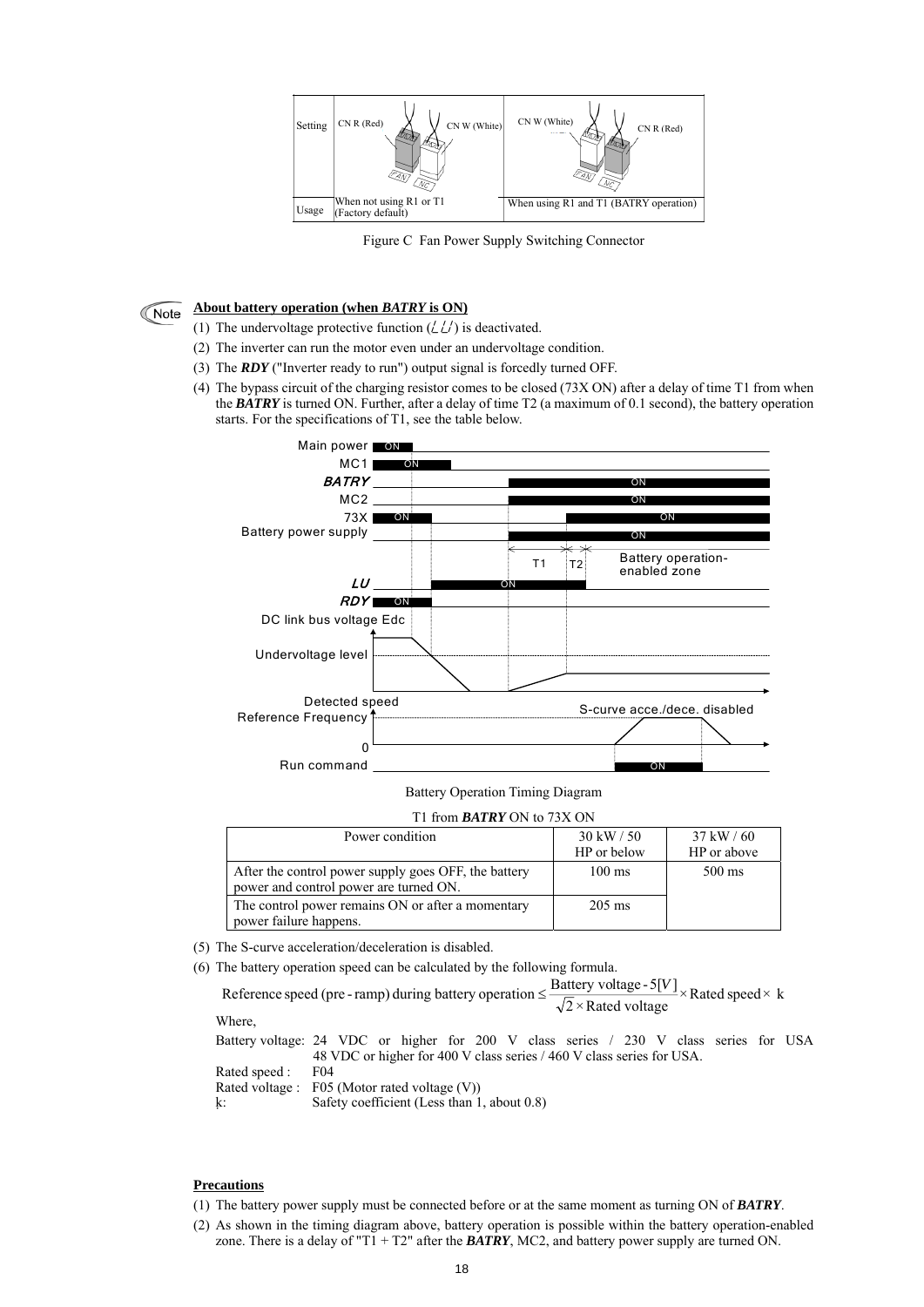- (3) The *BATRY* must not be turned ON when the voltage level is higher than the specified undervoltage level (that is, before the  $\angle \angle \angle$  appears after a power failure). Turning the **BATRY** ON causes the bypass circuit (73X) of the charging resistor to stick to ON (closed).
- (4) During battery operation, driving with a heavy load must be avoided and the motor must run with no load or braking load condition. Low battery voltage cannot generate sufficient torque, causing the motor to stall.
- (5) The battery operation must be performed at a low speed. Be careful with the battery capacity. When a high voltage (e.g., 300 VDC for 200 V class series / 230 V class series for USA of inverters or 600 VDC for 400 V ones / 460 V ones for USA) is applied, not battery operation but normal operation must be performed.
- (6) In normal operation, the *BATRY* must be OFF. Turning the main power supply ON with the *BATRY* being ON could damage the rectifier diode because the 73X is ON.

#### **E20 to E23 E24, E27 Terminal [Y1] to [Y4] Function Terminal [Y5A/C] and [30A/B/C] Functions (Relay output)**

## **U01, U02 … U46, Customizable Logic: Step 1 to 10 (Input 1, Input 2) U47**

| Function code data |                      |                                 |               | Drive control |              |           |              |                   |  |  |  |
|--------------------|----------------------|---------------------------------|---------------|---------------|--------------|-----------|--------------|-------------------|--|--|--|
| Active ON          | Active<br><b>OFF</b> | Functions assigned              | Symbol        | V/f           | PG<br>V/f    | W/O<br>PG | W/PG         | Torque<br>control |  |  |  |
| 29                 | 1029                 | Synchronization completed       | N             | $\mathbf{v}$  | N            |           | N            |                   |  |  |  |
| 101                | 1101                 | Enable circuit failure detected | <b>DECF</b>   |               | $\mathbf{v}$ | v         | $\mathbf{v}$ |                   |  |  |  |
| 102                | 1102                 | Enable input OFF                | <b>EN OFF</b> |               | $\mathbf{v}$ | v         |              |                   |  |  |  |

■ Synchronization completed -- **SY** (Function code data = 29)

This output signal comes ON when the control target comes inside the synchronization completion detection angle in synchronous operation.

For details about synchronous operation, refer to the PG Interface Card Instruction Manual.

## ■ Enable circuit failure detected -- *DECF* (Function code data = 101)

This output signal comes ON when the inverter detects a failure of the Enable circuit (\*1).

Configure a feedback circuit of the Enable input function as needed to feed back the transistor output of the *DECF*-assigned inverter to the reset input of the upper safety relay unit for turning the Enable command off and shutting down the inverter output. (Refer to Figure 9.10 "In the case of FRN  $\qquad$  G1 $\blacksquare$ - $\square\square$ " in Section 9.6.6.)

## ■ Enable input OFF -- *EN OFF* (Function code data = 102)

This output signal comes ON when Enable inputs on [EN1] and [EN2] terminals are OFF (opened). See the table below.

**\*1:** These signals do not assure detection of all of single failures. (Compliant with EN ISO13849-1 PL=d Cat. 3)

|                                              | LOCIC THUIC TOI DECT and Env OT I DIGHAIS |              |                          |                                                                 |                                                    |  |  |  |  |  |  |  |
|----------------------------------------------|-------------------------------------------|--------------|--------------------------|-----------------------------------------------------------------|----------------------------------------------------|--|--|--|--|--|--|--|
| Main power input<br>$L1/R$ , $L2/S$ , $L3/T$ |                                           | Enable input | or                       | Transistor output<br>Alarm relay output<br>(for any error) $*2$ | Output                                             |  |  |  |  |  |  |  |
|                                              | EN2-PLC<br>EN1-PLC                        |              | <b>DECF</b>              | <b>EN OFF</b>                                                   |                                                    |  |  |  |  |  |  |  |
| <b>OFF</b>                                   | X                                         | X            | <b>OFF</b><br><b>OFF</b> |                                                                 | Shut down (Safe Torque Off $(STO)$ <sup>*3</sup> ) |  |  |  |  |  |  |  |
|                                              | <b>OFF</b>                                | <b>OFF</b>   | <b>OFF</b>               | <b>ON</b>                                                       | Shut down (Safe Torque Off (STO) *3)               |  |  |  |  |  |  |  |
| <b>ON</b>                                    | ON                                        | ON           | <b>OFF</b>               | <b>OFF</b>                                                      | Wait for a run command                             |  |  |  |  |  |  |  |
|                                              | ON                                        | <b>OFF</b>   | $ON*4$                   | <b>OFF</b>                                                      | Shut down (Safe Torque Off (STO) *3)               |  |  |  |  |  |  |  |
|                                              | <b>OFF</b>                                | ON           | $ON*4$                   | <b>OFF</b>                                                      | Shut down (Safe Torque Off $(STO)$ *3)             |  |  |  |  |  |  |  |

|  |  |  | Logic Table for <b>DECF</b> and <b>EN OFF</b> Signals |
|--|--|--|-------------------------------------------------------|
|  |  |  |                                                       |

x: Independent of this state, the output is determined.

\*2 To use these functions, it is necessary to assign *DECF*/*EN OFF* to digital output terminals (function codes E20 to E24 and E27, data =  $101/102$  or  $1101/1102$  (negative logic)).

\*3 Output shutdown (Safe Torque Off) prescribed in IEC61800-5-2.

\*4 If either one of these terminals are kept OFF for 50 ms or more, the inverter interprets it as a discrepancy, causing an alarm  $ETF$ . This alarm state can be cleared only by turning the inverter power off and on.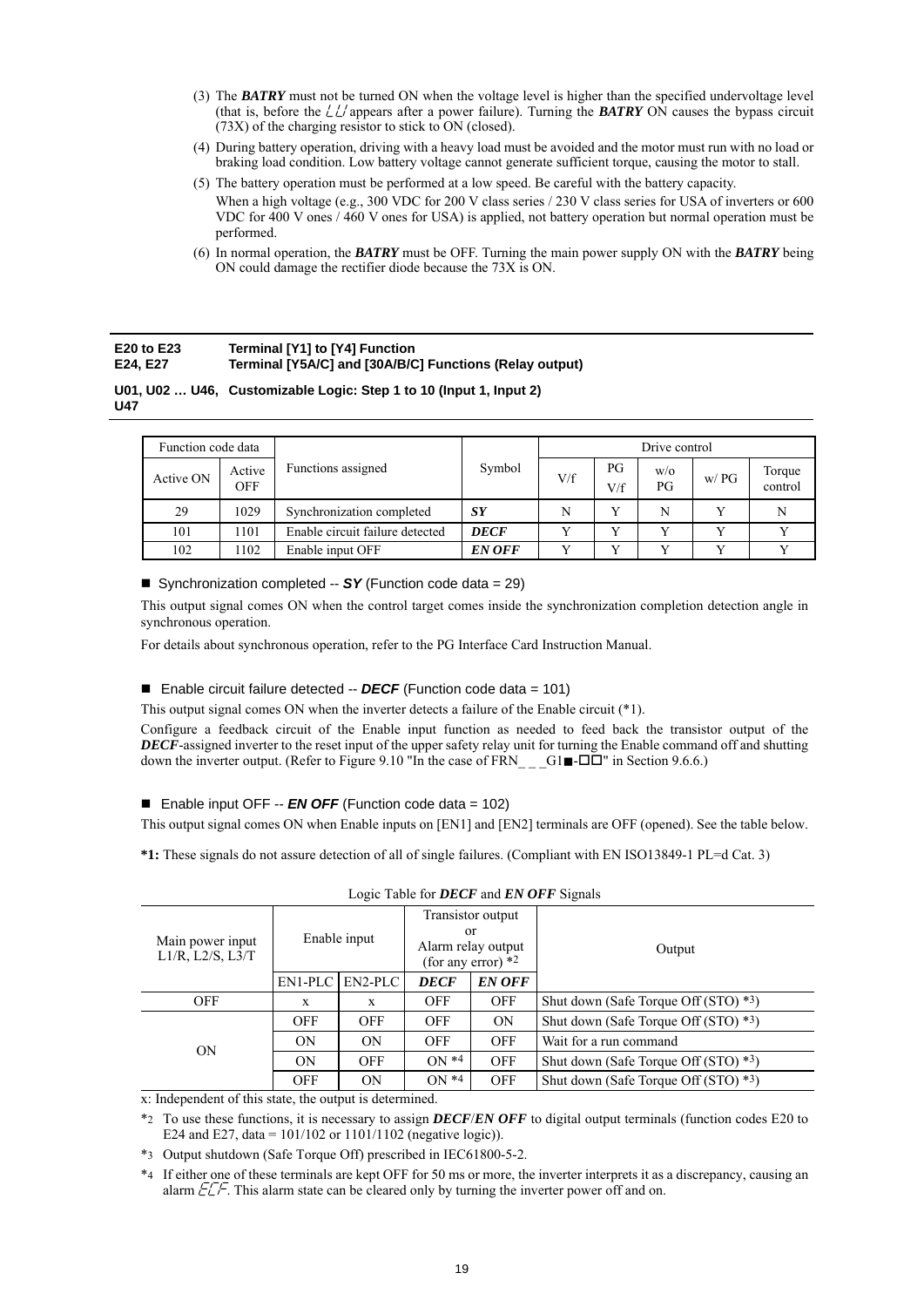#### **E61 E62 E63 Terminal [12] Extended Function Terminal [C1] Extended Function Terminal [V2] Extended Function**

E61, E62, and E63 define the function of the terminals [12], [C1], and [V2], respectively.

As listed below, under torque control, analog inputs through terminals [12], [C1], and [V2] specify the motor speed limit values. To limit the motor speed to the maximum frequency (F02, A01, b01, r01), apply a full-scale analog input (maximum input).

It is recommended that this speed limit function be used together with d35 (Overspeed detection level).

| Data for E61.<br>E62, or E63 | Input assigned to<br>$[12]$ , $[C1]$ and $[V2]$ |
|------------------------------|-------------------------------------------------|
| 17                           | Speed limit FWD                                 |
| 18                           | Speed limit REV                                 |



Function codes C31 to C45 (Analog input adjustment) apply to these analog inputs.

## **C40 Terminal [C1] Range Selection**

C40 specifies the range of the input current signal on terminal [C1] as listed below.

| Data for<br>C40 | Range of Input Current<br>Signal<br>on Terminal [C1] |
|-----------------|------------------------------------------------------|
|                 | 4 to 20 mA                                           |
|                 | $0$ to 20 mA                                         |

## **P05, A19 Motor 1/2/3/4 (Online tuning) b19, r19**

Long run under "Dynamic torque vector control" or "Slip compensation control" causes motor temperature change, varying the motor parameters. This changes the motor speed compensation amount, resulting in motor speed deviation from the initial rotating speed.

Enabling online tuning identifies motor parameters covering the motor temperature change to decrease the motor speed fluctuation.

To perform online tuning enabled with P05/A19/b19/r19, set P04 (Auto-tuning) to "2."

Note: Online tuning can be performed only when  $F42 = 1$  (Dynamic torque vector control) or when  $F42 = 2$  (V/f Note control with slip compensation active) and  $F37 = 2$  or 5 (Auto torque boost).

#### **A46, b46, r46, d04, Speed Control 2, Speed Control 3, Speed Control 4, Speed Control 1, d12 Speed Control (Jogging) (Integral time)**

These function codes are used to configure the Automatic Speed Regulator (ASR) by selecting the PI controller or P controller.

Setting the function code data to "999" selects the P controller.

## **H81, H82 Light Alarm Selection 1 and 2**

Assigning "1" to bit 2 of H82 defines excessive positioning deviation in synchronous operation as a light alarm. For details about excessive positioning deviation, refer to the PG Interface Card Instruction Manual.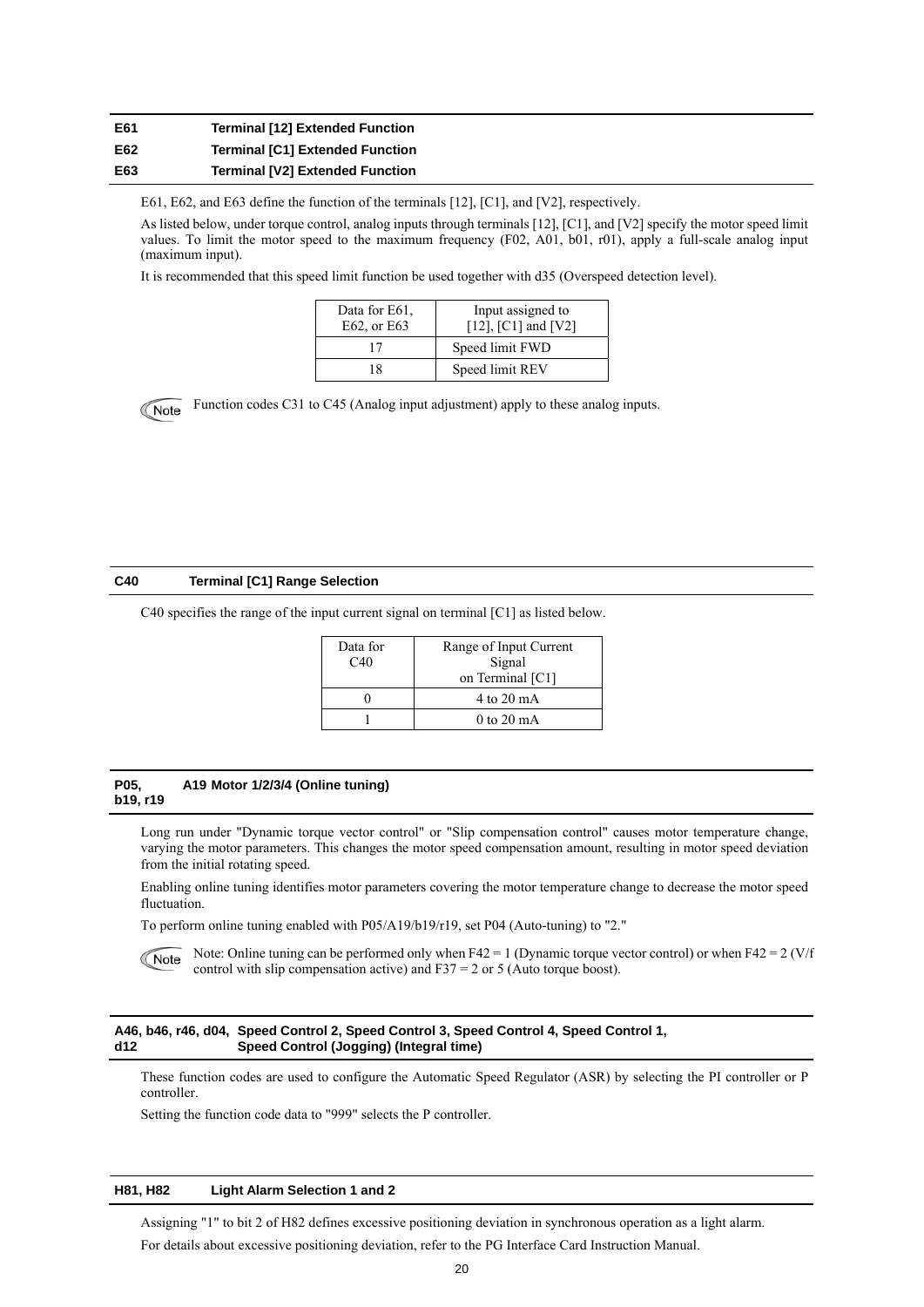## For details about definition of light alarms, refer to the FRENIC-MEGA Instruction Manual, Chapter 5.

Light Alarm Selection 2 (H82), Bit Assignment of Selectable Factors

| Code | Content                   |
|------|---------------------------|
|      | Positioning control error |

Even if a positioning control error is defined as a light alarm with H82, the error that occurred when the inverter Note was servo-locked does not cause a light alarm operation but trips the inverter.

| J68 to J72 | <b>Brake Signal</b> |
|------------|---------------------|
| J95, J96   |                     |

These function codes are for the brake releasing/turning-on signals of vertical carrier machines.

It is possible to set the conditions of the brake releasing/turning-on signals (current, frequency or torque) so that a hoisted load does not fall down at the start or stop of the operation, or so that the load applied to the brake is reduced.

## Releasing the Brake

When any of the inverter output current, output frequency, or torque command value exceeds the specified level of the brake signal (J68/J69/J95) for the period specified by J70 (Brake signal (Brake-OFF timer)), the inverter judges that required motor torque is generated and turns the signal *BRKS* ON for releasing the brake.

This prevents a hoisted load from falling down due to an insufficient torque when the brake is released.

| Functi<br>on<br>code | Name                                              | Data setting range                                                                        | Remarks                                                                                                                                                                                                                                                                                                                                        |
|----------------------|---------------------------------------------------|-------------------------------------------------------------------------------------------|------------------------------------------------------------------------------------------------------------------------------------------------------------------------------------------------------------------------------------------------------------------------------------------------------------------------------------------------|
| J68                  | Brake-OFF current                                 | $0\%$ to 300\%                                                                            |                                                                                                                                                                                                                                                                                                                                                |
| J69                  | Brake-OFF frequency/speed                         | $0.0$ to 25.0 Hz                                                                          | Available only under V/f control.                                                                                                                                                                                                                                                                                                              |
| J70                  | Brake-OFF timer                                   | $0.0$ to 5.0 s                                                                            |                                                                                                                                                                                                                                                                                                                                                |
| J95                  | Brake-OFF torque                                  | $0\%$ to 300\%                                                                            | Available only under vector control.                                                                                                                                                                                                                                                                                                           |
| J96                  | Speed condition selection<br>(Braking conditions) | Response for brake-OFF current (Bit 2)<br>0: Slow response (default)<br>1: Quick response | Specifies the response type for<br>brake-OFF current detection.<br>Selecting slow response inserts a<br>detection filter into the current detection<br>circuit so that the brake-OFF timing will<br>be slightly behind the rising edge of the<br>actual current.<br>If the delay is not negligible with<br>adjustments, select quick response. |

## Turning the Brake ON

When the run command is OFF and the output frequency drops below the level specified by J71 (Brake signal (Brake-ON frequency/speed)) and stays below the level for the period specified by J72 (Brake signal (Brake-ON timer)), the inverter judges that the motor rotation is below a certain level and turns the signal *BRKS* OFF for activating the brake.

Under vector control, when the reference speed or the detected one drops below the level of the brake-ON frequency (specified by bit 3 of J96) and stays below the level for the period specified by J72 (Brake signal (Brake-ON timer)), the inverter judges that the motor rotation is below a certain level and turns the signal *BRKS* OFF for activating the brake.

This operation reduces the load applied to the brake, extending lifetime of the brake.

| Functi<br>on<br>code | Name                                              | Data setting range                                                                             | Remarks                                                                                                                                                                                                                    |
|----------------------|---------------------------------------------------|------------------------------------------------------------------------------------------------|----------------------------------------------------------------------------------------------------------------------------------------------------------------------------------------------------------------------------|
| J71                  | Brake-ON frequency/speed                          | $0.0$ to $25.0$ Hz                                                                             |                                                                                                                                                                                                                            |
| J72                  | Brake-ON timer                                    | $0.0 \text{ to } 5.0 \text{ s}$                                                                |                                                                                                                                                                                                                            |
| J96                  | Speed condition selection<br>(Braking conditions) | Criteria of speed condition for brake-ON<br>(Bit 0)<br>0: Detected speed<br>1: Reference speed | (Available only under vector control.)<br>Specifies the criteria of speed to be used<br>for brake-ON condition.<br>When "Vector control without speed<br>sensor" is selected, specify "Reference<br>speed" (Bit $0 = 1$ ). |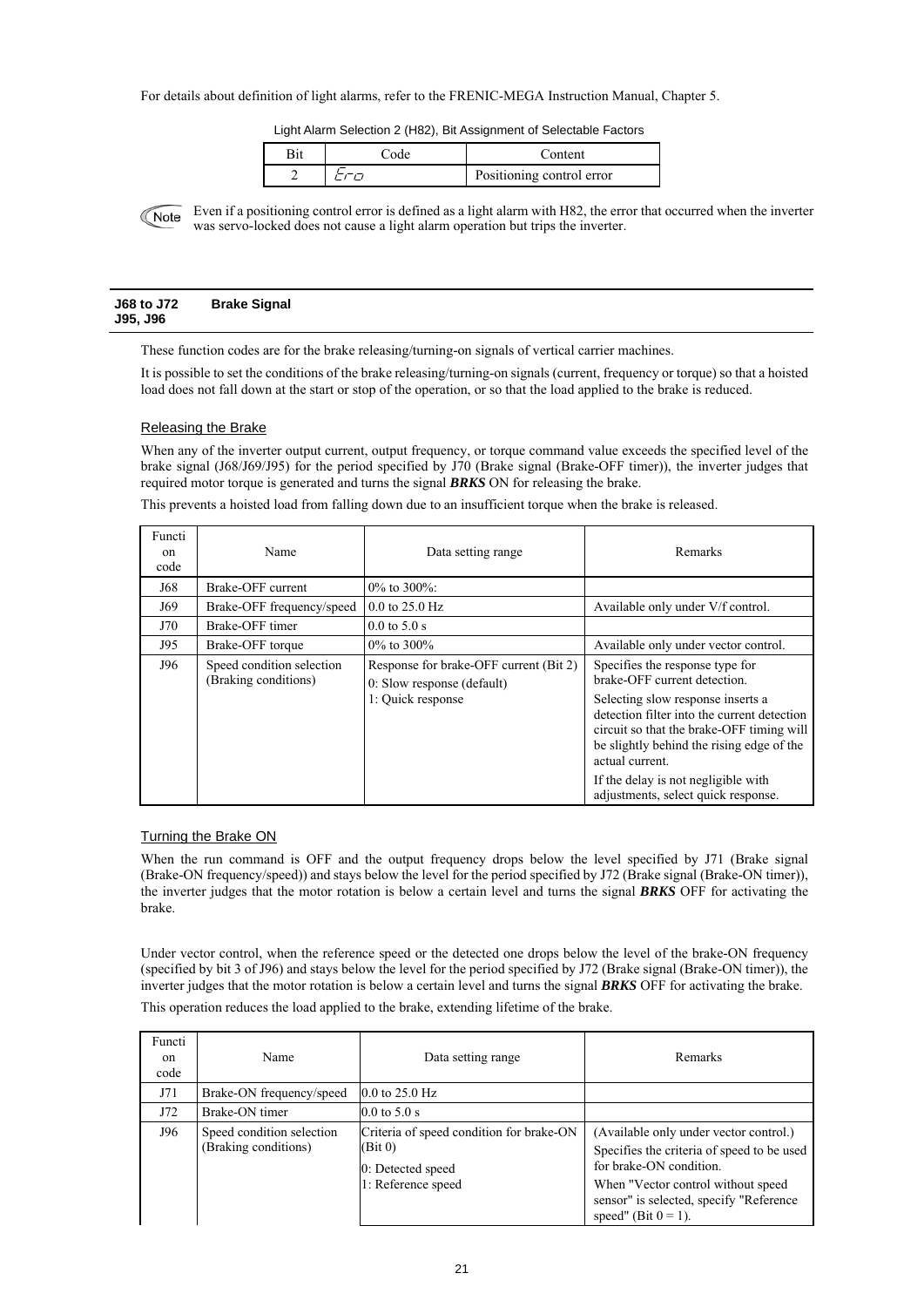| Functi<br>on<br>code | Name | Data setting range                                                                                                                                                 | Remarks                                                                                                                                                                                                                                                                                                                                                                                                                                                                                                                                                                                                       |
|----------------------|------|--------------------------------------------------------------------------------------------------------------------------------------------------------------------|---------------------------------------------------------------------------------------------------------------------------------------------------------------------------------------------------------------------------------------------------------------------------------------------------------------------------------------------------------------------------------------------------------------------------------------------------------------------------------------------------------------------------------------------------------------------------------------------------------------|
|                      |      | Criteria of frequency for brake-ON<br>(Bit 3)<br>0: Stop frequency $(F25)$<br>1: Brake-ON frequency (J71)                                                          | (Available only under vector control.)<br>Specifies the criteria of frequency to be<br>used for brake-ON timing.<br>If "Detected speed" and "Stop frequency"<br>are selected (Bit $0 = 0$ and Bit $3 = 0$ ) to<br>determine brake-ON timing, the brake<br>may be applied after running at the stop<br>frequency (F25) due to a speed error.<br>If it is required that brake is applied during<br>running at the stop frequency, select<br>"Brake-ON frequency" (Bit $3 = 1$ ) as<br>criteria of frequency.<br>When jogging or inching the motor for<br>vertical conveyance, use J71 as brake-ON<br>frequency. |
|                      |      | Turn-on condition of brake signal (Bit 4) (Available only under vector control.)<br>0: Independent of a run command<br>ON/OFF<br>1: Only when a run command is OFF | Specifies whether to turn on a brake<br>signal independent of a run command<br>ON/OFF or only when a run command is<br>OEF<br>When normal and reverse operations are<br>switched, brake-ON conditions may be<br>met in the vicinity of zero speed. For such<br>a case, select "Only when a run command"<br>is OFF" (Bit $4 = 1$ ).                                                                                                                                                                                                                                                                            |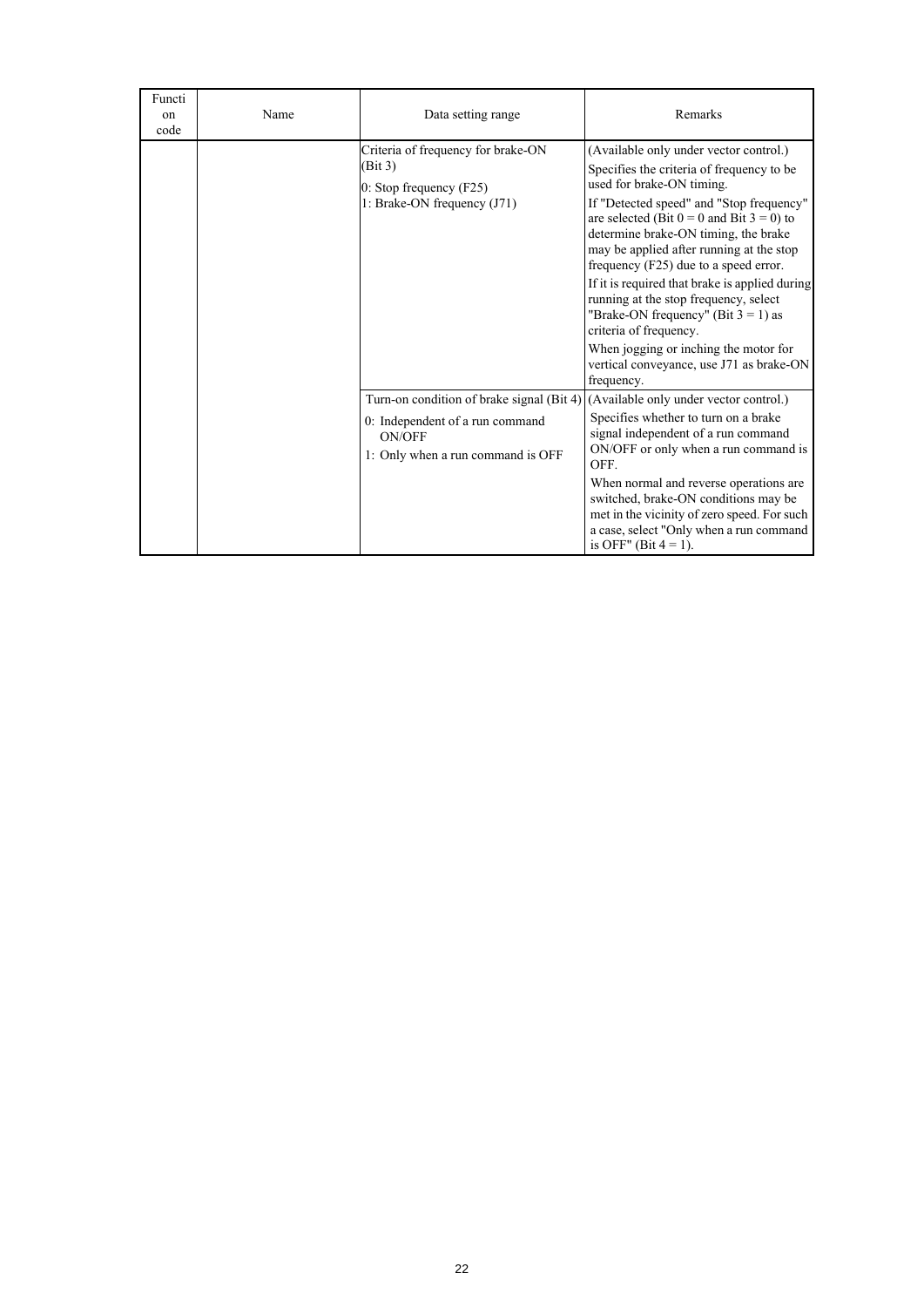• Operation time chart when Criteria of frequency for brake-ON (Bit 3) = 1 (Brake-ON frequency)



\*If the inverter output is shut down during the timer period specified by J72, the inverter ignores the timer count and activates the brake.

• Operation time chart when Turn-on condition of brake signal (Bit 4) = 1 (Only when a run command is OFF)



## **d23 PG Error Processing**

d23 defines the detection condition and error processing to be applied when a PG error occurs.

- Data setting range:  $d23 = 0, 1, 2, 3, 4, 5$ 

| Data for d23 | Function                  |
|--------------|---------------------------|
|              | Continue to run 1         |
|              | Stop running with alarm 1 |
|              | Stop running with alarm 2 |
|              | Continue to run 2         |
|              | Stop running with alarm 3 |
|              | Stop running with alarm 4 |

If the speed regulator's deviation (between the reference speed and detected one) is out of the specified range (d21) for the specified period (d22), the inverter judges it as a PG error.

d23 defines the detection condition (and exception), processing after error detection, and hysteresis width as listed below.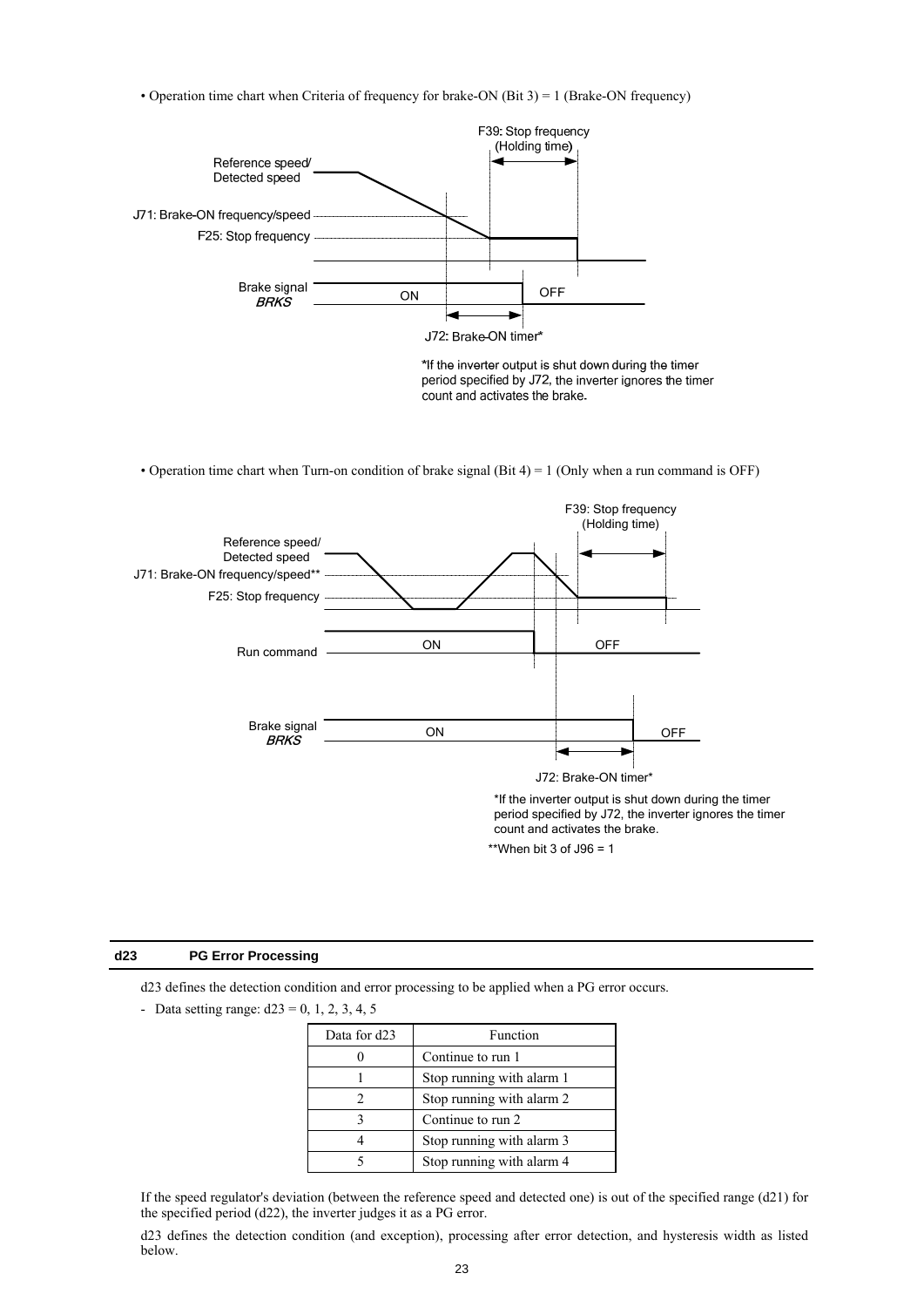| Data<br>for<br>d23 | Detection condition<br>(and exception)                                                                                                                      | Processing after error<br>detection                                                                                                | Hysteresis width for error detection                                                                                                                                   |
|--------------------|-------------------------------------------------------------------------------------------------------------------------------------------------------------|------------------------------------------------------------------------------------------------------------------------------------|------------------------------------------------------------------------------------------------------------------------------------------------------------------------|
| $\Omega$           | When the inverter cannot follow<br>the reference speed (even after<br>soft-starting) due to a heavy                                                         | The inverter outputs the PG<br>error detected signal <b>PG-ERR</b><br>and continues to run.                                        | Detection width = $d21 \times$ Maximum<br>frequency, which is constant even if<br>the speed command is above the                                                       |
|                    | overload or similar, so that the<br>detected speed is less than the<br>reference speed, the inverter does<br>not interpret this situation as a PG<br>error. | base frequency (F04).<br>The inverter initiates a motor<br>coast to stop, with the $E-E$<br>alarm.<br>It also outputs the PG error |                                                                                                                                                                        |
| $\mathfrak{D}$     | No exception.                                                                                                                                               | detected signal <b>PG-ERR</b> .                                                                                                    |                                                                                                                                                                        |
| $\mathbf{3}$       | When the inverter cannot follow<br>the reference speed (even after<br>soft-starting) due to a heavy                                                         | The inverter outputs the PG<br>error detected signal <b>PG-ERR</b><br>and continues to run.                                        | If the speed command is below the<br>base frequency (F04), detection<br>width = $d21 \times$ Maximum frequency,                                                        |
| $\overline{4}$     | overload or similar, so that the<br>detected speed is less than the<br>reference speed, the inverter does<br>not interpret this situation as a PG<br>error. | The inverter initiates a motor<br>coast to stop, with the $E - E$<br>alarm.<br>It also outputs the PG error                        | which is constant.<br>If it is above the base frequency,<br>detection width = $d21 \times Speed$<br>command $\times$ Maximum frequency $\div$<br>Base frequency (F04). |
| 5                  | No exception.                                                                                                                                               | detected signal <b>PG-ERR</b> .                                                                                                    |                                                                                                                                                                        |

## **d35 Overspeed Detection Level**

d35 specifies the overspeed detection level under torque control by percentage of the maximum frequency (F03, A01, b01, r01).

If the following condition is satisfied, the inverter detects an overspeed state and issues an overspeed alarm  $\mathcal{D}$ . Motor speed  $\geq$  Maximum frequency (F03/A01/b01/r01)  $\times$  d35

Setting d35 data to "999" causes the inverter to issue an overspeed alarm  $\mathbb{C}$  if either of the following conventional conditions is satisfied.

or

Motor speed  $\geq$  Maximum frequency (F03/A01/b01/r01)  $\times$  (d32 or d33)  $\times$  1.2

Motor speed ≥ 200 Hz (vector control with speed sensor) or 120 Hz (vector control without speed sensor)  $\times$  (d32 or d33)  $\times$  1.2



Block Diagram of Torque Control

**Torque/Torque current command Note**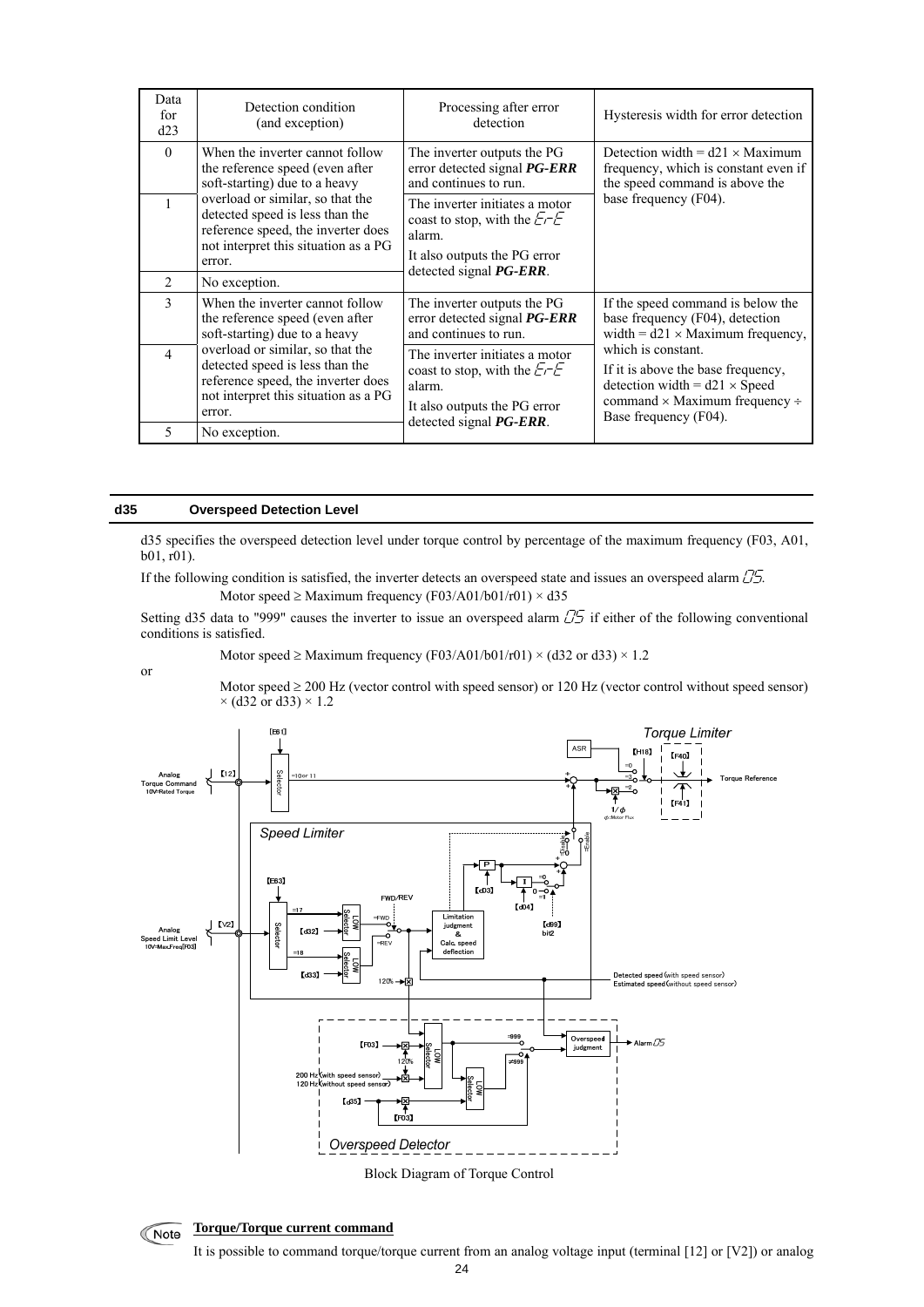current input (terminal [C1]), or via the communications link (function codes S02 and S03).

| Input                                          | Command form              | <b>Functio</b><br>n codes | Setting specifications (Factory default)              |
|------------------------------------------------|---------------------------|---------------------------|-------------------------------------------------------|
| Terminal [12]                                  | Torque command            | $E61=10$                  | Motor rated torque $\pm 100\%$ / $\pm 10V$            |
| $(-10 V to 10 V)$                              | Torque current<br>command | $E61=11$                  | Motor rated torque current $\pm 100\%$ /<br>$\pm 10V$ |
| Terminal [V2]                                  | Torque command            | $E63=10$                  | Motor rated torque $\pm 100\%$ / $\pm 10V$            |
| $(-10 V to 10 V)$                              | Torque current<br>command | $E63=11$                  | Motor rated torque current $\pm 100\%$ /<br>$\pm 10V$ |
| Terminal [C1]                                  | Torque command            | $E62=10$                  | Motor rated torque 100% / 20 mA                       |
| $(0, 4 \text{ to } 20 \text{ mA})$             | Torque current<br>command | $E62=11$                  | Motor rated torque current 100% / 20<br>mA            |
| S <sub>0</sub> 2                               | Torque command            |                           | Motor rated torque $/ \pm 100.00\%$                   |
| $(-327.68)$ to<br>327.67%)                     |                           |                           |                                                       |
| S <sub>0</sub> 3<br>$(-327.68)$ to<br>327.67%) | Torque current<br>command |                           | Motor rated torque current $/ \pm 100.00\%$           |

(To use the analog voltage/current input, function codes E61 (terminal [12]), E62 (terminal [C1]), and E63 (terminal [V2]) should be set to 10 or 11 as shown in the table below.

Function codes C31 to C45 (Analog input adjustment) are applied to these analog inputs.

## **Speed limiter**

The response of the speed limiter can be adjusted by using P gain and Integral time of the speed control as listed below.

| Selected Motor | <b>Function Codes</b> |               |  |
|----------------|-----------------------|---------------|--|
|                | P gain                | Integral time |  |
| M1             | d03                   | d04           |  |
| M <sub>2</sub> | A45                   | A46           |  |
| M <sub>3</sub> | <b>b</b> 45           | b46           |  |
| M4             | r45                   | r46           |  |

## **d41 Application-Defined Control**

d41 selects/deselects constant peripheral speed control or synchronous operation (simultaneous or standby synchronization).

Constant peripheral speed control suppresses an increase in peripheral speed (line speed) resulting from the increasing radius of the take-up roll in a winder system.

Synchronous operation drives two or more shafts of a conveyer while keeping their positions in synchronization. For details about synchronous control, refer to the PG Interface Card Instruction Manual.

■ Application-Defined Control (d41)

| Data for d41 | Function                                                                                                       |
|--------------|----------------------------------------------------------------------------------------------------------------|
|              | Disable (Ordinary control)                                                                                     |
|              | Enable (Constant peripheral speed control)                                                                     |
|              | Refer to the FRENIC-MEGA User's Manual, Chapter 5, Section 5.4.8 "d codes (Application<br>LЧ<br>functions 2)." |
|              | Enable (Simultaneous synchronization, without Z phase)                                                         |
|              | Enable (Standby synchronization)                                                                               |
|              | Enable (Simultaneous synchronization, with Z phase)                                                            |

## **d60 to d63 Command (Pulse Rate Input) (Encoder pulse resolution, Filter time constant, Pulse count factor 1, Pulse count factor 2) d71 to d78 Synchronous Operation**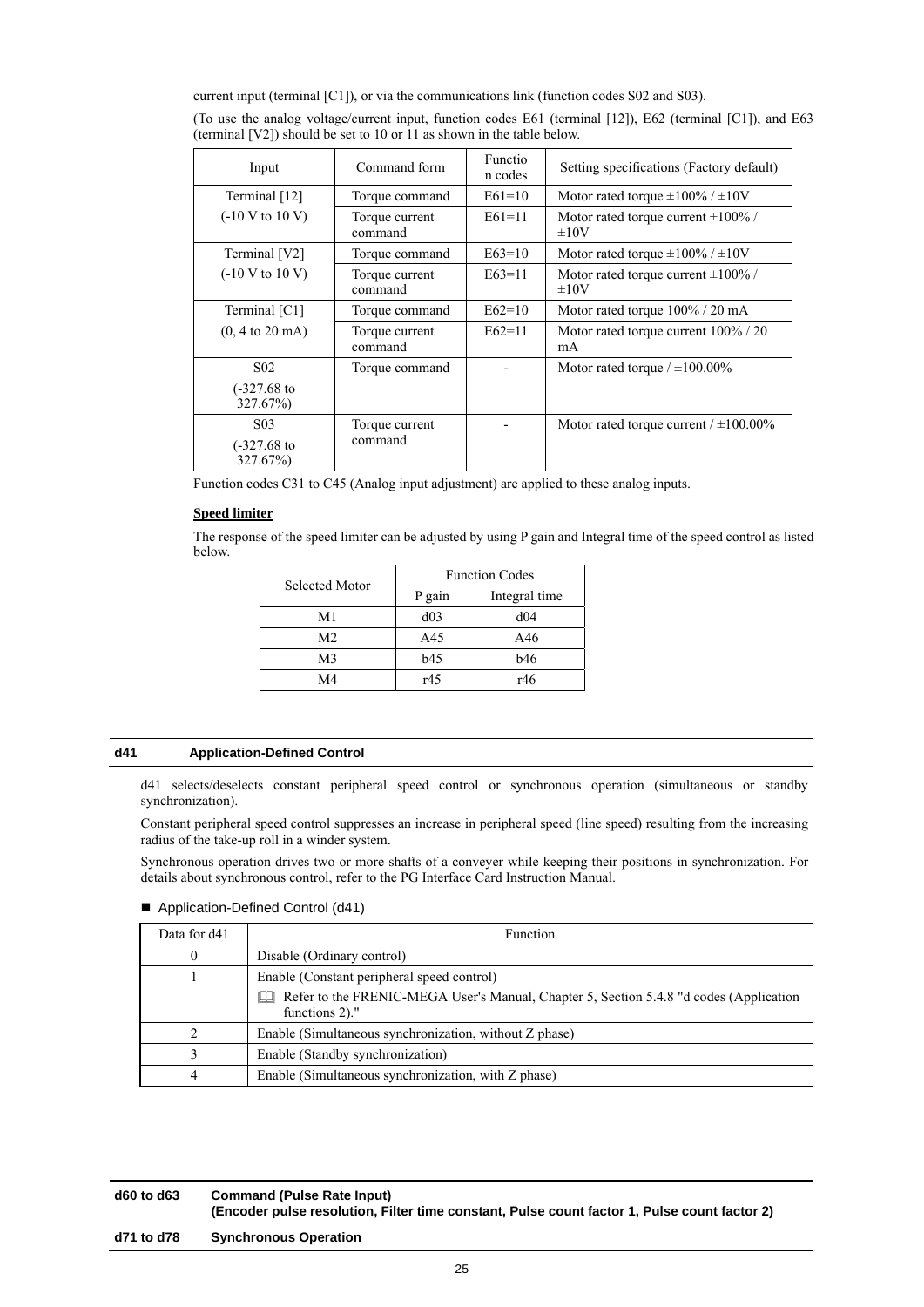These function codes specify various parameters required for synchronous operation. For details, refer to the PG Interface Card Instruction Manual.

## **d82 Magnetic Flux Weakening Control (Vector control without speed sensor)**

Setting d82 data to "1" (Enable) controls the motor magnetic flux in accordance with the torque command. When the torque command value is small, this control weakens the motor magnetic flux to improve the control stability.

### **d83 Magnetic Flux Weakening Low Limiter (Vector control without speed sensor)**

 $d83$  applies to the lower limit of the motor magnetic flux level when  $d82 = 1$  (Enable).

Decreasing the d83 setting too much may cause hunting, speed stagnation, and other problems.

Use the default setting "40%" as long as there is no problem.

## **d90 Magnetic Flux Level during Deceleration (Vector control)**

d90 specifies the magnetic flux level to be applied during deceleration under vector control by percentage of the rated motor magnetic flux (determined by P06/A20/b20/r20).

d90 data takes effect only when H71 = 1 (Deceleration Characteristics enabled) and  $F42/A14/b14/r14 = 5$  or 6 (Vector control with/without speed sensor).

Increasing the d90 setting can reduce the deceleration time but increases the inverter output current and the motor temperature rise. In applications repeating frequent start/stop drive, an overload may apply to the inverter or motor.

Adjust the d90 setting so that the inverter output current (RMS equivalent) comes to be smaller than the motor rated current.

Use the default setting "150%" as long as there is no problem.

## **d91 ACR P gain (Vector control)**

Vector control feeds back the motor output current to control a motor to follow the current command. This function specify the gain for the current control (ACR).

Usually it must not be changed from the factory setting.

When a winding has a large inductance, it should be set a large P gain to compensate it in general.

When a winding has a small inductance, it should be set a small P gain to prevent OC(overcurrent) due to the overshoot of the current.

## **d99 Function Extension 1**

Setting bit 3 of d99 to "1" enables a *JOG* ("Ready for jogging") given via the communications link.

Other bits of d99 are reserved for particular manufacturer, so do not change the settings. Note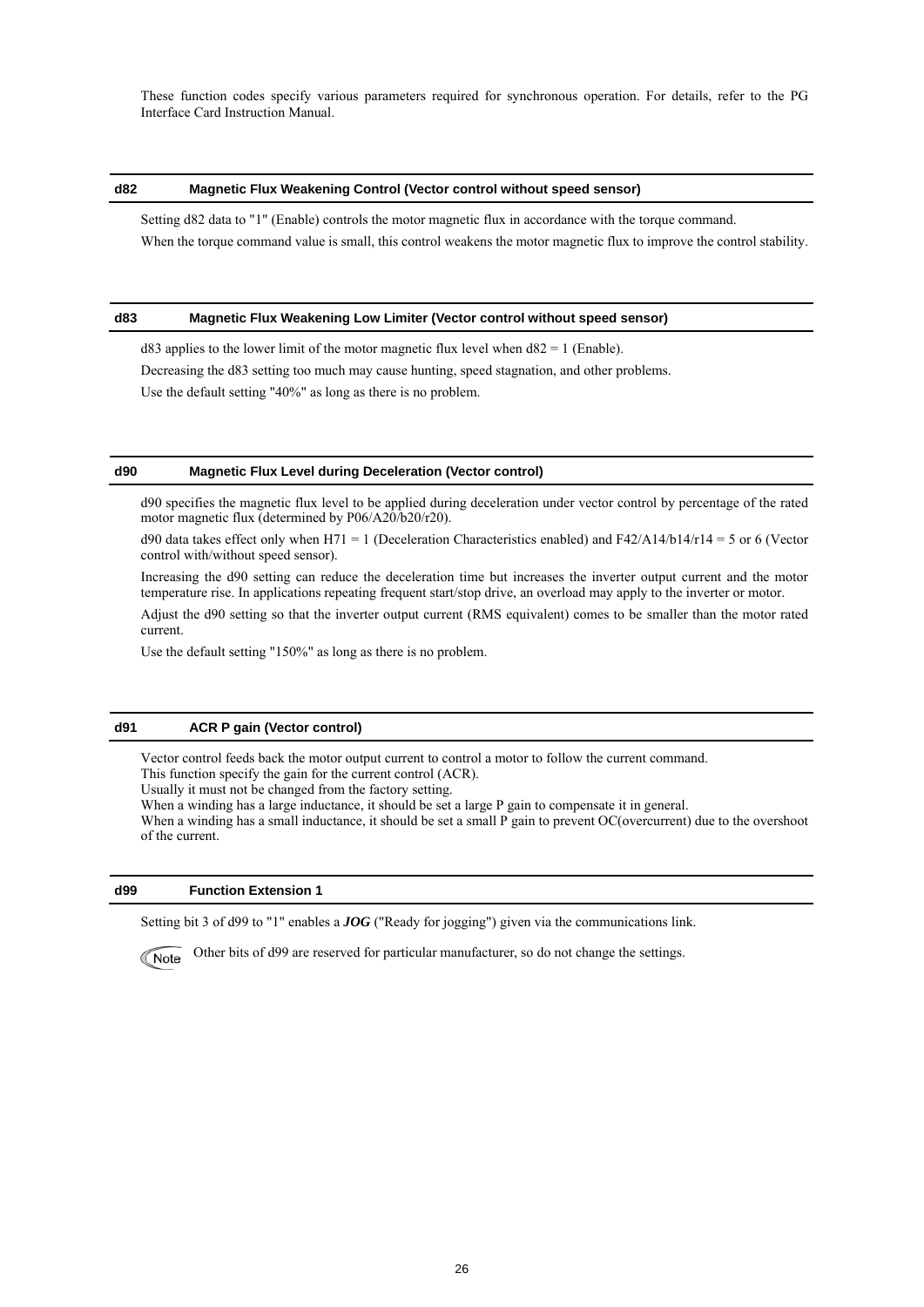# Chapter 6

## **6.4 If an Alarm Code Appears on the LED Monitor**

**[34]**  $E\bar{F}$  **Enable circuit failure** 

| Alarm code | Alarm name                | Possible cause, what to check, and suggested measures                                                                                                                                                     |  |  |
|------------|---------------------------|-----------------------------------------------------------------------------------------------------------------------------------------------------------------------------------------------------------|--|--|
| FTF        | Enable circuit<br>failure | (1) Contact failure of the interface printed circuit board (PCB).<br>$\rightarrow$ Check that the interface PCB is firmly mounted in place. (Turning the<br>inverter power off and on clears this alarm.) |  |  |
|            |                           | (2) Enable circuit logic error                                                                                                                                                                            |  |  |
|            |                           | $\rightarrow$ Check that the two output levels of the safety switch or other safety device<br>are not discrepant. $(EN1/EN2 = High/High \text{ or } Low/Low)$                                             |  |  |
|            |                           | (Turning the inverter power off and on clears this alarm.)                                                                                                                                                |  |  |
|            |                           |                                                                                                                                                                                                           |  |  |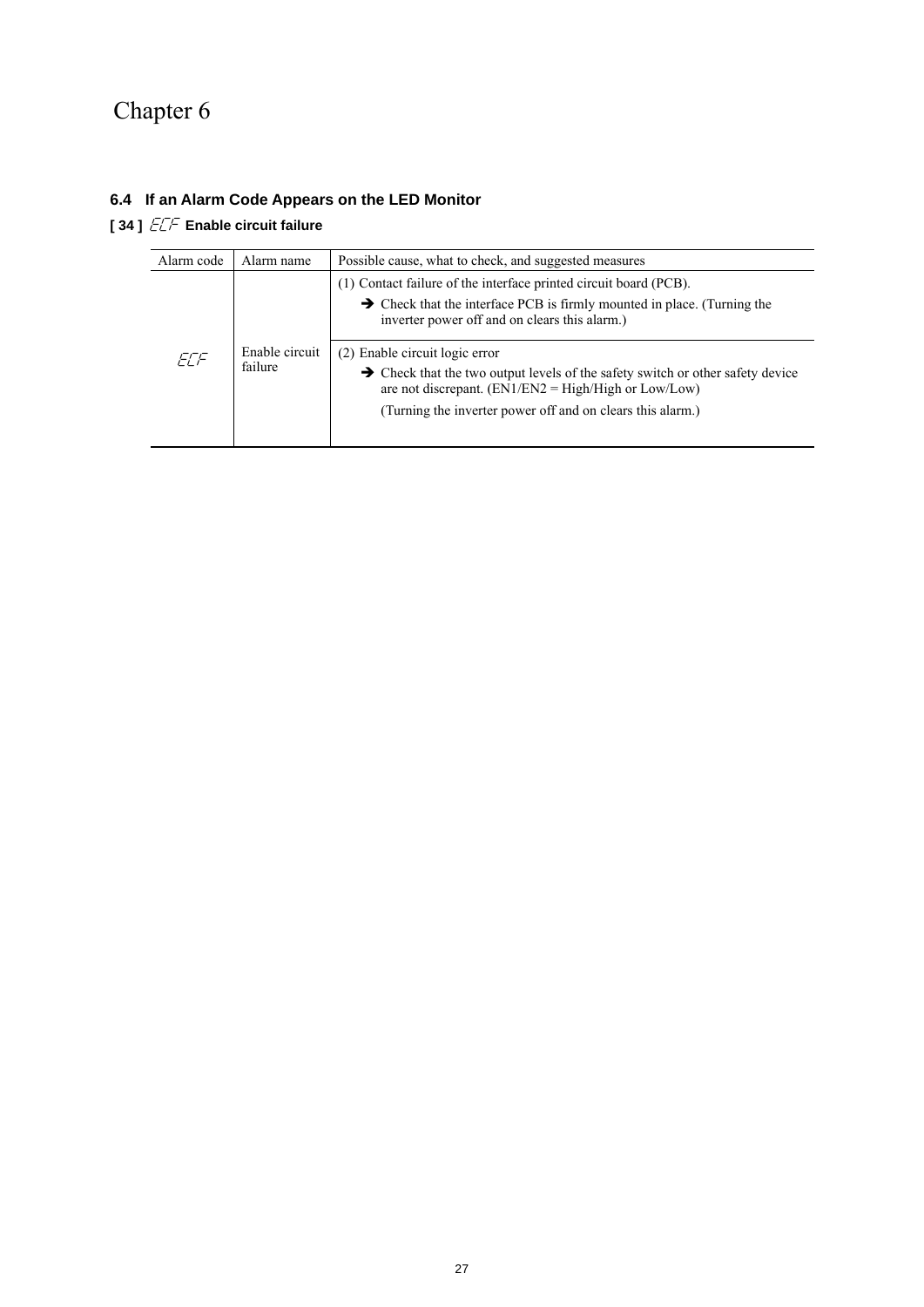# **Chapter 9**

## **9.2 Compliance with European Standards**

The CE marking on Fuji products indicates that they comply with the essential requirements of the Electromagnetic Compatibility (EMC) Directive 2004/108/EC, Low Voltage Directive 2006/95/EC and Machinery Directive 2006/42/EC which are issued by the Council of the European Communities

The products comply with the following standards

|                                  | Basic type                                                                                          | EMC filter built-in type                                                                      |  |  |
|----------------------------------|-----------------------------------------------------------------------------------------------------|-----------------------------------------------------------------------------------------------|--|--|
| Electromagnetic<br>Compatibility | Depends upon a filter dedicated<br>to Fuji inverters*                                               | $EN61800-3:2004$<br>Immunity : Second environment (Industrial)<br>Emission<br>: Category $C3$ |  |  |
| <b>Electrical Safety</b>         | EN61800-5-1: 2007                                                                                   |                                                                                               |  |  |
| <b>Functional Safety</b>         | EN954-1:1997, EN61800-5-2:2007 SIL 2, EN ISO 13849-1:2008                                           |                                                                                               |  |  |
| Stop function                    | $(STO: acc.EN61800-5-2:2007)$<br>Safe torque off                                                    |                                                                                               |  |  |
| Response time                    | 50 ms or less<br>(delay time to "Safe torque off" from turning off either terminal [EN1] or [EN2 )] |                                                                                               |  |  |
| Safety integrity level           | $\text{SIL} 2$                                                                                      |                                                                                               |  |  |
| <b>PFH</b>                       | $1.7 \times 10^{3} - 9$<br>(Probability of a dangerous random hardware failure per hour)            |                                                                                               |  |  |
| Category                         | 3                                                                                                   | (EN ISO 13849-1:2008)                                                                         |  |  |
| Performance level                | d<br>(EN ISO 13849-1:2008)                                                                          |                                                                                               |  |  |

\* If connected with an external EMC filter dedicated to Fuji inverters, the basic type of inverters that bear a CE marking but have no built-in EMC filter becomes compliant with these EMC Directives.

## **CAUTION**

The EMC filter built-in type of the FRENIC-MEGA inverters is categorized as "Category C3" of the EN61800-3. It is not designed for use in a domestic environment. It may interfere with the operations of home appliances or office equipment due to noise emitted from it.

\* To bring the inverter into compliance with Functional Safety Standard, it is necessary to bring it into compliance with European Standards EN61800-5-1 and EN61800-3.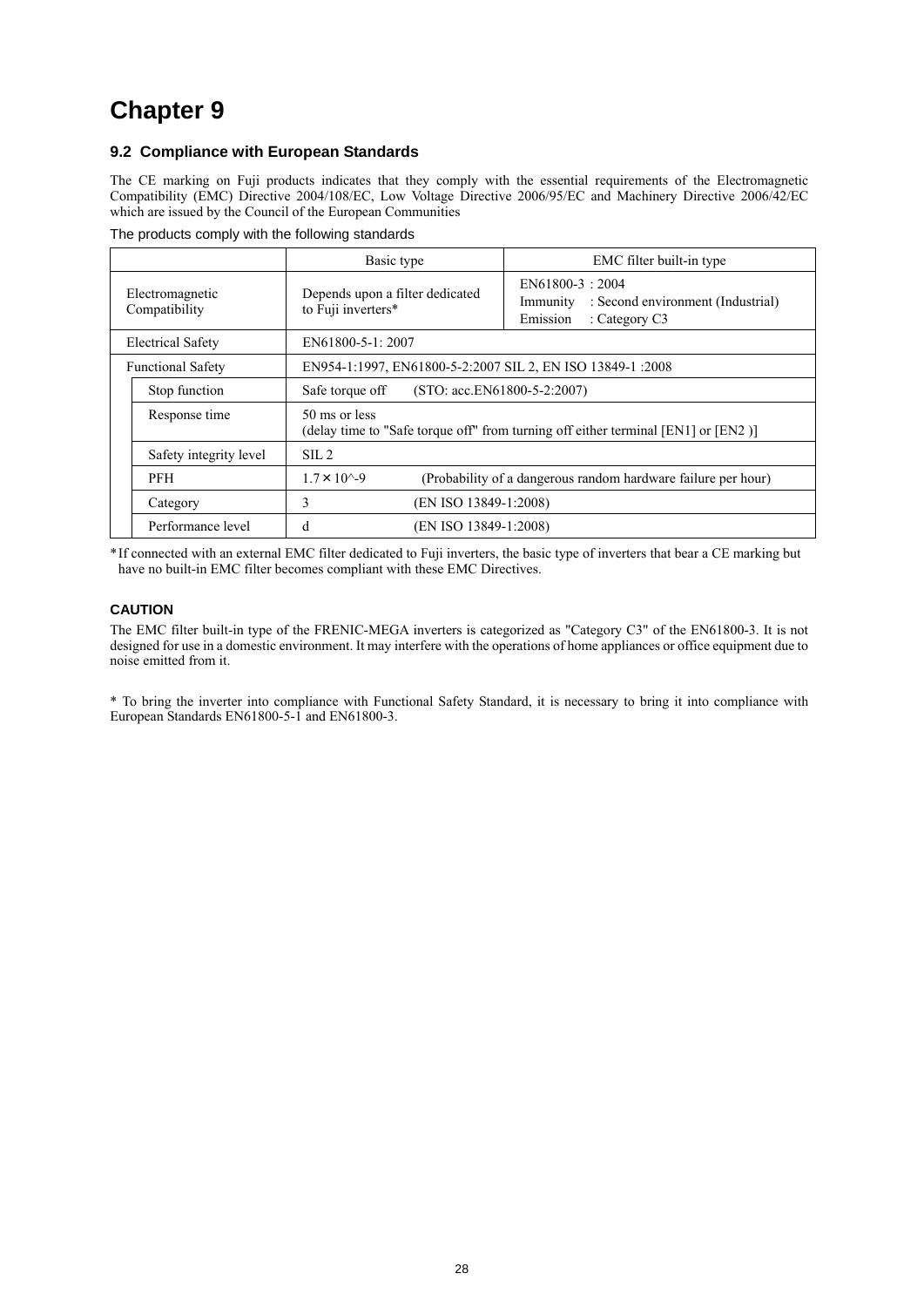## **9.6 Compliance with Functional Safety Standard**

## **9.6.1 General**

In FRENIC-MEGA series of inverters, opening the hardware circuit between terminals [EN1]-[PLC] or between terminals [EN2]-[PLC] stops the output transistor, coasting the motor to a stop. (EN1: Enable input 1, EN2: Enable input 2) This is the Safe Torque Off (STO) function prescribed in EN60204-1, Category 0 (Uncontrolled stop) and compliant with Functional Satety Standard.

Using the Safe Torque Off (STO) function eliminates the need of external safety circuit breakers while conventional inverters need those breakers to configure the Functional Satety Standard compliant safety system.

# WARNINGA

- The output shutdown function of this inverter uses the Safe Torque Off (STO) function prescribed in IEC61800-5-2 so that it does not completely shut off the power supply to the motor electrically. Depending upon applications, therefore, additional measures are necessary for safety of end-users, e.g., brake function that locks the machinery and motor terminal protection that prevents possible electrical hazard(s).
- The output shutdown function does not completely shut off the power supply to the motor electrically. Before starting wiring or maintenance jobs, therefore, be sure to disconnect the input power to the inverter and wait at least five minutes for inverters with a capacity of 22 kW/40 HP or below, or at least ten minutes for inverters with a capacity of 30 kW/50 HP or above.

Enable terminals and peripheral circuit, and internal circuit configuration



\*Transistor output terminals (e.g., [Y1]-[CMY], DECF(Function code data=1101), Refer to Section 9.6.6)

Figure 9.6  $FRN_{-}$   $_G1$  -DD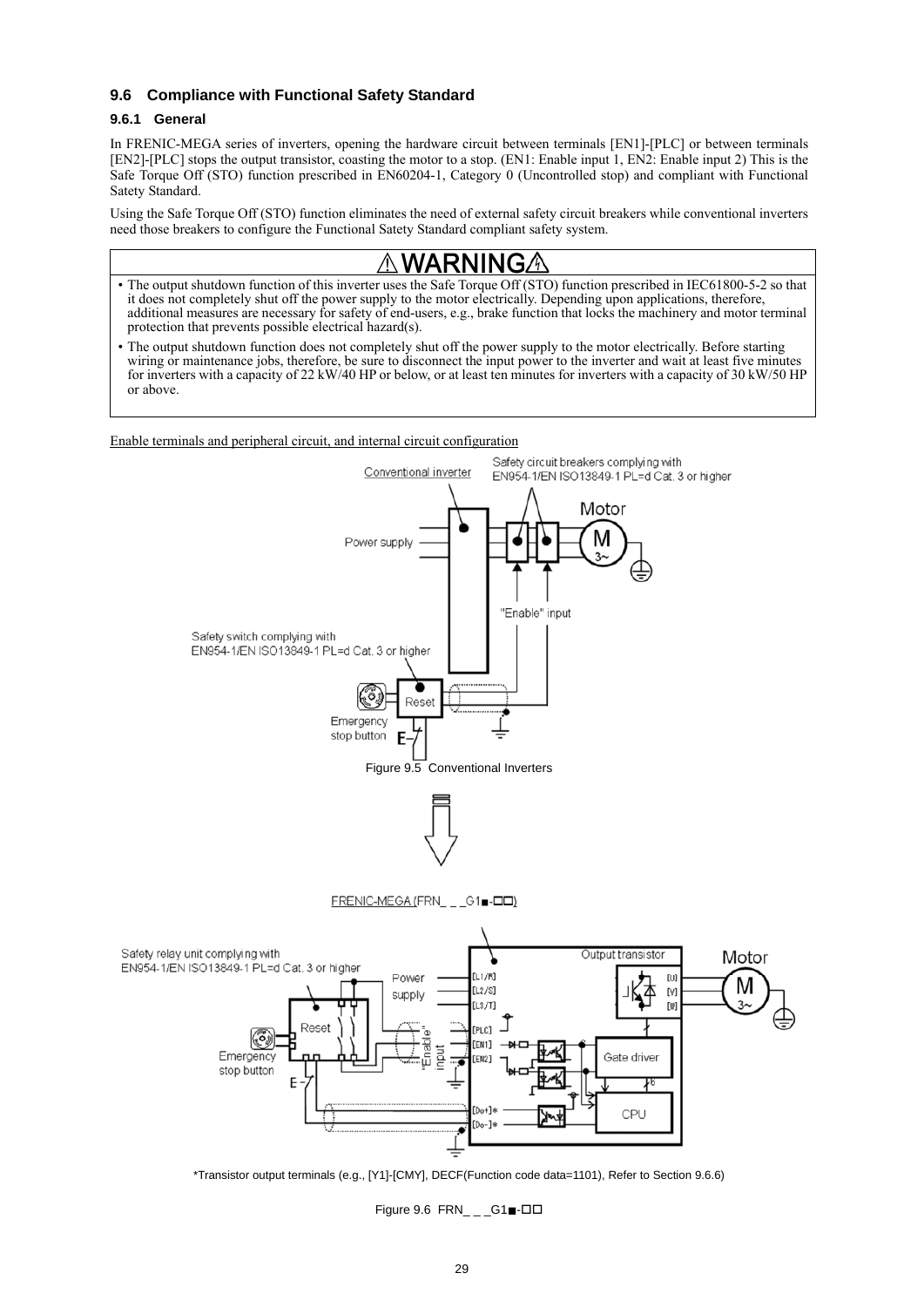## **9.6.2 Notes for compliance to Functional Safety Standard**

- (1) Wiring for terminals [EN1] (Enable input 1) and [EN2] (Enable input 2)
	- [EN1]/[EN2] and [PLC] are terminals prepared for connection of safety related wires; therefore, careful wiring should be performed to ensure that no short-circuit(s) can occur to these terminals.
	- For opening and closing the hardware circuit between terminals [EN1]/[EN2] and [PLC], use safety approved components such as safety relays that comply with EN954-1/EN ISO13849-1 PL=d Cat. 3 or higher to ensure a complete shutoff.
	- It is the responsibility of the machinery manufacturer to guarantee that a short-circuiting or other fault does not occur in wiring of external safety components between terminals [EN1]/[EN2] and [PLC]. Fault examples:
		- Terminals [EN1]/[EN2] and [PLC] are short-circuited due to the wiring being caught in the door of the control panel so that a current continues to flow in terminal [EN1]/[EN2] although the safety component is OFF and therefore the safety function may NOT operate
		- The wiring is in contact with any other wire so that a current continues to flow in terminal [EN1]/[EN2] and therefore the safety function may NOT operate
- (2) Note for Safe Torque Off (STO)
	- When configuring the product safety system with this Safe Torque Off (STO) function, make a risk assessment of not only the external equipment and wiring connected to terminals [EN1] and [EN2] (Enable input 1 and Enable input 2) but also the whole system including other equipment, devices and wiring against the product safety system required by the machinery manufacturer under the manufacturer's responsibility in order to confirm that the whole system conforms to the product safety system required by the machinery manufacturer.

 In addition, as preventive maintenance, the machinery manufacturer must perform periodical inspections to check that the product safety system properly functions.

- To bring the inverter into compliance with Functional Safety Standard, it is necessary to install the inverter on a control panel with the enclosure rating of IP54 or above.
- To bring the inverter into compliance with Functional Safety Standard, it is necessary to bring it into compliance with European Standards EN61800-5-1 and EN61800-3.
- This Safe Torque Off (STO) function coasts the motor to a stop. When a mechanical brake is used to stop or hold the motor for the sake of the product safety system of whole system, do not use the inverter's control signals such as output from terminal [Y]. (Using control signals does not satisfy the safety standards because of software intervention.) Use safety relay units complying with EN954-1/EN ISO13849-1 PL=d Cat. 3 or higher to activate mechanical brakes.
- The safety shutdown circuit between terminal [EN1] and [EN2] input sections and inverter's output shutdown section is dual-configured (redundant circuit) so that an occurrence of a single fault does not detract the Safe Torque Off (STO).

 If a single fault is detected in the safety shutdown circuit, the inverter coasts the motor to a stop even with the [EN1]-[PLC] and [EN2]-[PLC] states being ON, as well as outputting an alarm to external equipment. (Note that the alarm output function is not guaranteed to all of single faults. It is compliant with EN954-1/EN ISO13849-1 PL=d Cat. 3).

- The Safe Torque Off (STO) function does not completely shut off the power supply to the motor electrically. Before starting wiring or maintenance jobs, be sure to disconnect the input power to the inverter and wait at least 5 minutes.
- (3) A test of Safe Torque Off (STO)
	- In application where no regular activation of the Safe Torque Off (STO) function is guaranteed, check at least once a year that the Safe Torque Off (STO) function works correctly.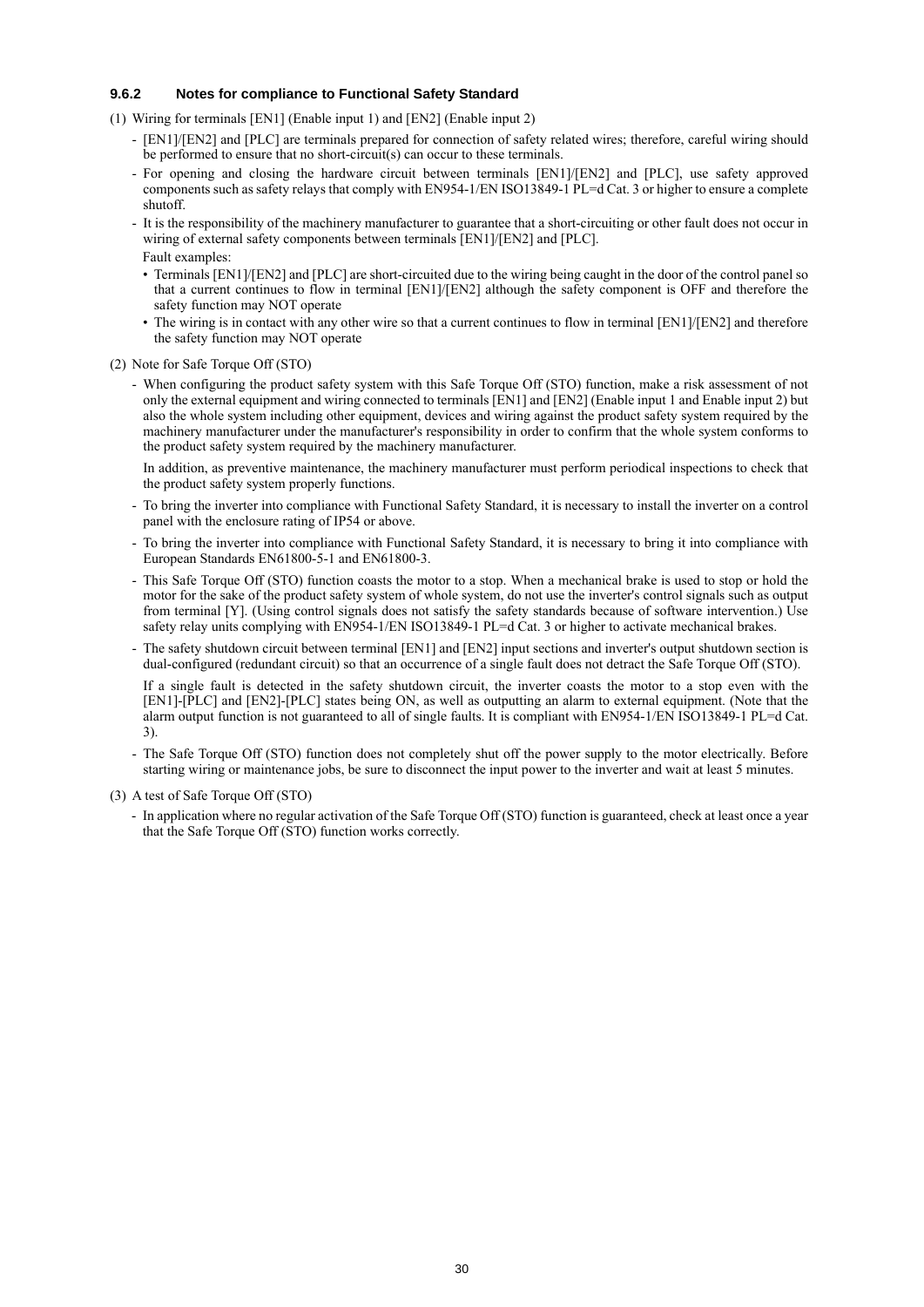## **9.6.3 EN ISO13849-1 PL=d**

European Standard EN ISO13849-1 PL=d (Safety of machinery–Safety related parts of control systems) prescribes the basic safety requirements for machinery categorized according to the requirement level. Category 3 represents the requirements that the machinery shall be designed with redundancy so that a single fault does not lead to the loss of the safety function. Table 9.3 shows an outline of the category levels and their safety requirements. (For detailed requirements, refer to EN ISO13849-1  $PL=d.$ )

| Table 9.3      |                                                                                                                                                                                                                                                                                                                                                                                                                                                                                  |                                                                                                                                                                                                                                                                           |  |  |
|----------------|----------------------------------------------------------------------------------------------------------------------------------------------------------------------------------------------------------------------------------------------------------------------------------------------------------------------------------------------------------------------------------------------------------------------------------------------------------------------------------|---------------------------------------------------------------------------------------------------------------------------------------------------------------------------------------------------------------------------------------------------------------------------|--|--|
| Category       | Summary of requirements                                                                                                                                                                                                                                                                                                                                                                                                                                                          | System behavior                                                                                                                                                                                                                                                           |  |  |
| B              | SRP/CS and/or their protective equipment, as well as their<br>components, shall be designed, constructed, selected,<br>assembled and combined in accordance with relevant<br>standards so that they can withstand the expected influence.<br>Basic safety principles shall be used.                                                                                                                                                                                              | The occurrence of a fault can lead to the<br>loss of the safety function.                                                                                                                                                                                                 |  |  |
| $\mathbf{1}$   | Requirements of Category B shall apply. Well-tried<br>components and well-tried safety principles shall be used.                                                                                                                                                                                                                                                                                                                                                                 | The occurrence of a fault can lead to the<br>loss of the safety function but the<br>probability of occurrence is lower than for<br>Category B.                                                                                                                            |  |  |
| $\overline{2}$ | Requirements of Category B and the use of well-tried safety<br>principles shall apply. Safety function shall be checked at<br>suitable intervals by the machine control system.                                                                                                                                                                                                                                                                                                  | The occurrence of a fault can lead to the<br>loss of the safety function between the<br>checks. The loss of safety function is<br>detected by the check.                                                                                                                  |  |  |
| 3              | Requirements of Category B and the use of well-tried safety<br>principles shall apply. Safety-related parts shall be designed,<br>so that<br>- a single fault in any of these parts does not lead to the loss of<br>the safety function, and<br>- whenever reasonably practicable, the single fault is detected.                                                                                                                                                                 | When a single fault occurs, the safety<br>function is always performed. Some, but<br>not all, faults will be detected.<br>Accumulation of undetected faults can lead<br>to the loss of the safety function.                                                               |  |  |
| $\overline{4}$ | Requirements of Category B and the use of well-tried safety<br>principles shall apply. Safety-related parts shall be designed,<br>so that<br>- a single fault in any of these parts does not lead to a loss of<br>the safety function, and<br>- the single fault is detected at or before the next demand upon<br>the safety function, but that if this detection is not possible, an<br>accumulation of undetected faults shall not lead to the loss of<br>the safety function. | When a single fault occurs, the safety<br>function is always performed. Detection of<br>accumulated faults reduces the probability<br>of the loss of the safety function (high DC).<br>The faults will be detected in time to<br>prevent the loss of the safety function. |  |  |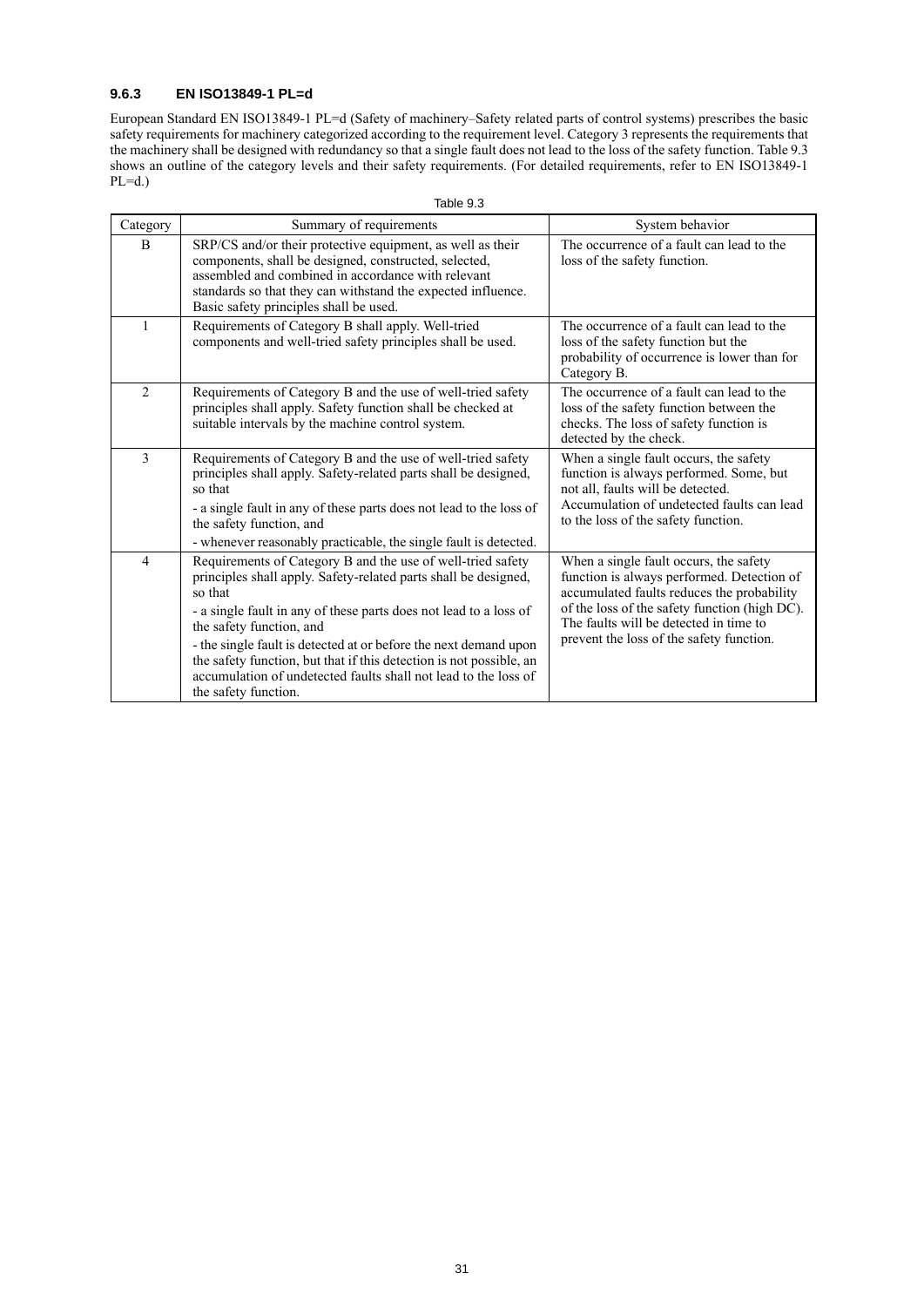## **9.6.4 Inverter output state when Safe Torque Off (STO) is activated**

Turning the emergency stop button ON turns EN1 and EN2 OFF, bringing the inverter into the Safe Torque Off (STO) state.

Figure 9.7 shows the timing scheme to apply when the emergency stop button is turned OFF with the inverter being stopped. Input to the EN1 and EN2 comes ON, making the inverter ready to run.



Figure 9.7 Inverter Output State when the Emergency Stop Button is turned OFF with the inverter being stopped

Figure 9.8 shows the timing scheme to apply when the emergency stop button is turned ON with the inverter running. Input to the EN1 and EN2 goes OFF, bringing the inverter into the Safe Torque Off (STO) state and coasting the motor to a stop.

| Run command              | Run       | Stop                     |
|--------------------------|-----------|--------------------------|
| Emergency stop<br>button | OFF       | <b>ON</b>                |
| Input to EN1/EN2         | <b>ON</b> | <b>OFF</b>               |
| Inverter output          | Running   | Safe Torque Off<br>(STO) |

Figure 9.8 Inverter Output State when the Emergency Stop Button is turned ON with the inverter running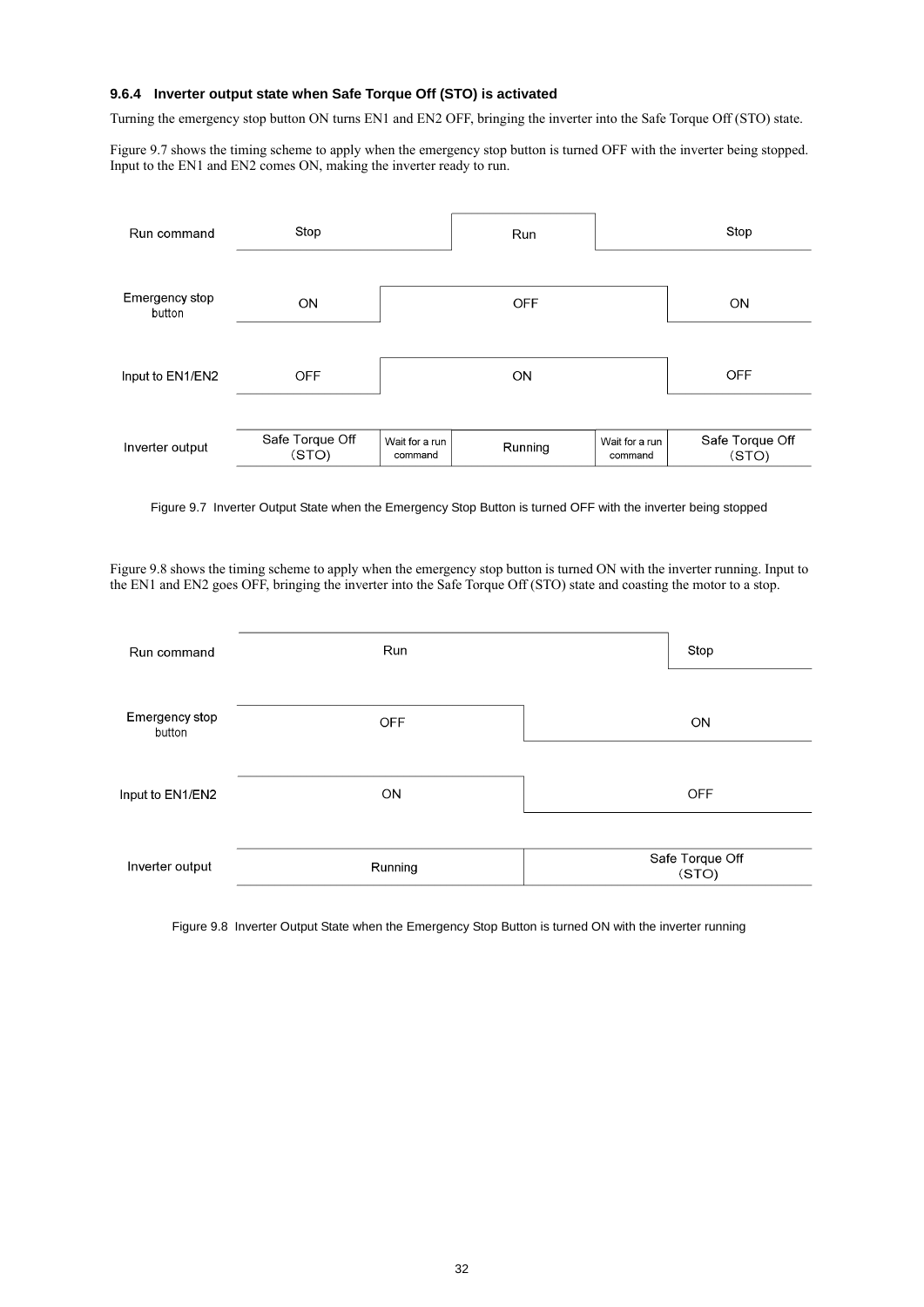## **9.6.5** *ECF* alarm (caused by logic discrepancy) and inverter output state

Figure 9.9 shows the timing scheme to apply when EN1 and EN2 inputs are not aligned so that an alarm  $\frac{F}{F}$  occurs.

Turning the emergency stop button ON turns EN1 and EN2 inputs OFF, which usually brings the inverter into the Safe Torque Off (STO) state. If the misalignment of the EN1 and EN2 inputs is within 50 ms, no alarm occurs; if it is more than 50 ms, the inverter interprets it as a logic discrepancy, outputting an alarm  $ETF$ . The alarm can be cleared by restarting the inverter.



Figure 9.9 ELF Alarm (Caused by Logic Discrepancy) and Inverter Output State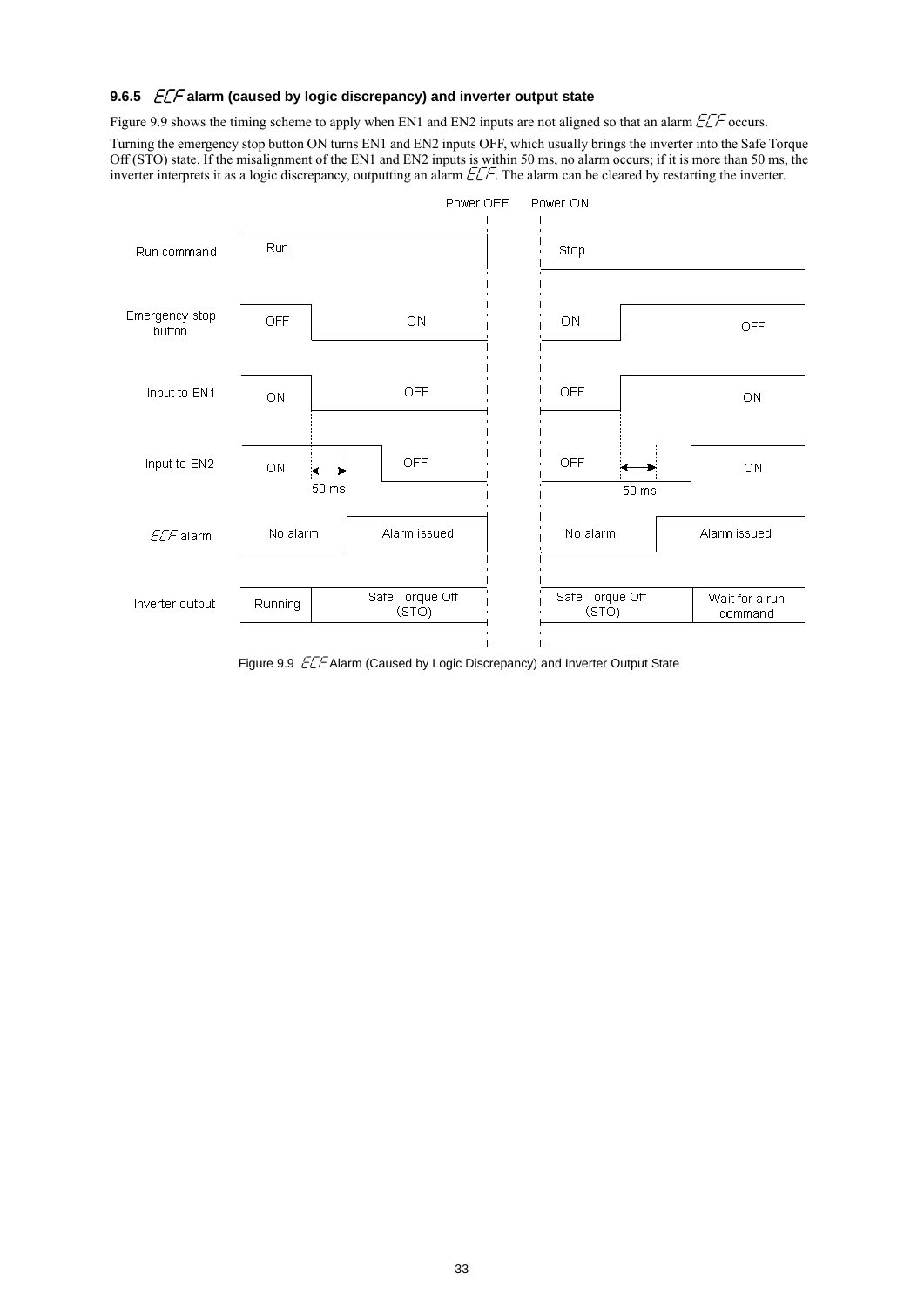## **9.6.6 Prevention of restarting**

To prevent the inverter from restarting just by turning the emergency stop button OFF, configure the Enable input circuit as shown below. Figure 9.11 shows the timing scheme for prevention of restarting.

Assigning the *HLD* ("Enable 3-wire operation") to any digital input terminal and setting the E01 data to "6" sets up the *HLD* function at the [X1] terminal.

After the *FWD* comes ON with the *HLD* being ON, even turning the *FWD* OFF keeps the inverter running due to the *HLD*. Turning the emergency stop button ON under the condition causes the motor to coast to a stop. After that, turning the emergency stop button OFF no longer starts the inverter to run. To run the inverter, turn the *FWD* ON again.



\*1 Digital input terminal (e.g., [X1])

\*2 If SW1 is in the SOURCE mode, [PLC] applies; if in the SINK mode, [CM] applies

\*3 Transistor output terminals (e.g., [Y1]-[CMY], DECF(Function code data=1101))

Figure 9.10 Connection Diagram and Internal Circuit Configuration

| <b>FWD</b>               | <b>OFF</b>                | ON      | <b>OFF</b>               |                           | ON | <b>OFF</b> |
|--------------------------|---------------------------|---------|--------------------------|---------------------------|----|------------|
| <b>HLD</b>               | OFF                       |         | ON                       |                           |    |            |
| Emergency stop<br>button | <b>OFF</b>                |         | ON                       | <b>OFF</b>                |    |            |
| Input to EN1/EN2         | ON                        |         | <b>OFF</b>               | ON                        |    |            |
| Inverter output          | Wait for a run<br>command | Running | Safe Torque Off<br>(STO) | Wait for a run<br>command |    | Running    |

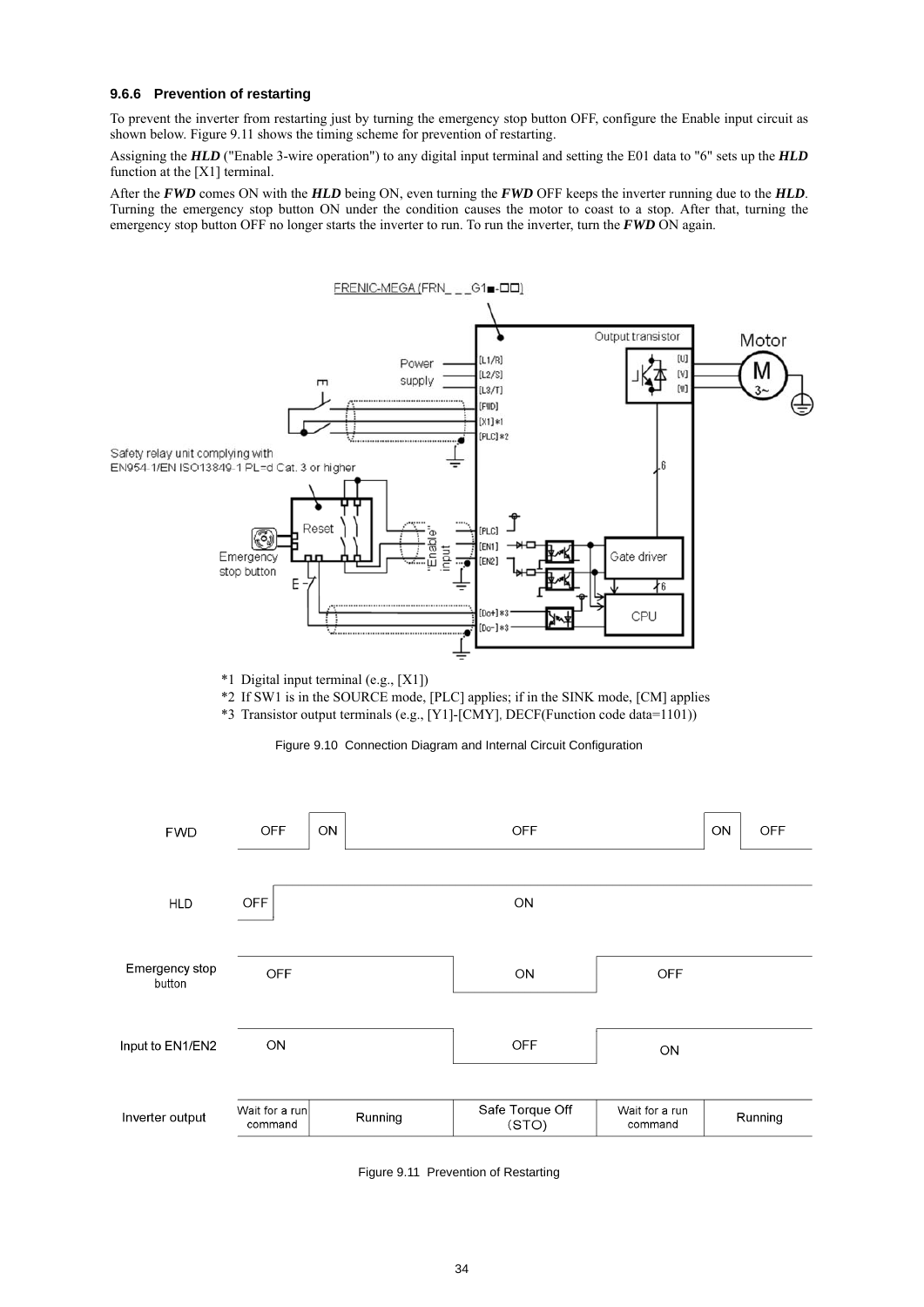[MEMO]